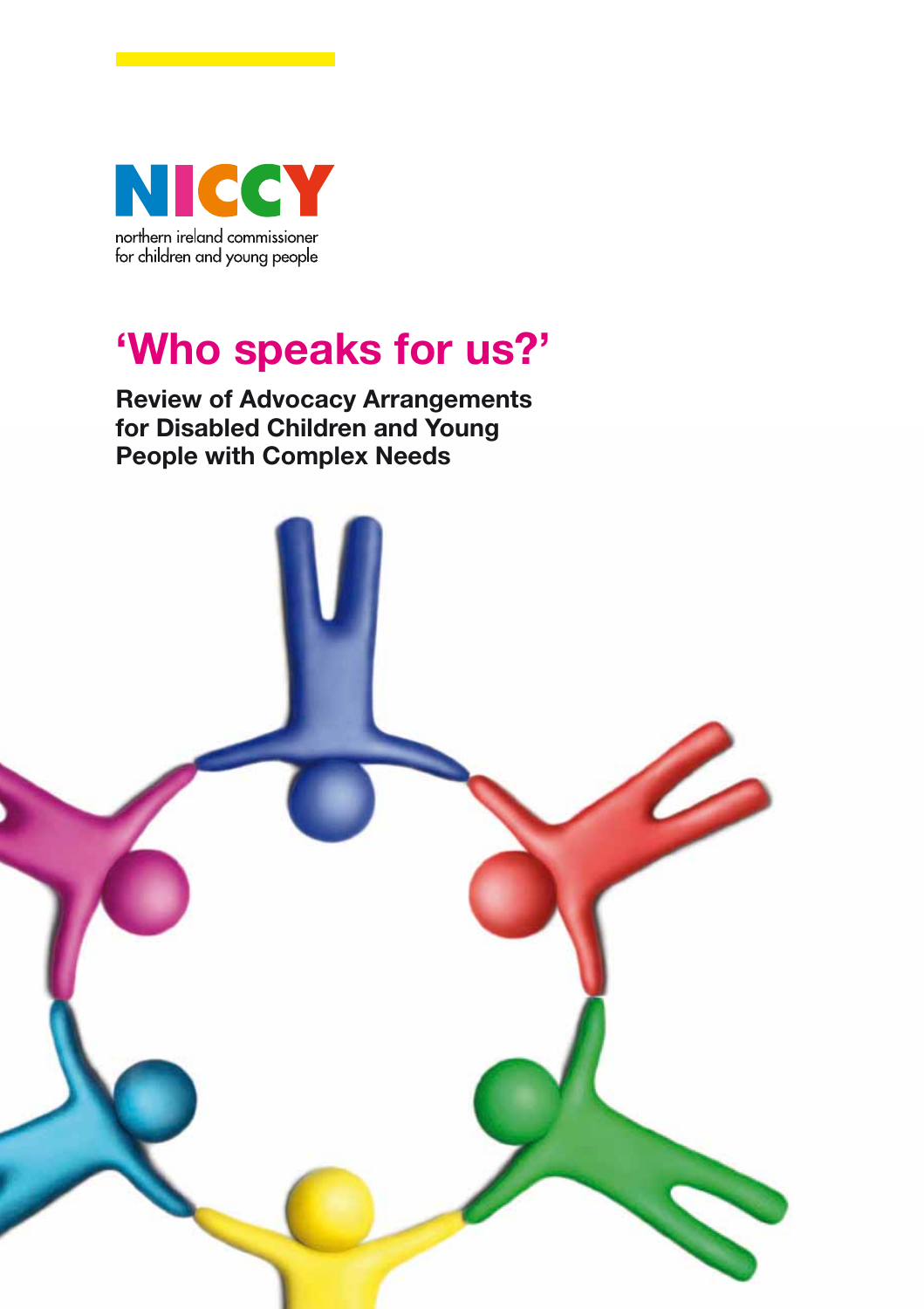

The views expressed herein are those of the Author.

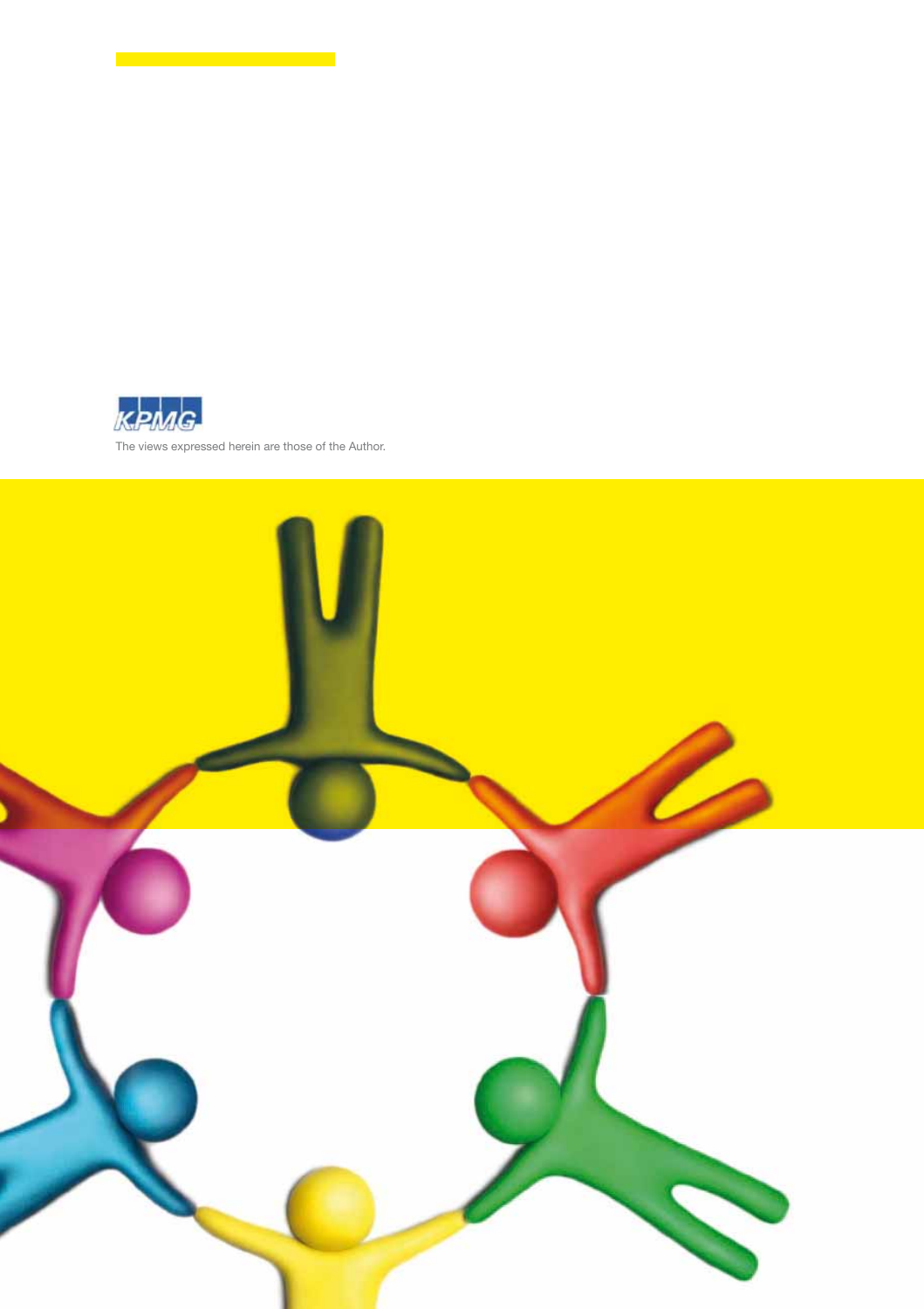# **contents**

and the control of the control of the

| <b>Glossary of Terms</b>                | 04 |
|-----------------------------------------|----|
| <b>Executive Summary</b>                | 05 |
| <b>Introduction and Background</b>      | 09 |
| <b>Methodology</b>                      | 13 |
| <b>Literature Review</b>                | 17 |
| <b>Identification of need</b>           | 29 |
| <b>Awareness of rights and services</b> | 39 |
| <b>Existing Advocacy Arrangements</b>   | 41 |
| <b>Effectiveness of services</b>        | 53 |
| <b>Conclusions and Recommendations</b>  | 57 |
| <b>Appendix A:</b>                      |    |
| <b>Bibliography</b>                     | 60 |
| <b>Appendix B: Workshop Attendees</b>   | 61 |

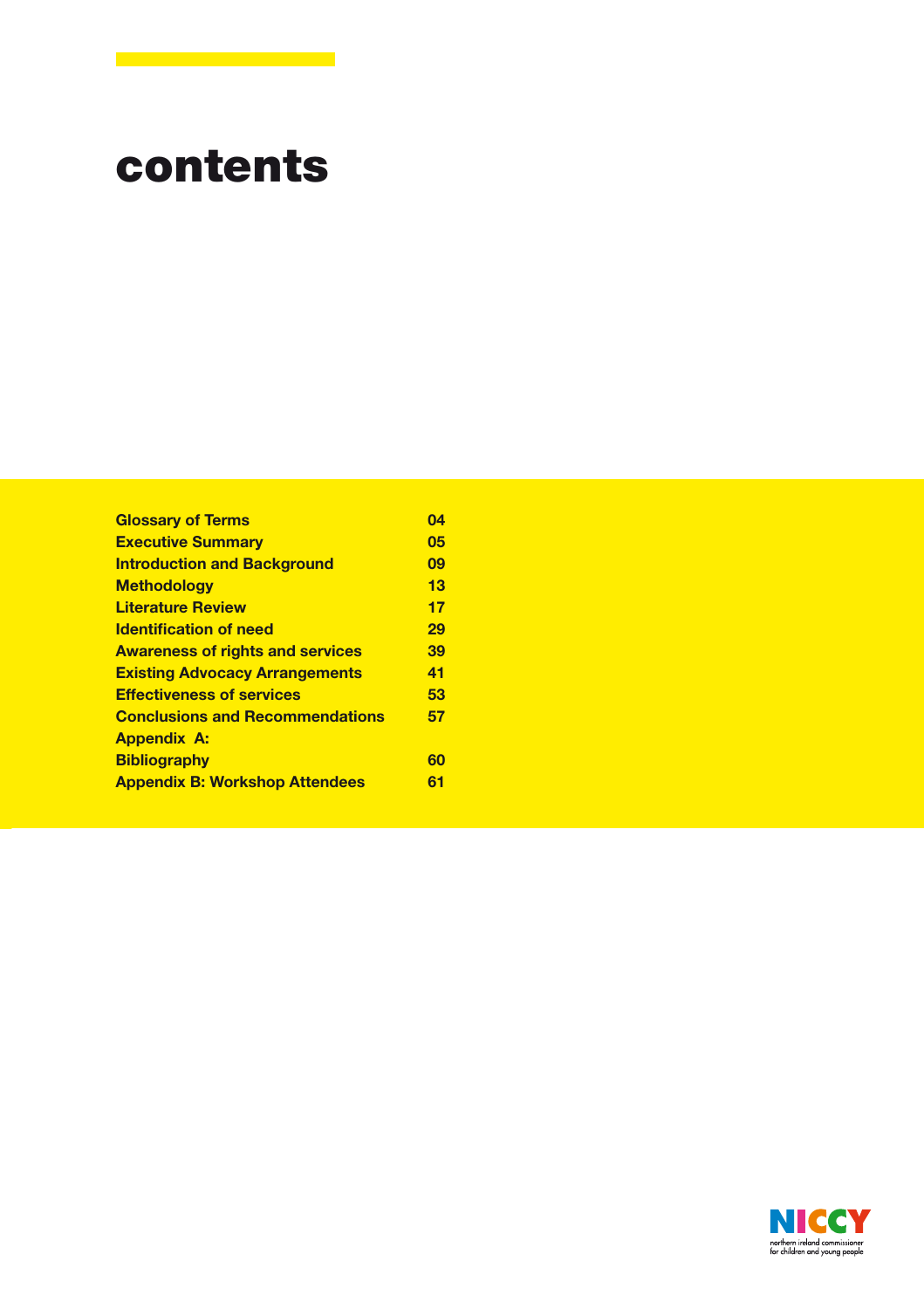## **Glossary of Terms**

#### ASBAH

Association of Spina Bifida and Hydrocephalus CLC Children's Law Centre DARs Dispute Avoidance and Resolution Service DDO Disability Discrimination (NI) Order DE Department of Education DfES Department for Education and Skills **DHSSPS** Department of Health, Social Services and Public Safety (NI) DLA Disability Living Allowance DoH Department of Health (UK) **DSD** Department for Social Development ECNI Equality Commission Northern Ireland EHSSB Eastern Heather and Social Services Board ELB Education and Library Board **HSSA** Health and Social Services Authority **HSSB** Health and Social Services Board **HSST** Health and Social Services Trust LACE Looked After Children in Education

**NCVCCO** National Children's Advocacy Consortium **NHSSB** Northern Health and Social Services Board **NICCY** Northern Ireland Commissioner for Children and Young People **NISRA** Northern Ireland Statistics and Research Agency OFMDFM Office of the First Minister and Deputy First Minister **ONS** Office of National Statistics POCVA Protection of Children and Vulnerable Adults QUB Queens University Belfast **SFN** Special Educational Needs **SENDO** Special Educational Needs and Disability Order **SHSSB** Southern Health and Social Services Board SLA Service Level Agreement UNCRC United Nations Convention on the Rights of the Child VOYPIC Voices of Young People in Care **WHSSB** Western Health and Social Services Board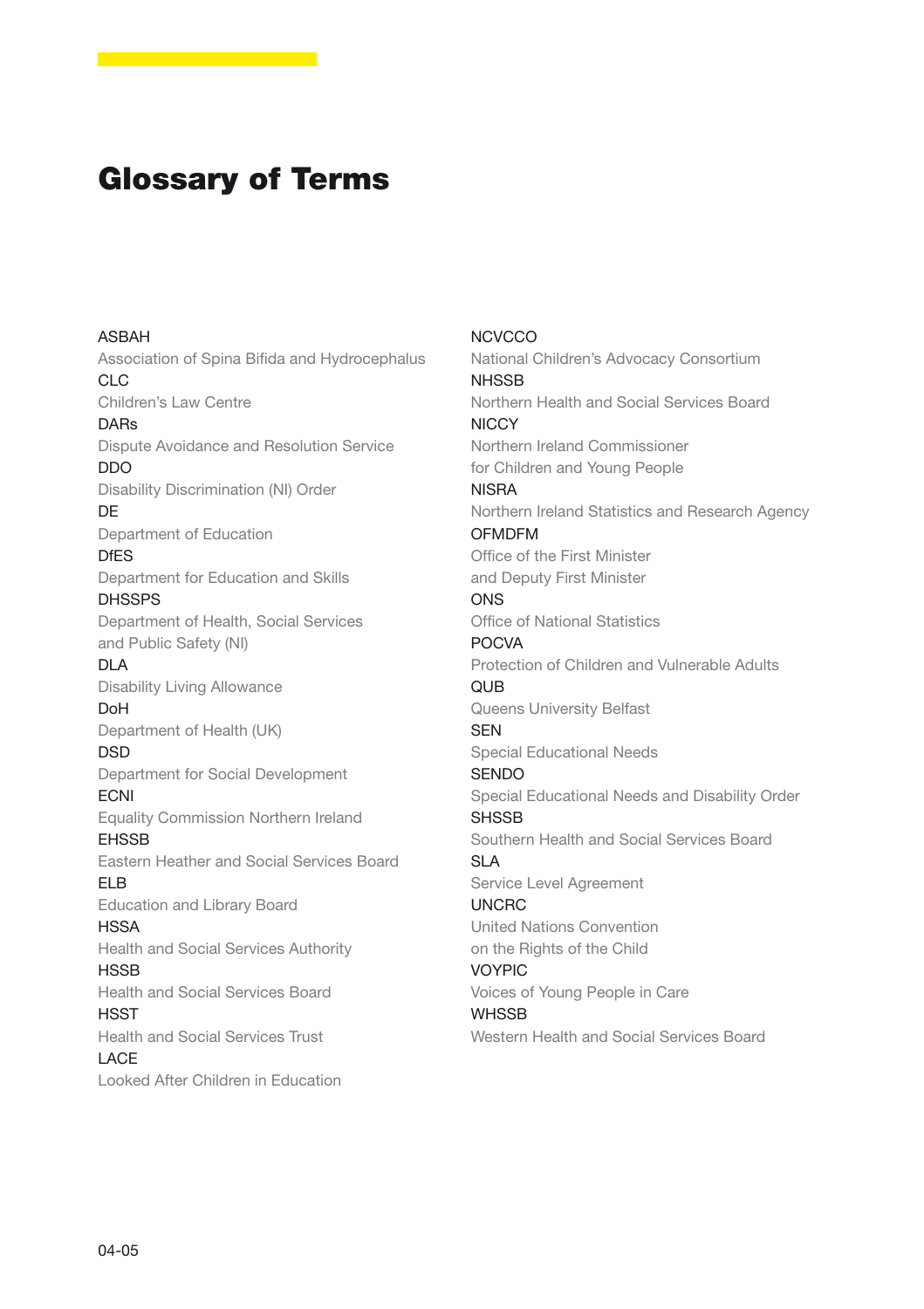## **Executive Summary**

## **1.1 Introduction and background to the study**

The principal aim of the Office of the Commissioner for Children and Young People  $(NICCY)<sup>1</sup>$  is to 'safeguard and promote the rights and best interests of children and young persons'. The Commissioner is further tasked with keeping under review the adequacy and effectiveness of law and practice relating to the rights and best interests of children and young people, specifically services provided to children and young people by relevant authorities.

NICCY appointed KPMG to undertake a review of the arrangements for advocacy services for disabled children and young people with complex needs in Northern Ireland. This review focuses on advocacy arrangements that provide support and advice in everyday settings, whilst paying cognisance to the other forms of advocacy that are required from time to time.

In particular KPMG were required to:

- Produce a comprehensive literature review relating to the numbers of children in Northern Ireland with disabilities and complex needs, specific issues that impact on these children and their carers, the policy context in which services are delivered and examples of good practice in the provision of advocacy services
- Determine the demographics of disabled children and young people in Northern Ireland
- Obtain the views of disabled children and young people, their parents/carers and professionals working in the field
- Determine the extent and nature of need amongst these children and young people
- Explore the awareness of rights and service provision amongst individuals and their families
- Produce a comprehensive overview of the existing advocacy arrangements for disabled children and young people with complex needs in Northern Ireland, and
- Offer evidence based recommendations for the future development of both policy and practice.

#### Section Detail

- 1.2 Methodology
- 1.3 Overview of finds
- 1.4 Recommendations

## **1.2 Methodology**

In order to meet these terms of reference KPMG undertook a number of key tasks, as noted below:

- Vetting and ethical approval; each member of the KPMG team was vetted under the Protection of Children and Vulnerable Adults Order (2003). The methodology was also approved by the NICCY ethics committee
- Consultation with Statutory bodies; 11 face to face interviews were conducted with staff responsible for the delivery of Health and Social Services to disabled children and young people. Five telephone interviews were held with staff from Education and Library Boards
- Survey of Parents/Carers; 918 surveys regarding use and awareness of advocacy services were distributed to parents and carers of disabled children and young people with complex via statutory and voluntary bodies. 163 surveys were returned
- Literature Review; a range of literature relating to the statutory policy and the rights of children and people with disabilities was reviewed, as well as statistics relating to the number of disabled children and young people in Northern Ireland with complex needs

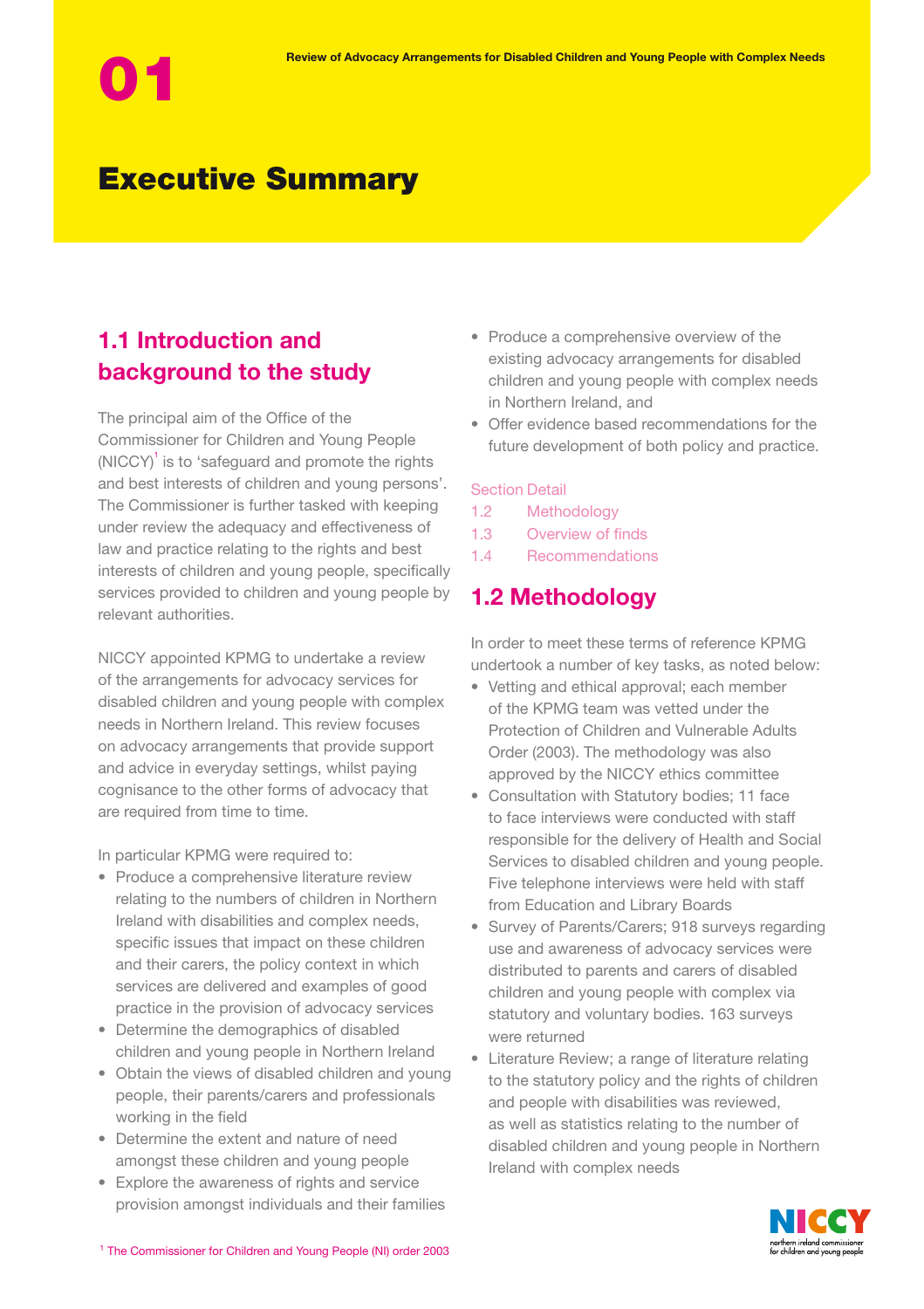## **Executive Summary ...continued**

- Consultation with children and their parents/ carers; a consent form requesting permission to interview children and young people was issued with every survey. 28% of respondents agreed that a member of the KPMG could speak to their child, 64% of parents/carers agreed to be interviewed themselves. In addition to this, following a referral from a parent who had received a survey, a principal of a Special School also agreed that a number of the children could be interviewed. Makaton sign language and drawings were used during the interviews to support communication. In total 33 children and 17 parents were interviewed, and
- Consultation with the voluntary sector; 21 voluntary organisations were invited to attend a workshop relating to advocacy services for disabled children and young people with complex needs. Representatives from 9 organisations attended. A further three voluntary organisations were consulted with either face-to-face or, on the telephone.

## **1.3 Overview of findings**

## **1.3.1 Literature Review**

Based on population statistics, ONS data and data from each of the Health and Social Services Boards, there are an estimated 522 disabled children and young people in Northern Ireland with complex needs. There are a number of United Nations Conventions and government policies which provide a strong policy backing for the provision of advocacy services for disabled children in Northern Ireland. For example, the

United Nations Conventions of the Rights of the Child (UNCRC) as ratified by the UK government in 1991, states that children have the right to obtain and make known information and to express their views. Furthermore, the DHSSPS Care at its Best report noted that, hospitals providing children's services should encourage pro-active approaches such as advocacy. The Department of Health (DoH, UK) published best practice guidelines in the provision of advocacy services. The guidelines note the need for advocacy to be independent from those who provide other services and that it should be led by the views and wishes of the child.

## **1.3.2 Identification of need**

The majority (95%) of children whose parent/ carer responded to the survey lived at home, the remainder either lived in foster care on in residential or hospital settings. 13% of those who responded said that their child currently makes use of an advocacy service. Almost half (49%) of whom stated it was in relation to care management issues. Broadly speaking the survey results showed that parents would like their child to have access to advocacy at key times of their lives, such as when leaving school or, changing schools. 64% of respondents said that they would like their child to have advocacy as they grow older, 31% of respondents said that their child would need an advocate to speak up for them when they are no longer able to care for them.

## **1.3.3 Awareness of Rights**

The primary research indicated that there was very little awareness of rights among parents and carers. Only one of the parents interviewed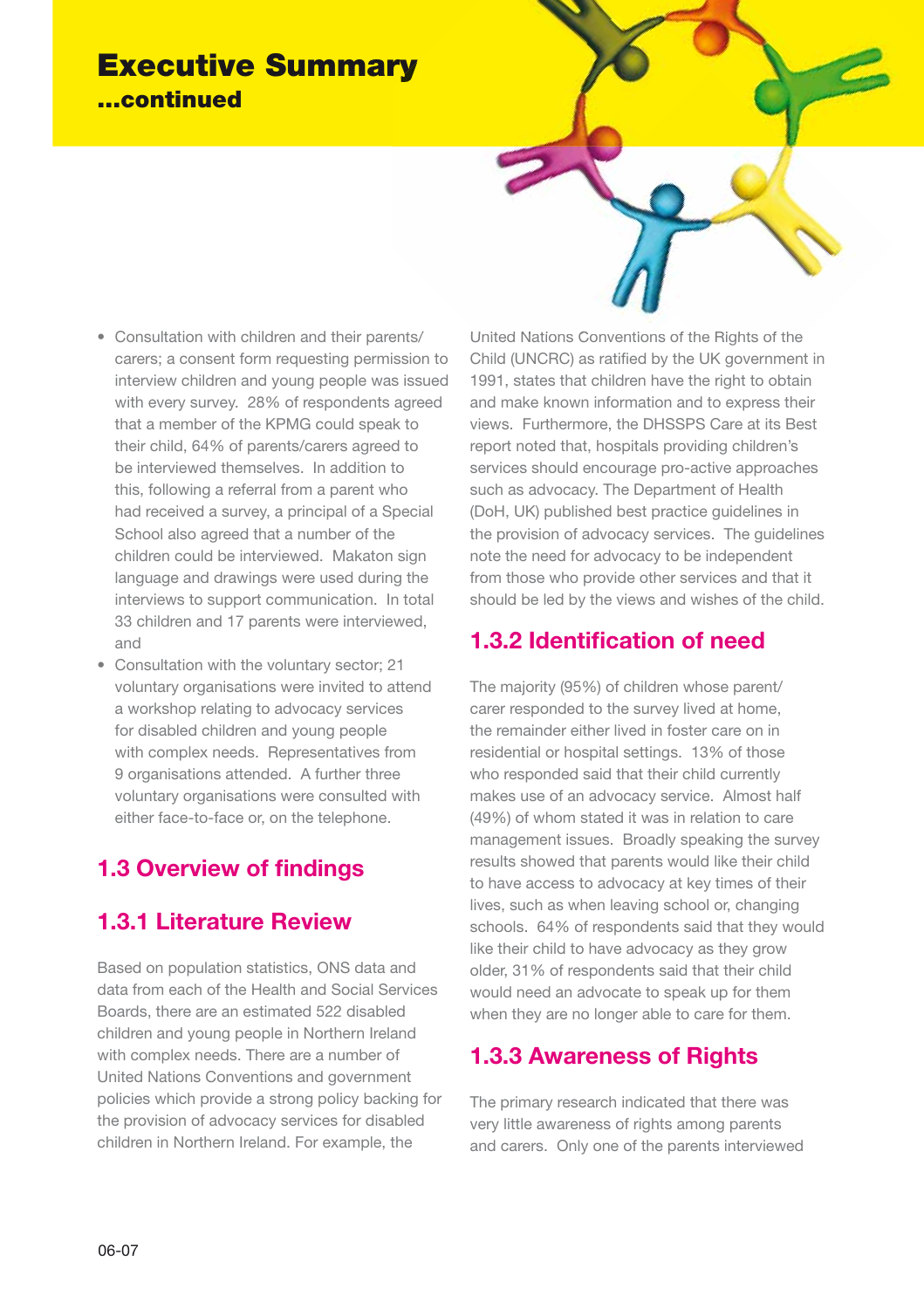made reference to any of the organisations with a statutory obligation to protect the rights of children. Five of the children interviewed, noted that they understood the UNCRC and the implications it had for them. There was also a range of understanding among parents about what services were available, 12% of those surveyed said they were not aware of any advocacy services and around 3% of parents said that they didn't know what advocacy really was.

## **1.3.4 Existing advocacy arrangements**

Evidence from the primary research and the consultations with the statutory and voluntary sector showed that there was great variation in the availability of advocacy services across Northern Ireland. 67% of the parents surveyed said that their Social Worker provided an advocacy role. This can create a conflict of interest as the Social Workers are employed by organisations who are responsible for the provision of services. A number of the voluntary organisations such as the Cedar Foundation and Barnardos provide services under a Service Level Agreement (SLA) with local Trusts, as such these services are only available in certain areas (e.g. the Eastern Health and Social Services Board area and the Southern Health and Social Services Board area). Voluntary organisations are often restricted in the level of service they can provide due to funding issues.

## **1.3.5 Effectiveness of Services**

Results from the primary research showed that generally speaking, those who have made use of

advocacy have found it to be very useful. The services that were identified have tended to have been developed organically from a locally identified need rather than a strategic Board or Departmental strategy. Many of the young people interviewed (22%), would have liked more advocacy support during transitional stages of their life or, would have like to have received this support sooner.

## 1.4 Recommendations

A number of recommendations arose as a result of this review, an overview of which will be provided in the following paragraphs. The recommendations fell into the broad categories of Co-ordination of Services, Service Planning and Equity of Access, as summarised in the following paragraphs:

Co-ordination of Services

- 1. DHSSPS should ensure that the delivery of advocacy services for disabled children is coordinated at a strategic level. NICCY has already written to the DHSSPS seeking its support for the development of an advocacy network in Northern Ireland and suggesting it would be beneficial to better co-ordinate existing provision and to ensure standards are maintained and developed across the sectors and agencies involved. This network should be inter-departmental to ensure that all aspects of services for disabled children are included.
- 2. The introduction of the new regional Health and Social Services Board in April 2009 means services will be coordinated and delivered at a strategic level. The new Board should review

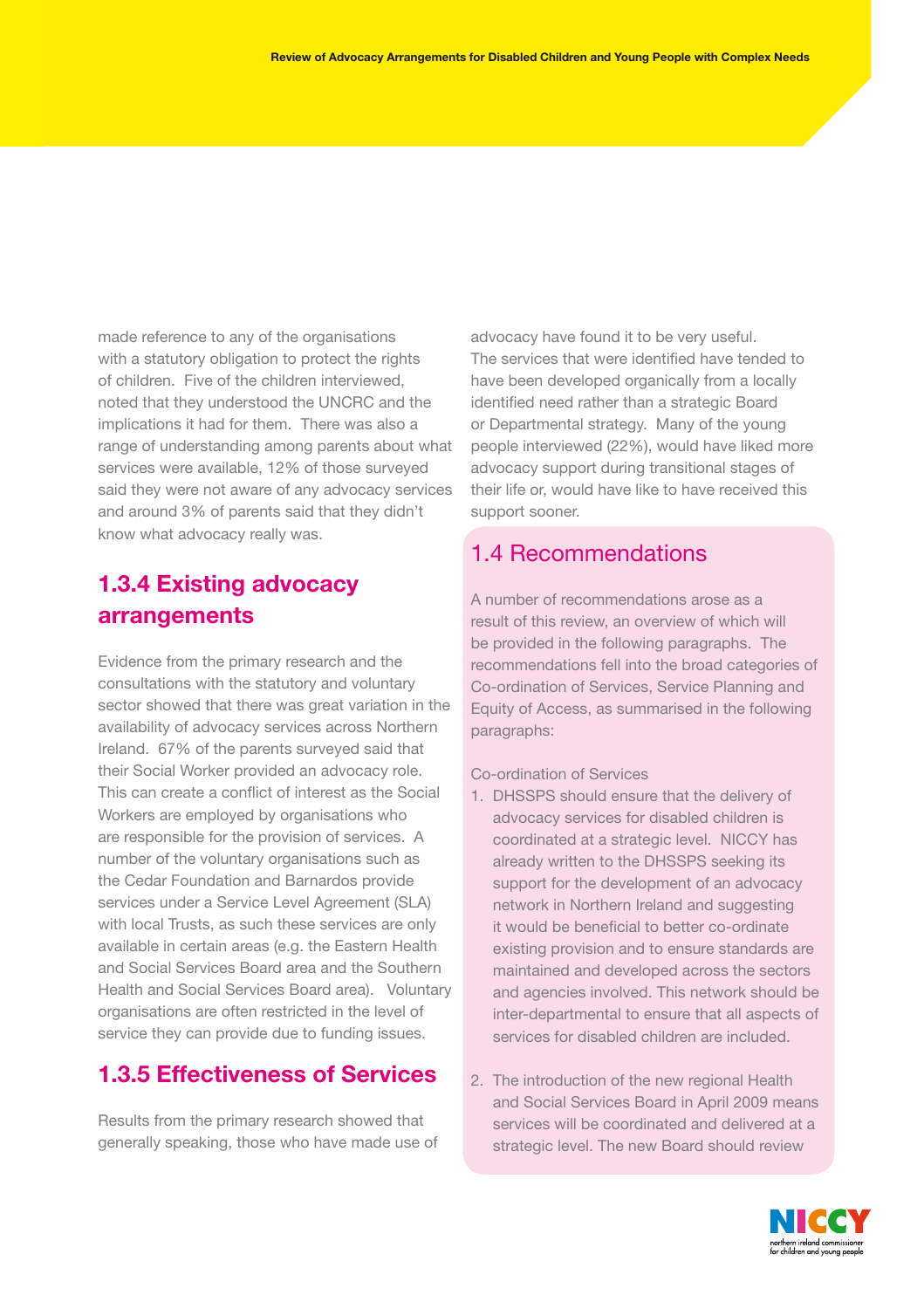## **Executive Summary ...continued**

how advocacy services could be co-ordinated, funded and delivered at a strategic level.

- 3. The DHSSPS should undertake an awareness campaign to raise the profile of advocacy and its uses, emphasising the need for advocates to be independent and free of conflicts of interest. By way of example this could include providing those who work with disabled children and young people with literature regarding advocacy guidelines or, someone from the DHSSPS acting as an information officer, being responsible for the provision of information and advice relating to advocacy for those in working statutory and voluntary services.
- 4. Where good practice is identified, DHSSPS should ensure that information is made available that would allow others to replicate or use the model to develop effective advocacy services. This could be good practice within Northern Ireland (such as the Sixth Sense project) and further a field such as the publication of the DoH advocacy guidelines.
- 5. All statutory organisations with a remit to protect the rights of disabled children should ensure that their services are publicised and promotional material is accessible.

#### **Service Planning**

6. An accurate and complete register of all disabled children in Northern Ireland should be complied and maintained by the new HSSB, in line with the Children Order (Northern Ireland) 1995.

- 7. All relevant government departments (i.e. DHSSPS, DE and DEL) should ensure that existing services are appropriately funded in order to meet the needs of all children within their remit and to allow organisations to publicise their services.
- 8. Those responsible for funding advocacy services need to be aware of the resource implications of long term advocacy in order to maintain it effectively and to meet the needs of disabled children with complex needs.

#### **Equity of Access**

- 9. In order to achieve equitable access to advocacy, services should be made available to all children with complex needs at the point when they enter either educational or health and social services.
- 10. The establishment of the new Health and Social Services Board should ensure that advocacy services are strategically planned and delivered to achieve a regional service and not a series of localised and varied services. Evidence from the review of literature, the responses to the survey and interviews with disabled children and young people with complex needs indicate that all disabled children and young people with complex needs would benefit from statutory funded advocacy services.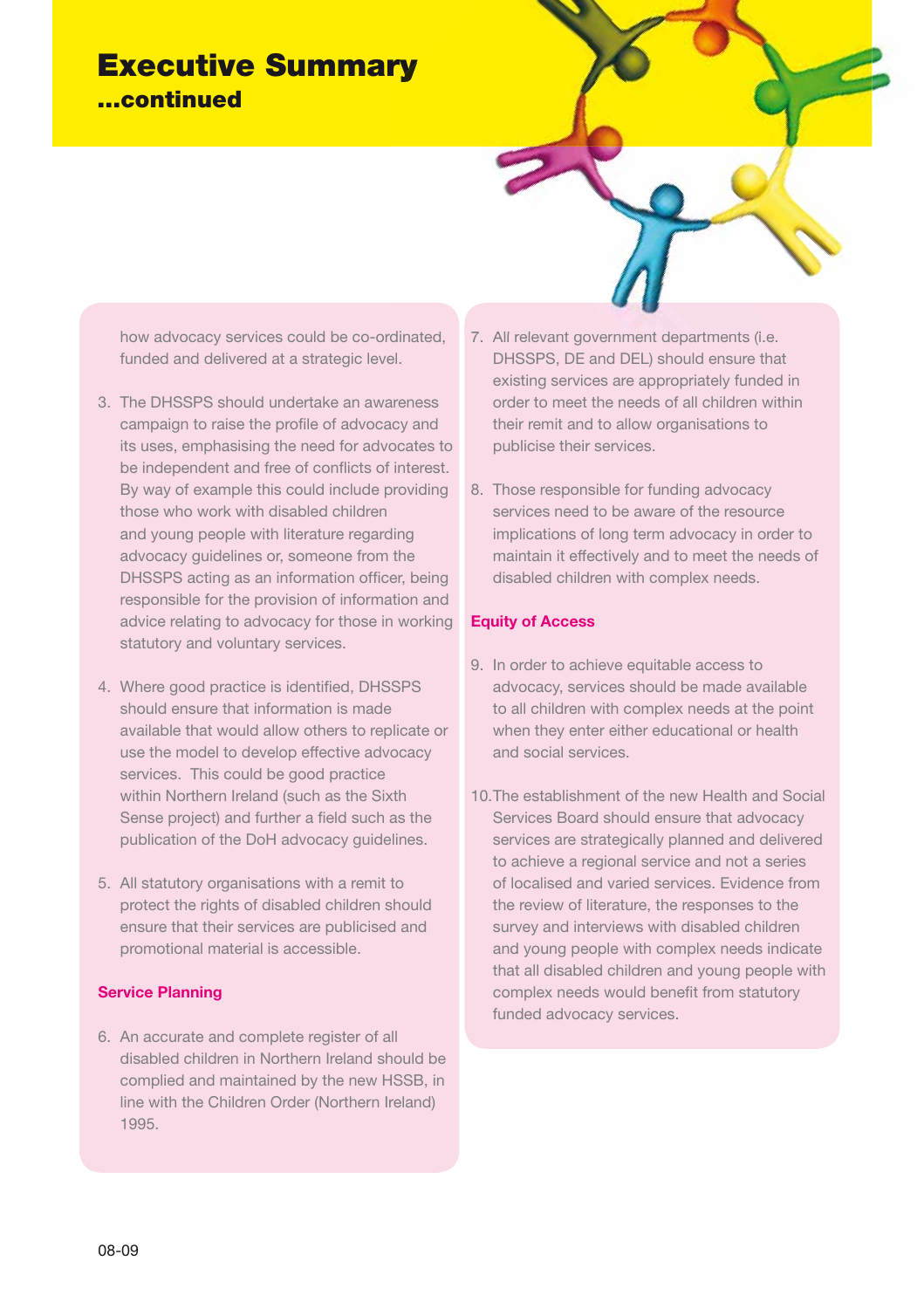

## **Introduction and Background**

## **2.1 Introduction**

In the following paragraphs we have provided an overview of the Office of the Commissioner for Children and Young People, the terms of reference for this review and acknowledgements for those who have helped us to complete the review.

#### Section Detail

- 2.1 Introduction
- 2.2 Terms of Reference
- 2.3 Acknowledgements

## **2.1.1 NICCY**

The Office of the Commissioner for Children and Young People (NICCY) was created in accordance with 'The Commissioner for Children and Young People (Northern Ireland) Order' 2003. The principal aim of the Commissioner is to 'safeguard and promote the rights and best interests of children and young persons'. The Commissioner is further tasked to 'keep under review the adequacy and effectiveness of law and practice relating to the rights and welfare of children and young persons', specifically, those 'services provided for children and young persons by relevant authorities'<sup>1</sup>. All this is done with explicit reference to the United Nations Convention on the Rights of the Child, as ratified by the UK government in 1991<sup>2</sup>. The principal aim of the Commissioner is to 'safeguard and promote the rights and best interests of children and young persons' within Northern Ireland.

Of particular relevance to this review is Article 9 of 'The Commissioner for Children and Young People (NI) Order' which states that the Commissioner

may review the operation of 'advocacy, complaint, inspection and whistle-blowing arrangements of relevant authorities for the purpose of ascertaining whether, and to what extent, the arrangements are effective in safeguarding and promoting the rights and best interests of children and young persons'.

## **2.1.2 Scope of the Review**

The remit of the Commissioner's Office is children and young people from birth up to 18 years of age, or 21 years if the young person is disabled or in the care of Health and Social Services. The issues associated with disabled children and young people have been brought to the attention of NICCY via a number of different avenues to date; through individual complaints, through research into children's rights by QUB and through lobbying by concerned professionals, carers and relatives.

Research commissioned by NICCY, and undertaken by QUB, on the state of children's rights in Northern Ireland highlighted a number of issues, relating to the lives of disabled children. It is intended that this review will particularly focus on the need for greater participation of children and young people with disabilities in making decisions about their own health care and, more generally, their lives.

Influenced by these findings as well as similar issues, found in Monteith et al (2002) and the Social Services Inspectorate Report 2005, NICCY has commissioned this review of advocacy services for disabled children and young people with complex needs, in Northern Ireland.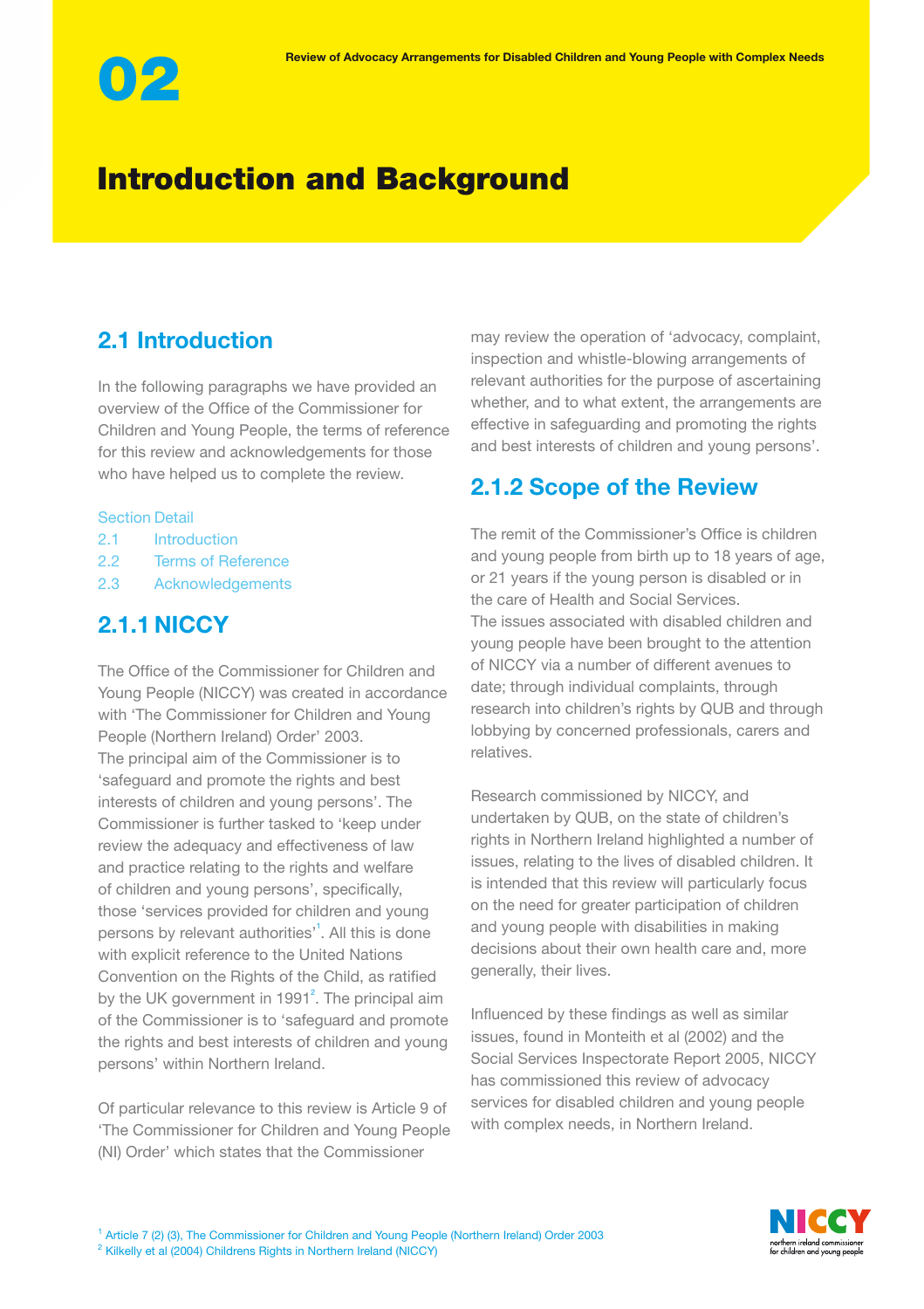## **Introduction and Background ...continued**

For the purpose of this review, the concentration is on children and young people aged up to, but not including, 21 years of age and who are residing in any of the following settings:

- Home
- **Foster Care**
- Residential Care
- Hospital.

The review has also recognised that there are differing degrees of advocacy ranging from support in every day living decisions to legal advocacy providing support in litigation. This review will focus on advocacy arrangements that provide support and advice in every day settings, whilst also paying cognisance to the other forms of advocacy that are required.

## **2.2 Terms of Reference**

The terms of reference indicate the following specific objectives:

- Producing a comprehensive literature review, covering:
	- Definitions of (complex) disabilities
	- Existing data on numbers and geographic spread of disabled children and young people (with complex needs) living in Northern Ireland
	- Issues affecting both disabled children and young people with complex needs and their families/carers
	- The needs of these individuals
	- The purpose, and nature, of advocacy arrangements
	- Relevant policies within NI
	- Examples of good practice within NI
	- Examples of good practice from other jurisdictions, both in terms of policy and practice
- Relevant research/reviews within NI, the UK, Ireland and Europe – from academic, statutory and voluntary sources
- Recommendations of previous work in the field.
- Determining the demographics of disabled children and young people with complex needs within NI (with reference to both living at home and those in the care of relevant authorities).
- Obtaining the views of disabled children and young people (via appropriate means); their parents/carers and professionals working within the field.
- Determining the extent and nature of need amongst these children and young people and their families/carers (across all identified settings) – reference should be made to the full gambit of need including the material, social, emotional, educational and physical fields.
- Exploring awareness of rights and service provision amongst these individuals and their families.
- Producing a comprehensive overview, and evaluation, of existing advocacy arrangements for disabled children and young people with complex needs within NI. The effectiveness of current advocacy arrangements should be evaluated in terms of both (a) achieving stated aims and (b) meeting individuals' needs. Consideration should be paid to both policy and practice, with specific reference made to notable developments (positive or negative) within either field.
- Offering evidence-based recommendations for the future development of both policy and practice.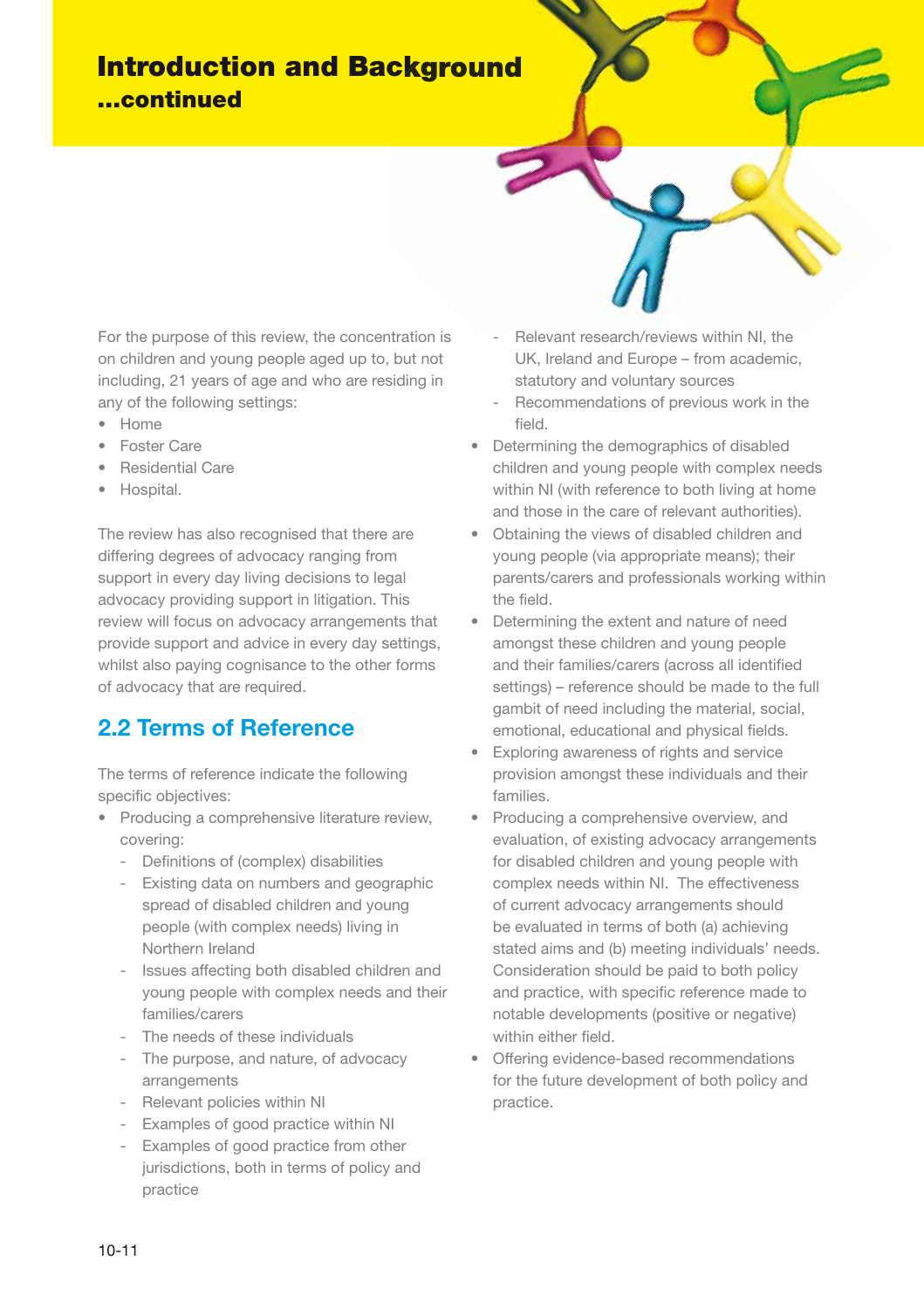Within this KPMG were required to:

- Evaluate the appropriateness of existing (and planned) policies and determine the extent to which desired policy outcomes are being fulfilled. Reference should be made to Children's Services Plans.
- Ascertain if regional differences exist with regard to the provision, nature and effectiveness of advocacy arrangements for disabled children and young people with complex needs.
- Make specific reference to the different needs of, and potentially different levels of provision for, disabled children and young people residing in different types of setting.
- Offer a comparative analysis of the advocacy arrangements available to different groups of young people, e.g. those at home, in care, hospital or community settings.
- Offer a review of any other systems in place to ensure the voice of the disabled child or young person is heard.
- Address the issue of children from NI who are currently residing outside NI, having been placed there by a HSS Trust.
- Ascertain to what extent inter-agency working is (a) taking place and (b) proving effective within these areas.
- Through creative direct communication with the same, ascertain the views of children, young people, parents/carers and relevant professionals regarding:
	- The effectiveness and appropriateness of existing services;
	- The nature and extent of unmet need;
	- Desired developments within the field; and
	- Examples of good practice and how this might be replicated.

## **2.3 Acknowledgements**

This review required a significant amount of consultation with children and young people and their carers/parents. We would like to thank them for their assistance in undertaking this review. In addition there are a number of groups we would like to thank for their assistance:

- All Health and Social Services Trust staff and voluntary organisation staff, who consulted with us and helped us to distribute the surveys.
- The parents and young people who consulted with us, including the children at Ceara Special School and the Sixth Sense Group who took the time to talk to us.
- The parents and carers at the Newry Parents group who also assisted us by distributing surveys and completing them.
- The parents who assisted with the early drafts of the survey.
- The guides from Ballygilbert who assisted in drafting the children's report.

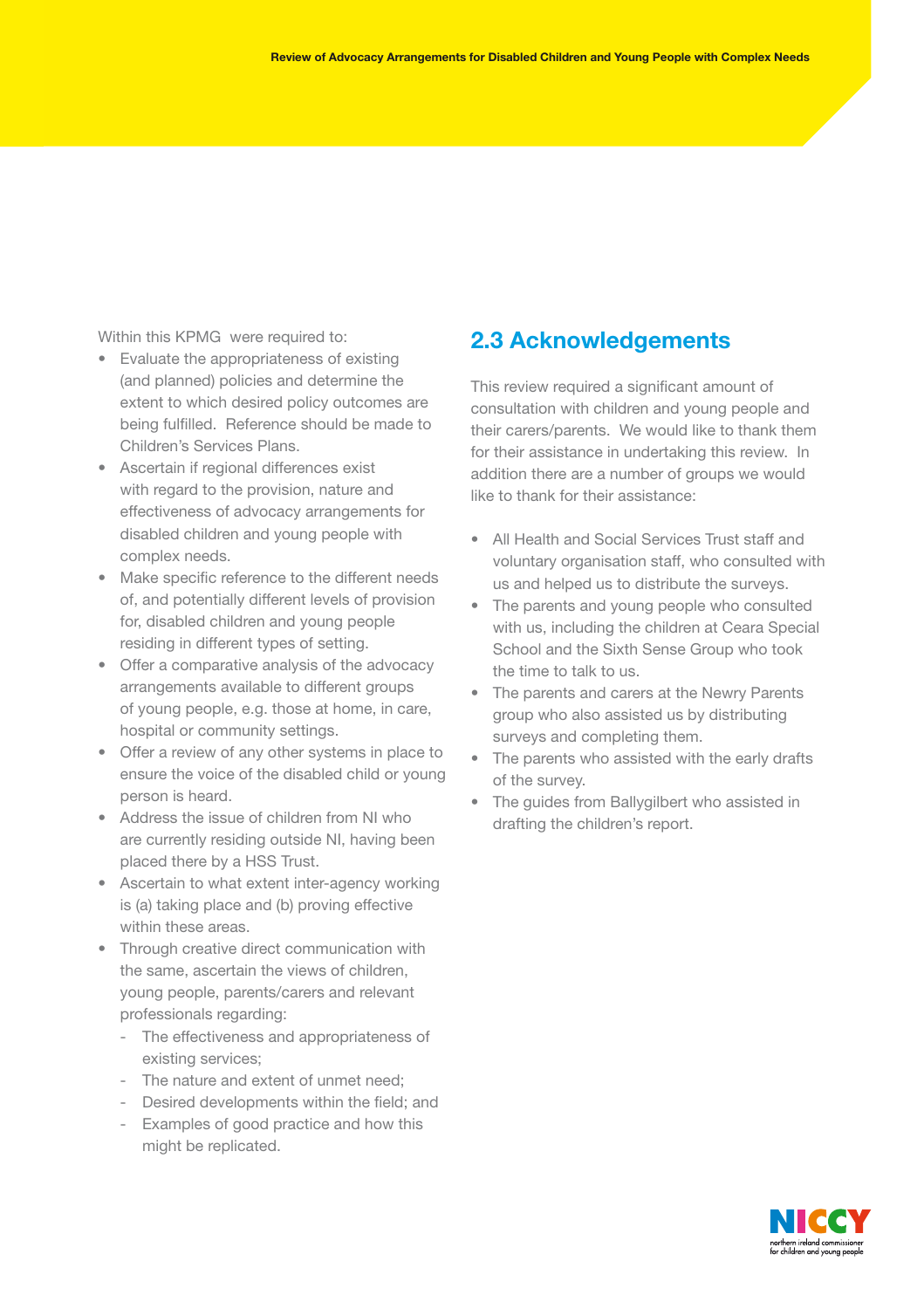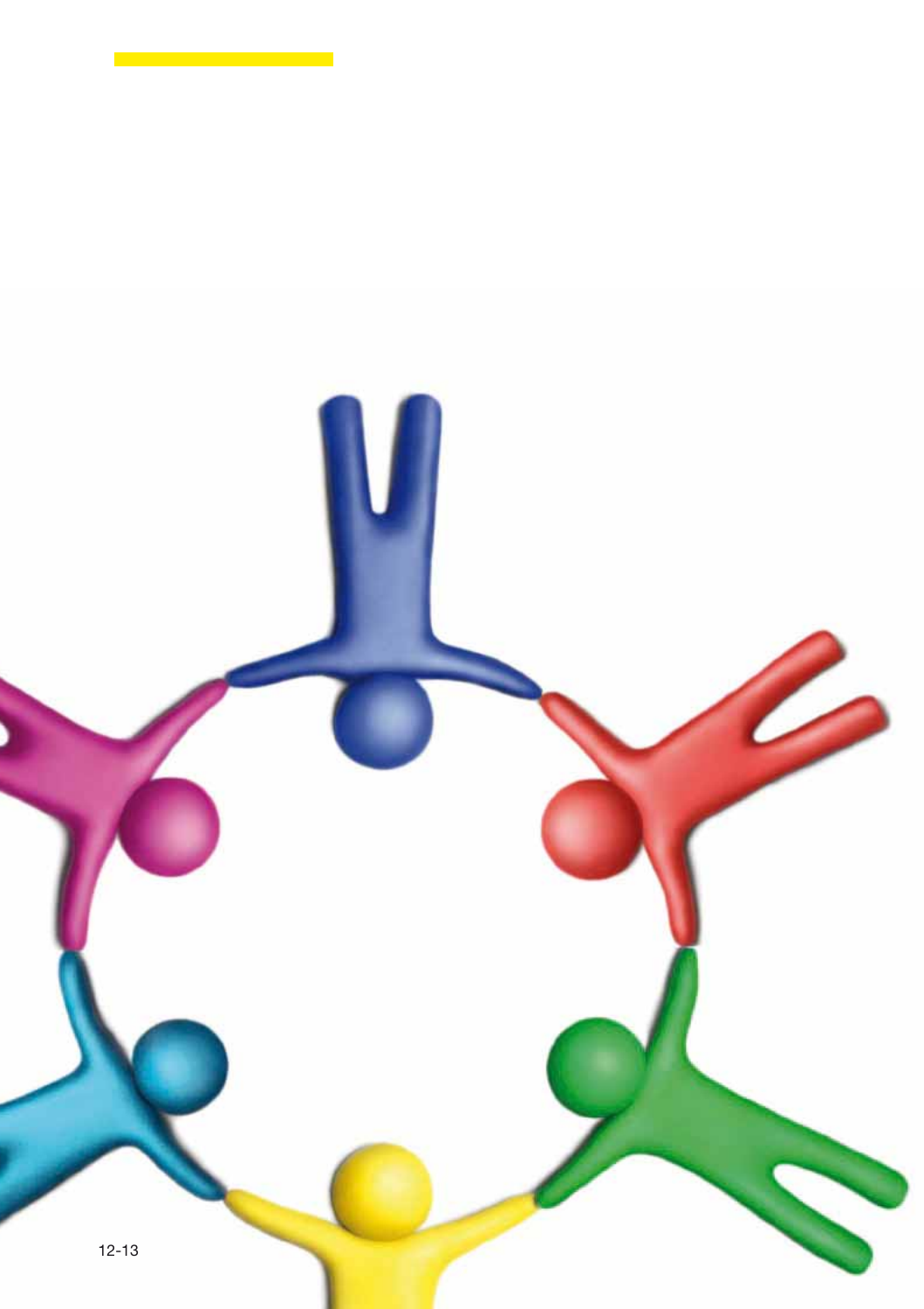## **Methodology**

## **3.1 Introduction**

A number of tasks were undertaken to meet the terms of reference of the review, as follows:

#### Section Detail

- 3.1.1 Vetting and Ethical Approval
- 3.1.2 Strategic context and literature review
- 3.1.3 Consultation with statutory bodies
- 3.1.4 Survey of parents/carers
- 3.1.5 Consultation with children and their parents/carers
- 3.1.6 Consultation with representatives from the voluntary sector.

## **3.1.1 Vetting and Ethical Approval**

Prior to conducting the review each member of the research team applied to be vetted to work with children and young people through the Protection of Children and Vulnerable Adults (NI) Order 2003 (POCVA). The methodology and related research tools were also approved by the NICCY ethics committee.

## **3.1.2 Strategic Context and Literature Review**

To provide a strategic context within which the review was undertaken, a range of key documents relating to children's services and advocacy, both from Northern Ireland and around the world were reviewed. A complete list of documents reviewed can be found in the bibliography. To estimate the number of children and young people with complex needs in Northern Ireland a range of

key statistics from the Northern Ireland Statistics and Research Agency (NISRA) and the Office of National Statistics (ONS) were also examined.

## **3.1.3 Consultation with Statutory Bodies**

Prior to anyone from the KPMG team conducting any consultations NICCY issued a letter to the Chief Executives of each of the Health and Social Services Trusts and the Education and Library Boards. The letter explained the purpose of the review and asked for their co-operation and assistance in its completion.

KPMG contacted each Community and Combined Trust to arrange a meeting with a representative from the departments with responsibility for children and young people under the age of 21 who had complex needs. Eleven face-to-face consultation were held with Trust managers with a remit for service commissioning and development. The meetings discussed the advocacy services available within the Trust for disabled children and young people generally, and in particular for those with complex needs. We also requested a copy of any written documents in relation to advocacy services. We then requested assistance with forwarding the survey to parents/carers of all disabled children and young people with complex needs known to the Trust.

Following this KPMG contacted the special needs departments of each of the five Education and Library Boards and asked for an individual to be nominated to discuss advocacy services within the Board. Telephone consultations were then

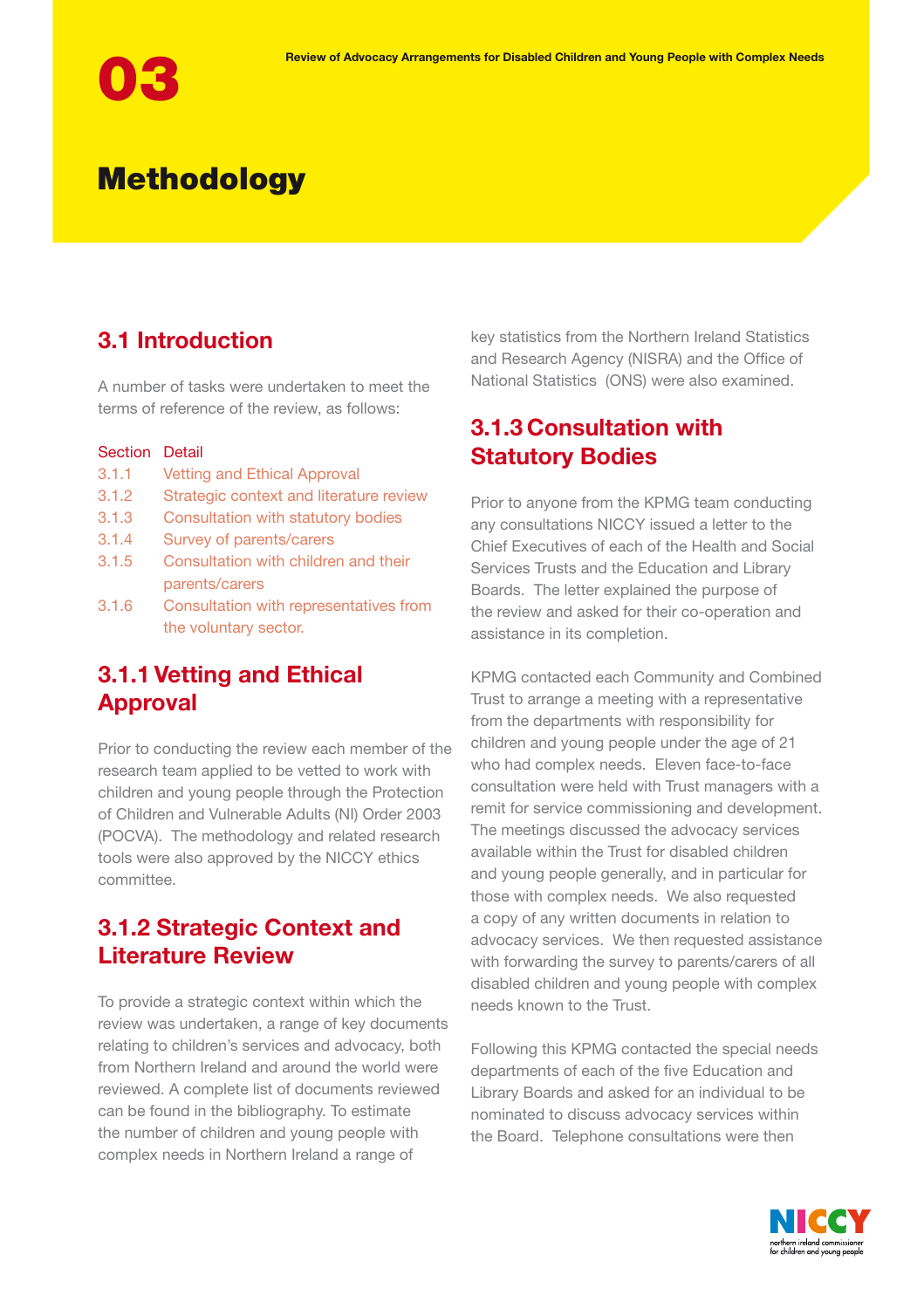## **Methodology ...continued**

undertaken with the nominated individual to discuss the policies and procedures in place within the Board area in relation to advocacy.

## **3.1.4 Survey of Parents/Carers**

In order to gather further information on the range and effectiveness of advocacy services a survey was developed to be completed by parents or carers of disabled children with complex needs. The survey and associated letter and consent form was approved by the NICCY Ethics Committee, subject to changes following a pilot.

The survey was then piloted with parents in Derry and Belfast, who had agreed to participate in the study and following some suggested amendments, it was then forwarded to the Trusts for onward distribution to the families. The distribution by Trusts ensured compliance with data protection guidelines. The pack also contained:

- A cover letter explaining the purpose of the research
- An information leaflet on the Northern Ireland Commissioner for Children and Young People (Appendix C)3
- A discussion guide showing possible questions which would be asked if they consented for their child to be interviewed (Appendix E)

• A consent form permitting us to contact the parent or the child and to request a copy of the report when it was completed (Appendix D).

Survey packs were then complied and forwarded to each Trust for onward distribution to parents and carers. Trusts were asked to print the cover letter on their own headed paper ensuring that the return date was three weeks from the date on which they issued the survey.

Surveys were also distributed through the Newry Parents Support Group for children with Downs Syndrome. Members of the KPMG team attended a meeting of the group and discussed our review with the parents prior to distributing survey packs to each parent who wished to participate. A number of other organisations were invited to participate in a similar manner but were unable to do so within the project timescales.

A total number of 918 surveys were distributed to parents/carers and the overall response rate was 18.4% (163 surveys were returned for 169 children). The corresponding Trust/Group response rates varied from 11% to 33.3%, as illustrated in the chart below.



#### **Chart 1: Trust/Group Response Rates**

14-15

**Respondents**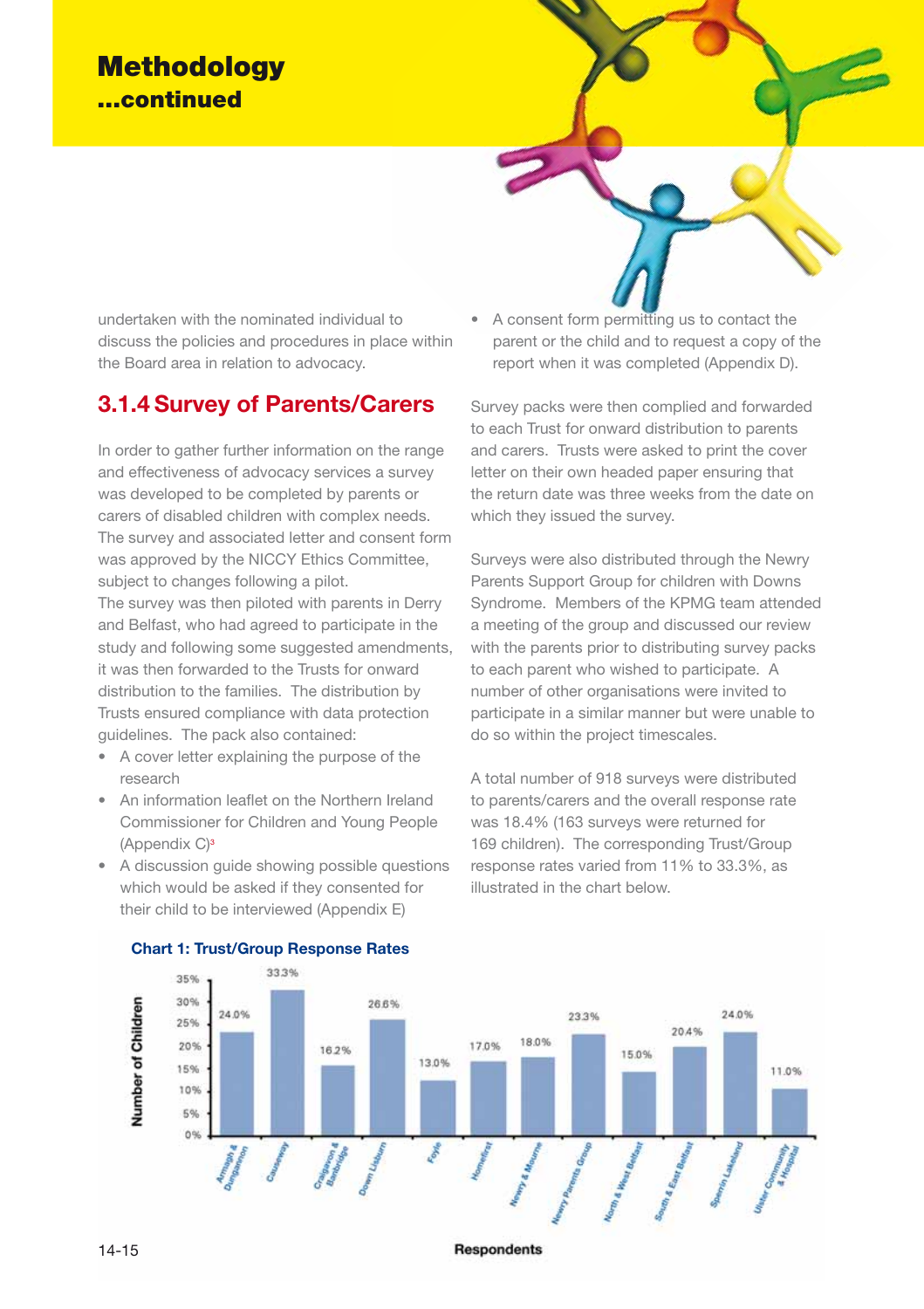Notably the surveys issued are almost twice the number of estimated children and young people with complex needs (see section 4). It was noted that during the interviews with the Trusts there was no universal definition of complex needs as each one used the term slightly differently. However, when arranging with the Trusts to distribute the surveys we encouraged them to use an inclusive approach when defining disabled children and young people with complex needs, to ensure that no disabled children with complex needs were excluded from the research.

#### **3.1.5 Consultation with Children and their Parents/Carers**

Each parent/carer who received a survey pack also received a consent form permitting KPMG to contact them or their child to discuss advocacy services in more detail. Of the 163 parents and carers who responded, 64% consented to being contacted personally and 28% provided consent to speak with their child. We then contacted the parents who had agreed that we could speak to the children. All children for whom we had consent and were able to communicate were interviewed. In total 16 children and 15 parents/carers were interviewed, following survey responses. The

topics discussed with the children followed the discussion guides which were issued with the survey pack, although the interviews were led by the interviewee and were tailored to meet the abilities and understanding of each individual child. Communications methods such as Makaton and drawing were also used during the interviews to support and increase the level of understanding. Following a referral from Armagh and Dungannon HSST, we also consulted with members of the Sixth Sense group at Barnardos in Armagh. We consulted with four young adults at the Sixth Sense group, and as each participant was over the age of 18 they consented personally to participate in the discussion. A parent who had agreed to be interviewed also referred the KPMG team to Ceara Special School in Lurgan who agreed to participate in the study and distributed information leaflets and consent forms to parents. We also spoke to 12 children at Ceara Special School in Lurgan and parental consent forms were completed by parents prior to the school visit. Again the discussions broadly followed the questions shown in the discussion guide, but were tailored to the individuals participating in each group. Of the children interviewed, 55% were female and 45% were male.

#### **The table below provides an overview of those who we consulted with.**

| Table 1: Number of Consultations        |                |          |       |  |
|-----------------------------------------|----------------|----------|-------|--|
|                                         | Parents/Carers | Children | Total |  |
| Number of people interviewed in a group |                | ΠK       | 16    |  |
| Number of individual interviews         |                |          |       |  |
| Total number of interviews              |                |          | 50    |  |

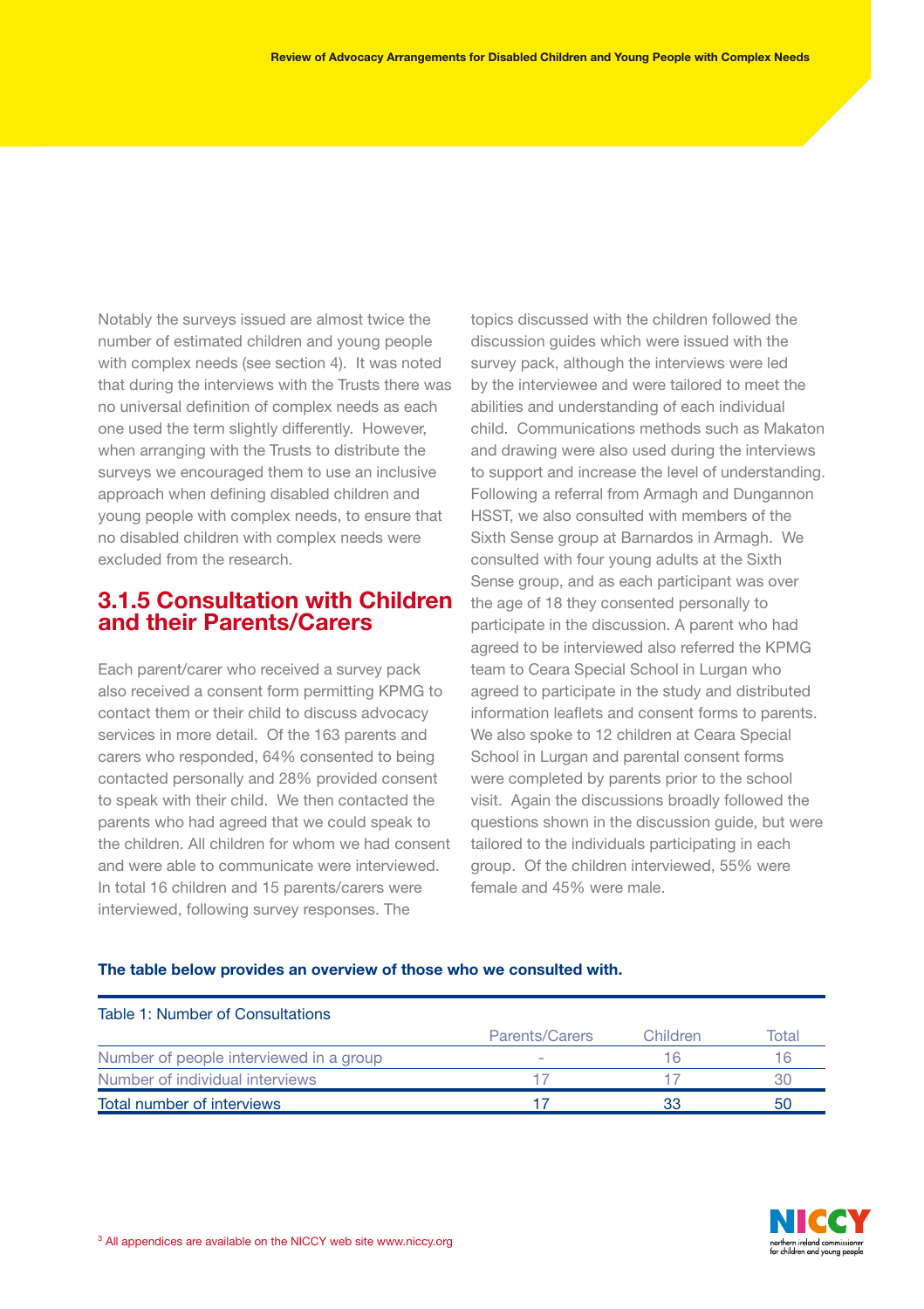## **Methodology ...continued**

As shown in the table below the majority of children interviewed were aged between 6 and 18. None of those interviewed were aged five or under and only four were aged over 18.

|              | Percentage |
|--------------|------------|
| $0 - 5$      | 0%         |
| $6 - 10$     | 33%        |
| $11 - 14$    | 27%        |
| $15 - 18$    | 27%        |
| Over 18      | 13%        |
| <b>Total</b> | 100%       |

The table below provides information relating to where the children who were interviewed lived. As shown below the majority of the children interviewed lived within the SHSSB area, this is because more parents from this area agreed for their child to be interviewed than parents from other areas. No parents from the NHSSB area provided consent to interview their children

| Table 3: Board area of children who were |                   |  |  |
|------------------------------------------|-------------------|--|--|
| interviewed                              |                   |  |  |
| <b>Board Area</b>                        | % of interviewees |  |  |
| <b>Eastern HSSB</b>                      | 16                |  |  |
| <b>Northern HSSB</b>                     | 0                 |  |  |
| <b>Southern HSSB</b>                     | 78                |  |  |
| <b>Western HSSB</b>                      | 6                 |  |  |
| Total                                    | 100               |  |  |

## **3.1.6 Consultation with Representatives from the Voluntary Sector**

An invite was issued to 21 voluntary sector organisations who work with children, people with disabilities or offer advocacy services (see Appendix G) to attend a half day workshop, on 14 February 2007. A total of 12 people attended representing nine organisations.

The programme for the day followed three broad discussion topics:

- Advocacy, what's out there?
- What is needed?
- How can these needs be met?

The representatives of the voluntary sector were divided into two groups and each group was facilitated to discuss the topics in depth. In addition further contact was made with a range of other organisations who did not attend the workshop, to ascertain their views or, work relating to advocacy with disabled children who complex needs.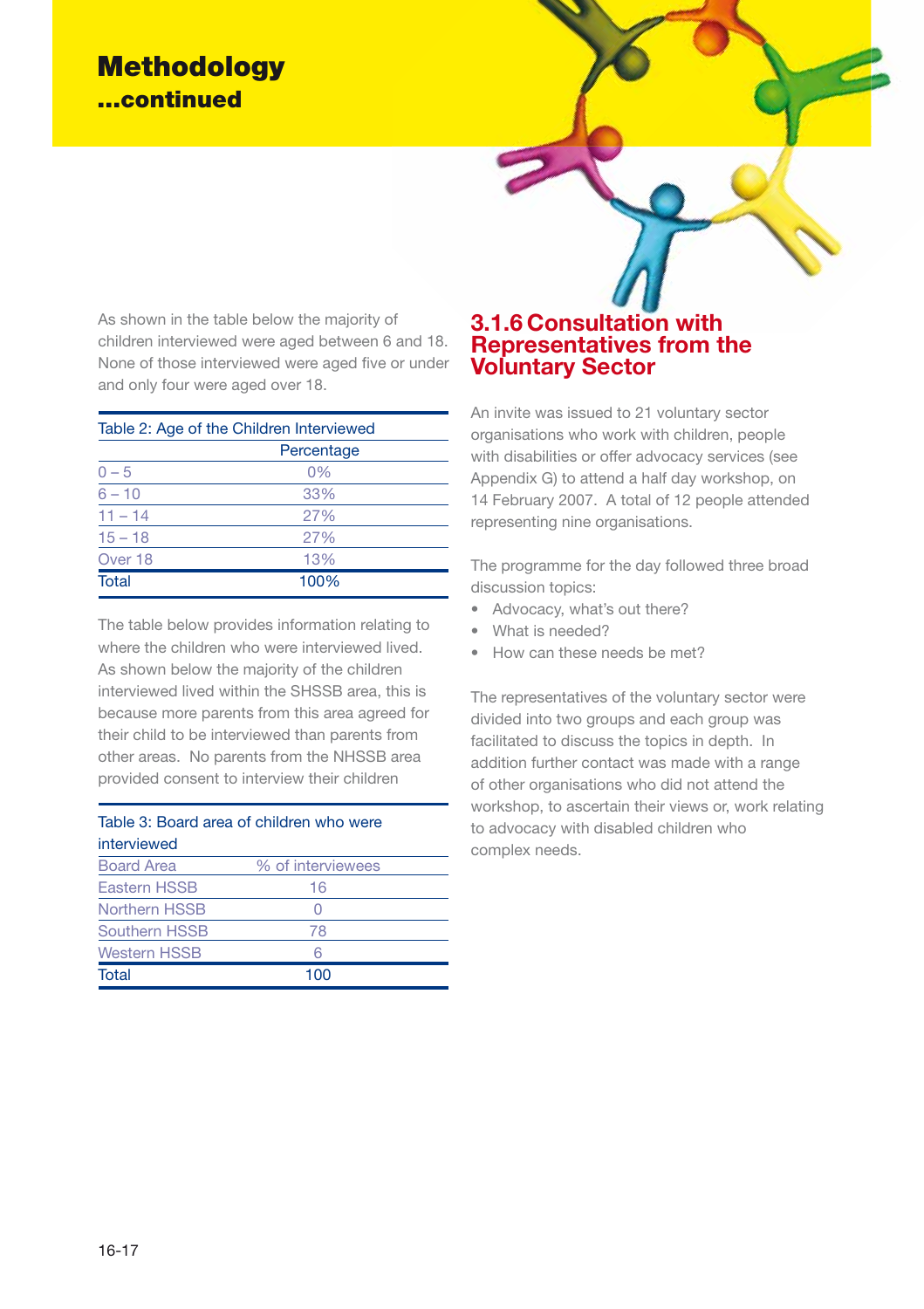## **Literature Review**

## **4.1 Introduction**

An important element of this review is to provide an overview of government policy on advocacy for disabled children in Northern Ireland and also the identification of any examples of best practice. In this review we will also describe what is meant by advocacy and complex needs and review the number of disabled children with complex needs in Northern Ireland. This is important not only to gauge the appropriateness of the range and level of existing services but also to make recommendations for future provision. This will be followed by a review of the literature relating to advocacy for disabled children and the identification of examples of best practice.

#### Section Detail

- 4.2 Defining Advocacy
- 4.3 Defining Complex Needs
- 4.4 Population/Demographics
- 4.5 Strategic Context
- 4.6 Examples of good practice/Existing Services
- 4.7 Conclusion

## **4.2 Defining advocacy**

There are a few ways in which advocacy could be defined, Article 9 (i) of the Commissioner for Children and Young People (2003) defines advocacy services as:

*"arrangements for making persons available to (i) represent the views, wishes and needs and interests of children or young persons in relation to whom any functions of the authority are exercisable and (ii) to provide such children and young persons – (a) with information, advice and support to enable or assist them to express their* 

#### *views and wishes to the authority; and (b) with advice about their rights and best interests."* <sup>3</sup>

Comhairle 4 is a statutory agency in the South of Ireland responsible for supporting the provision of information, advice and advocacy on social services. Comhairle describe advocacy as:

#### *"a means of empowering people by supporting them to assert their view and claim their entitlements".*

Therefore, broadly speaking advocacy is, helping someone to speak up for themselves or, speaking on their behalf. We have used this definition throughout the primary research process.

Advocacy 2000<sup>5</sup> have described the themes of a good independent advocacy service as:

- Safeguarding people who are vulnerable and discriminated against or whom services find difficult to serve
- Empowering people who need a stronger voice by enabling them to express their own needs and make their own decisions
- Enabling people to gain access to information, explore and understand their options, and to make their views and wishes known
- Speaking on behalf of people who are unable to do so for themselves.

#### **4.3 Defining disability and Complex Needs**

The UN Convention on the Rights of Persons with Disabilities (2006) notes that *"Persons with disabilities include those who have longterm physical, mental, intellectual or sensory* 



<sup>3</sup> The Commissioner for Children and Young People (Northern Ireland) Order 2003

4 www.comhairle.ie

<sup>5</sup> 'Principles and Standards in Independent Advocacy Organisations and Groups', Advocacy 2000)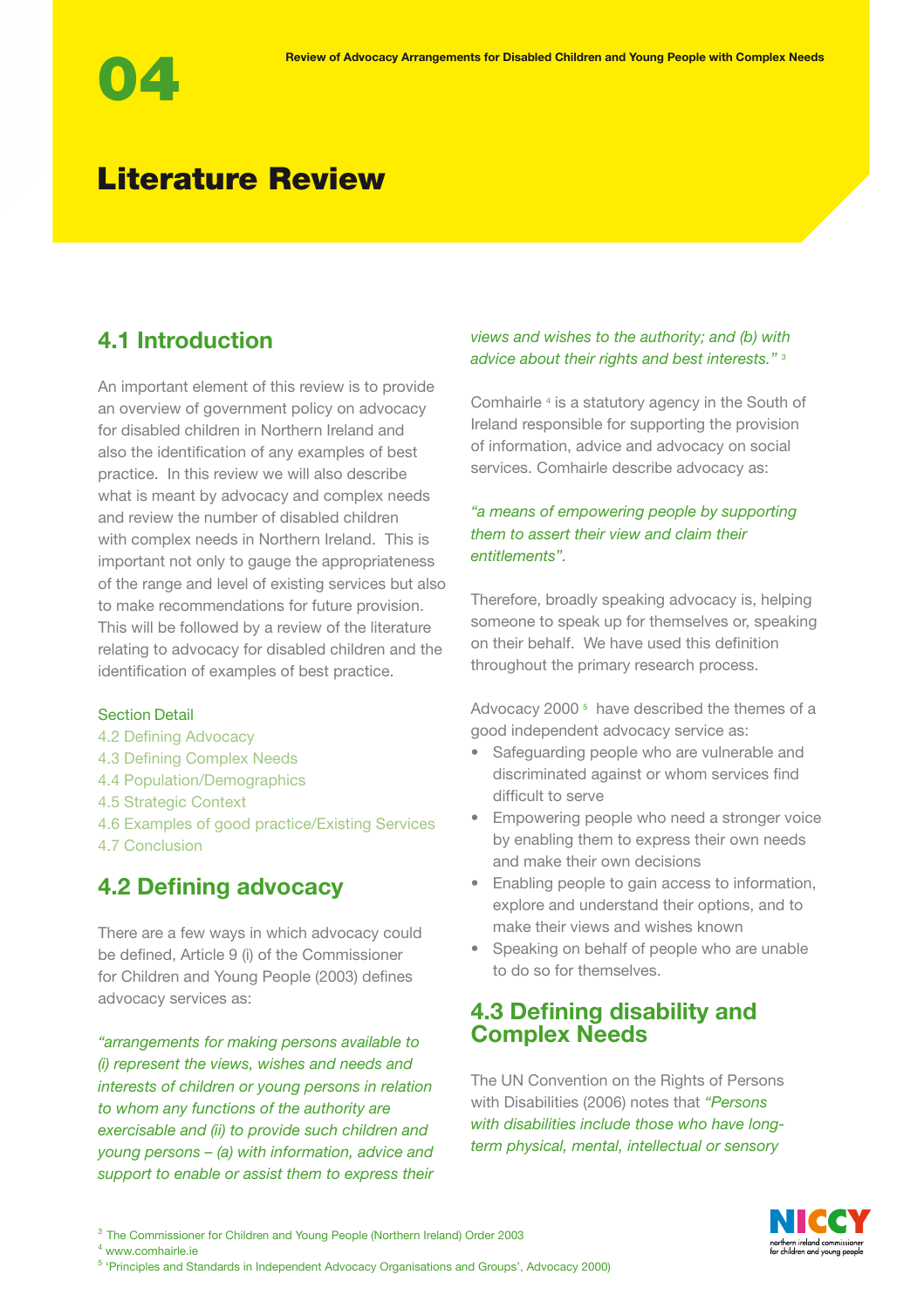## **Literature Review ...continued**

*impairments which in interaction with various barriers may hinder their full and effective participation in society on an equal basis with others".* 

The Disability Discrimination Act (1995) and the subsequent Disability Discrimination (NI) Order 2006, define disability as "a physical or mental impairment which, has a substantial and longterm adverse effect on a person's ability to carry out normal day-to-day activities". In case law "substantial" is taken to mean more than minor or trivial.

Complex needs is a term that is often used in medical and social care contexts, but often is not clearly defined. The Prince's Trust <sup>6</sup> defined children with complex needs as:

*" those who face particularly severe disadvantage. In many cases this will mean that they have interlocking problems, where the total represents more than the sum of the parts."*

Glendenning et al<sup>7</sup> provided a medical based definition of complex needs:

*"Children with complex health care needs have*  additional care needs specifically related to the *use of the medical technology itself. This group of children typically require technical and/or medical equipment in the home, both because of their need for intensive on-going care, and to compensate for the loss of a vital bodily function such as the ability to breathe or feed independently."*

Others would use the term 'complex needs' to describe children with more than one disability, for example with both a physical and a learning disability. Generally speaking, disabled children and young people with complex needs are usually those with the most severe and profound disabilities and who are often excluded from many aspects of everyday life. Each HSST in Northern Ireland uses different assessments of complex needs, and as such there are differing eligibility criteria to access various HSST services (McConkey et al 2007<sup>8</sup>). For the purposes of this study the Prince's Trust definition of complex needs was used.

## **4.3.1 Children in need**

On a broader note the Children's Order (NI) 1995 have defined children in need as:

 "For the purposes of this Part a child shall be taken to be in need if—

- a) he is unlikely to achieve or maintain, or to have the opportunity of achieving or maintaining, a reasonable standard of health or development without the provision for him of services by an authority under this Part;
- b) his health or development is likely to be significantly impaired, or further impaired, without the provision for him of such services; or
- c) he is disabled,".

<sup>&</sup>lt;sup>6</sup> Prince's Trust, Reaching the Hard to Reach.

<sup>&</sup>lt;sup>7</sup> Glendenning et al 1999

<sup>&</sup>lt;sup>8</sup> McConkey R, Barr O. & Baxter R (2007) Children with Complex Healthcare Needs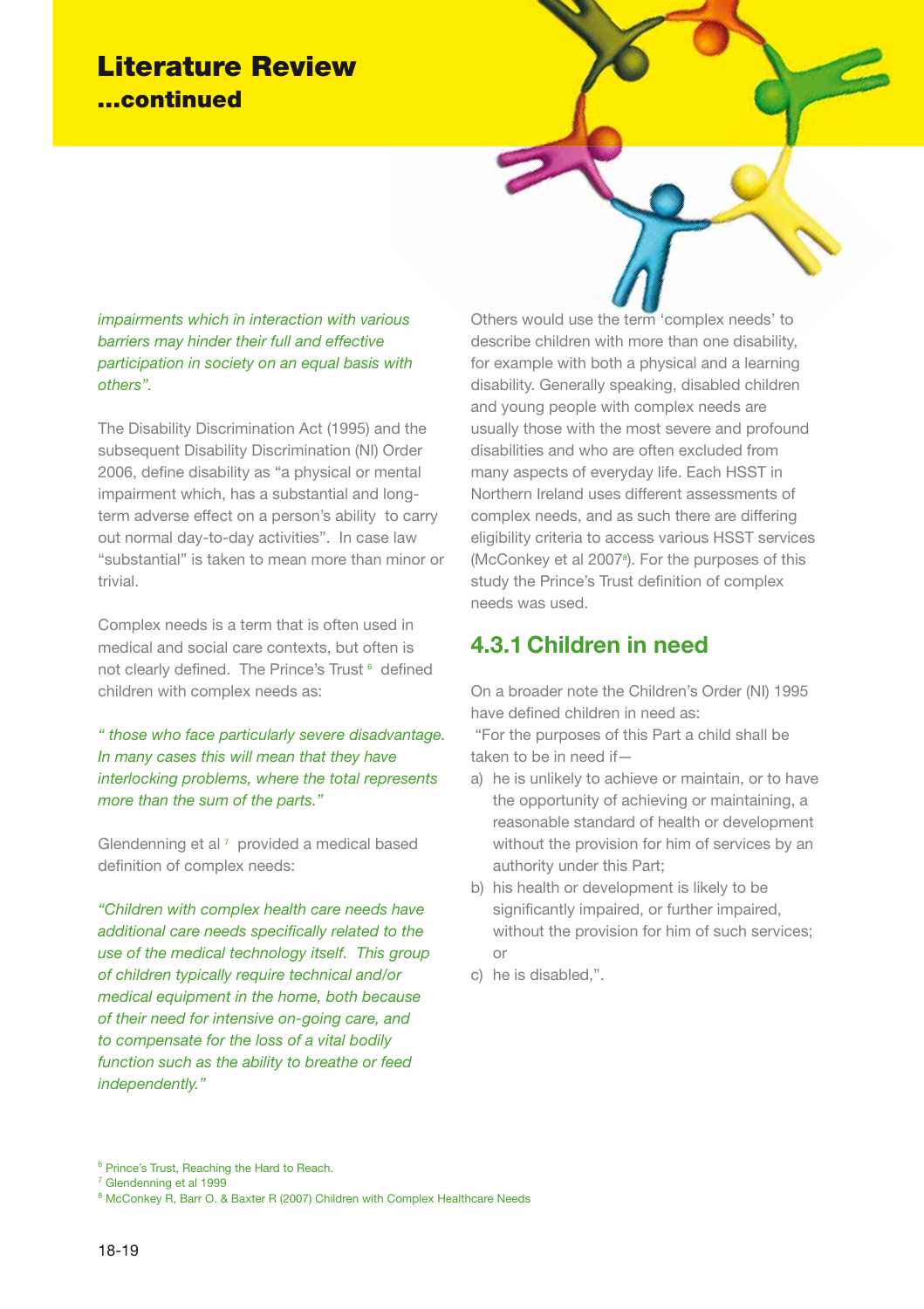## **4.4 Population/Demographics**

Under schedule to 2 of the Children's Order (NI) 1995 each Health and Social Services Board (HSSB) in Northern Ireland is required to maintain a register of disabled children in their area. The UN Committee on the Rights of the Child General Comment (No. 9) also notes that;

"in order to fulfil their obligation, it is necessary for *state parties to set up and develop data gathering mechanisms, which are accurate, standardized*  and allow disaggregation, and which reflect the *actual situation of children with disabilities."*

Whilst these registers are useful sources of data, the Boards only maintain the register for children up to the age of 18. Furthermore due to a number of technical and operational difficulties one Board has not been able to establish a register. It is not known how this Board plan services for disabled

children when they do not have a mechanism for recording the number of disabled children within their area.

Those Boards who do maintain a register (EHSSB, SHSSB and WHSSB), recognised that there are a range of difficulties associated with the register, such as the definition of disabled and note that there are limitations on the usefulness of the data that can be extracted from it. Furthermore, some of the Boards record the data up to the age of 18 and others up to the age of 19. It is our understanding that the DHSSPS are in the process of establishing an NI wide register. The NHSSB was not able to provide any data relating to a disability register, but did provide the number of children up to the age of 18 who were receiving Disability Living Allowance. As shown in Table 4, there are an estimated 12,173 children up to the age of 19 in Northern Ireland, based on information provided by the Health Boards.

| Table 4: Number of Children on Disabled Register in Northern Ireland |                                        |                                               |                        |
|----------------------------------------------------------------------|----------------------------------------|-----------------------------------------------|------------------------|
| Board (age)                                                          | <b>Total population</b><br>of children | Total number of children<br>with a disability | % with<br>a disability |
| Eastern HSSB (0-19)                                                  | 182,692                                | 4.587                                         | 2.5                    |
| Northern HSSB (0-18)                                                 | 110,604                                | **3,038                                       | 27                     |
| Southern HSSB (0-18)                                                 | 94,243                                 | 2,356                                         | 2.5                    |
| Western HSSB(0-19)                                                   | 90,376                                 | 2,148                                         | 2.3                    |
| Total                                                                | 477,915                                | 12,173                                        | 2.5                    |

\*\*Number of children 0-18 claiming Disability Living Allowance Source: HSSBs Children's Services Plans

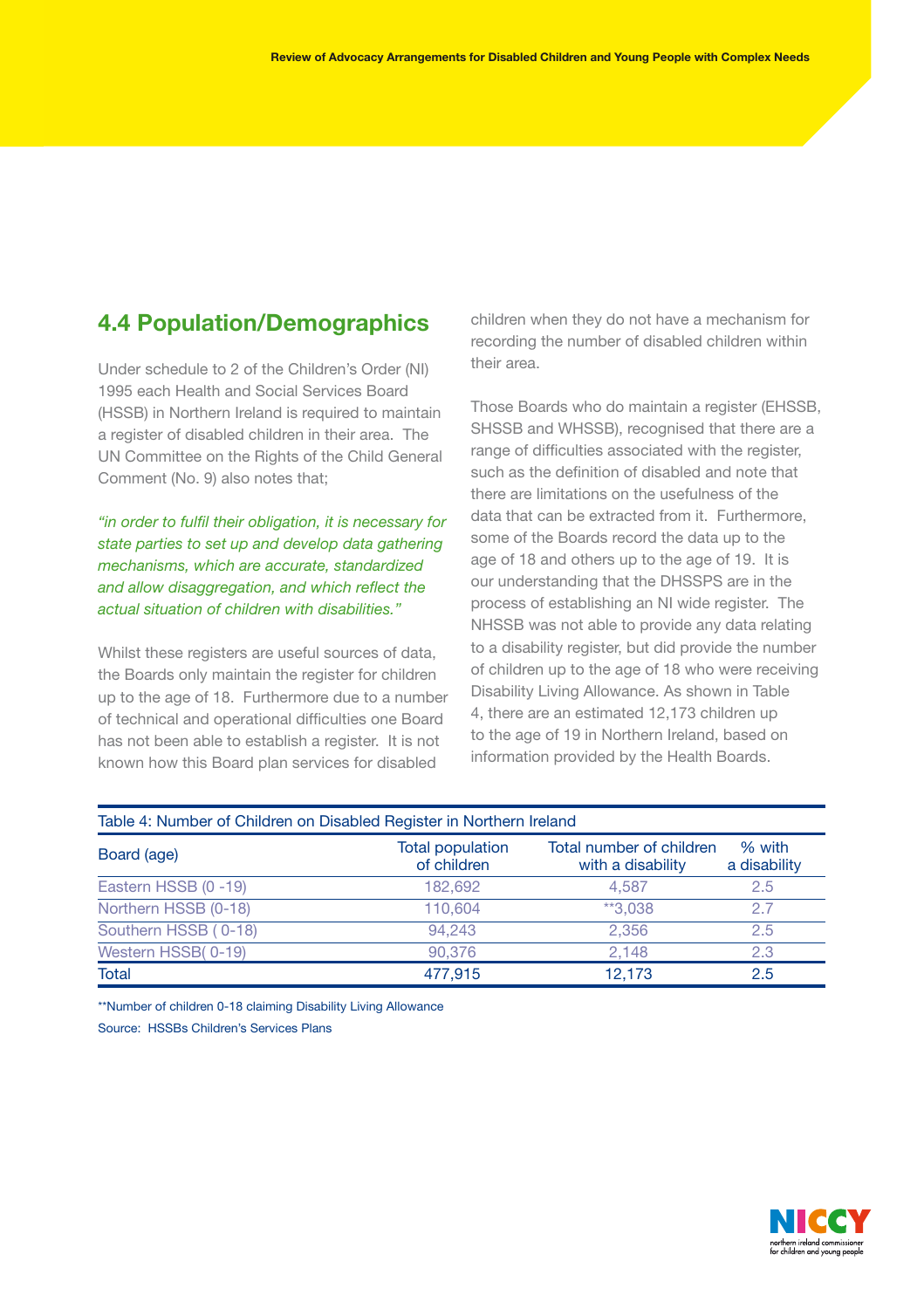## **Literature Review ...continued**

As shown overleaf each HSS Board has captured their data slightly differently and has used different definitions of both children and disability, so therefore the results will vary slightly between Boards.

Given the difficulties in providing an exact definition of complex needs it is not surprising that the exact numbers of disabled children and young people in Northern Ireland with complex needs is unknown. However, there are a number of ways to estimate the size of this population. Firstly, there are over 522,000 young people in Northern Ireland under the age of 21<sup>°</sup>. The Office for National Statistics (ONS) noted that the rates of disability among children in the UK were 18%<sup>10</sup>. This rate includes all categories of health problems and disabilities ranging from mild health care problems such as asthma to profound physical and learning disabilities, as such not all of these children would be known to Social Services. Furthermore, ONS estimate that 10 in every 10,000 children in Northern Ireland are severely disabled.

Based on the ONS estimates we can calculate that there around 522 severely disabled young people in Northern Ireland (under the age of 21). Using the population figures from the table above (under 18/19) of 477,915 and applying the ONS estimate, approximately 478 children are calculated.

Therefore, considering the additional young people aged between 18 and 21 we estimate that there are likely to be in the region of 500 disabled children with complex needs under the age of 21 in Northern Ireland.

## **4.5 Strategic context 4.5.1 Children's Rights**

The United Nations Convention on the Rights of the Child (UNCRC) was ratified by the UK government in 1991. Articles 12 and 13 of the UNCRC notes that, the child has the right to obtain and make known information, and to express his or her own views, unless this would violate the rights of others. This is important because it not only notes that children have the right to express themselves but, also to obtain information that allows them to make informed choices. Article 23 of the UNCRC states that children with disabilities have the right to enjoy *"a full and decent life in conditions which ensure dignity, promote self-reliance and facilitate the child's active participation in the community."* Paragraph one of article 23 should be considered as the leading principle of the implementation of the convention for children with disabilities, as it states that the measures taken by state parties regarding the realisation of the rights of children with disabilities should be directed to this goal.

The UN Convention on the Rights of Disabled Persons was adopted in December 2006, although it is not yet ratified by the UK government. Article 7 of the UN Convention on The Rights of Persons with Disabilities notes that states should take necessary actions to ensure that disabled children enjoy basic human rights and are treated equally with able-bodies children. Article 24 notes that states are required to ensure that disabled children are not excluded from free primary and secondary education on the grounds of their disability. The Convention also states that the best

<sup>&</sup>lt;sup>9</sup> NISRA, Census data mid year estimates 2005.

<sup>&</sup>lt;sup>10</sup> Office of National Statistics, The Health of children and young people, 2004.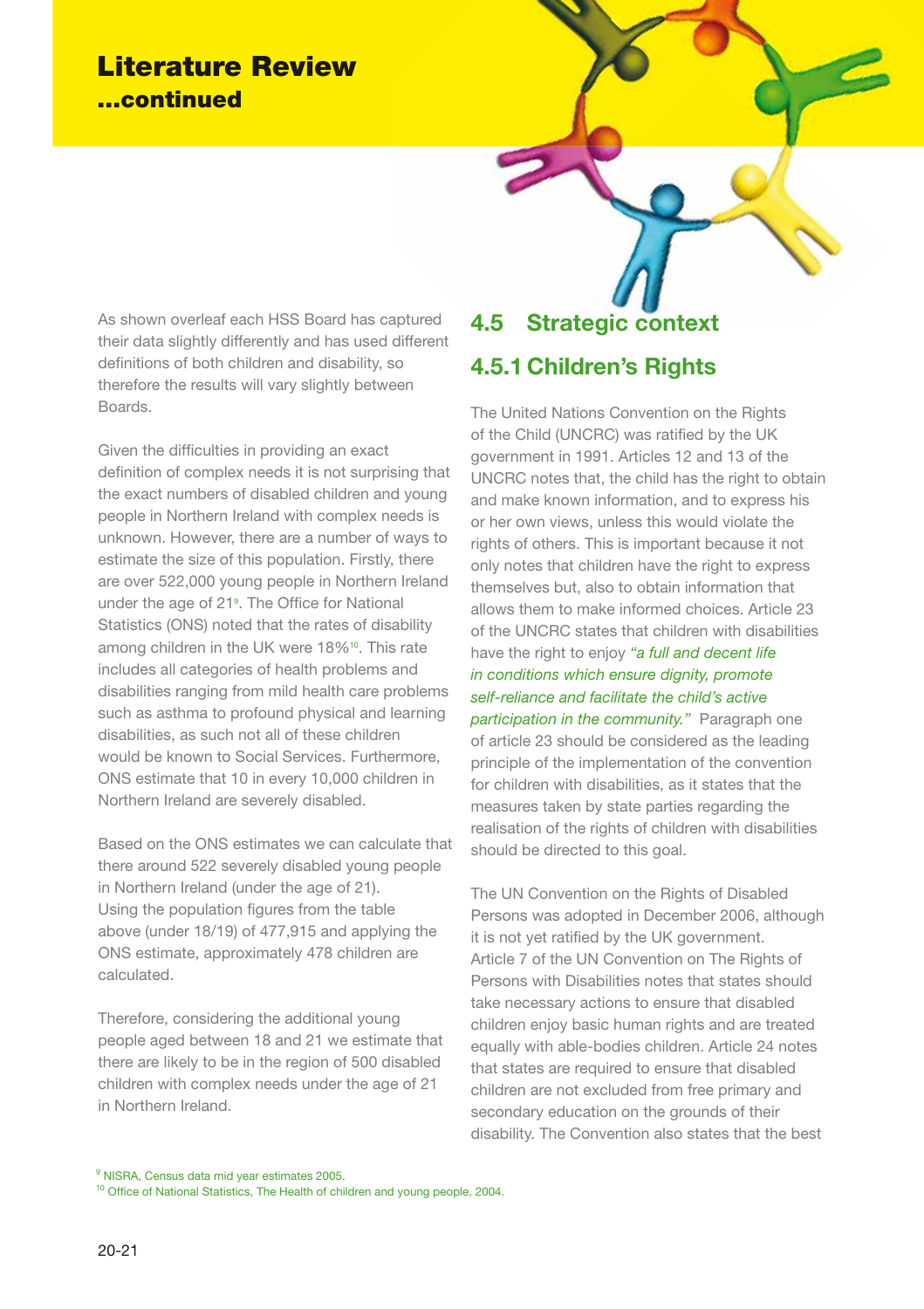interests of the child should always be of primary consideration. Furthermore the Convention also states that people with disabilities have the right to access cultural and social activities. It also notes that States should ensure that disabled children have equal access to sporting and leisure activities, including those provided in a school setting.

Importantly, Article 26 of the Convention on Disability notes that States must take measures to ensure that disabled people achieve and maintain independence and have full inclusion and participation in all aspects of life. States are required to ensure that services and programmes are available, particularly in the areas of health, education and social services.

Article 18 of the Children's Order (NI) 1995, notes that it is the duty of every authority to provide for children in need and their families, by *"providing a range and level of personal social services appropriate to those children's needs"*. The article goes on to say that before giving assistance the authority should *"consider the means of the child and the parent".* Therefore, the Order places a legal responsibility on statutory service providers to provide suitable services for children in need and to consider the circumstances of the child and their family before doing so.

The Disability Discrimination (NI) Order 2006 (DDO) makes it unlawful to discriminate against people in respect of their disabilities in relation to employment, the provision of goods and services, education and transport. It is a civil rights law. Among other things the DDO places duties on service providers and requires reasonable

adjustments to be made when providing access to goods, facilities, services and premises.

The duties on service providers have been introduced in three stages:

- Since 2nd December 1996 It has been unlawful for service providers to treat disabled people less favorably for a reason related to their disability
- Since 1st October 1999 Service providers have had to make 'reasonable adjustments' for disabled people, such as providing extra help or making changes to the way they provide their services
- Since 1st October 2004 Service providers may have to make other 'reasonable adjustments' in relation to the physical features of their premises to overcome physical barriers to access.

The Equality Commission Northern Ireland (ECNI) has responsibility for enforcing legislation on disability in Northern Ireland. ECNI has a wide range of powers to ensure compliance with disability legislation, including powers of enquiry and investigation. They can provide assistance to people who feel they have been discriminated against because of their disability; this can vary from giving advice to arranging for legal representation. It also has a legal duty to work towards the elimination of discrimination against disabled people, to promote the equalisation of opportunities for disabled people, to encourage good practice in the treatment of disabled people, and to keep under review the working of the Disability Discrimination (NI) Order 2006.

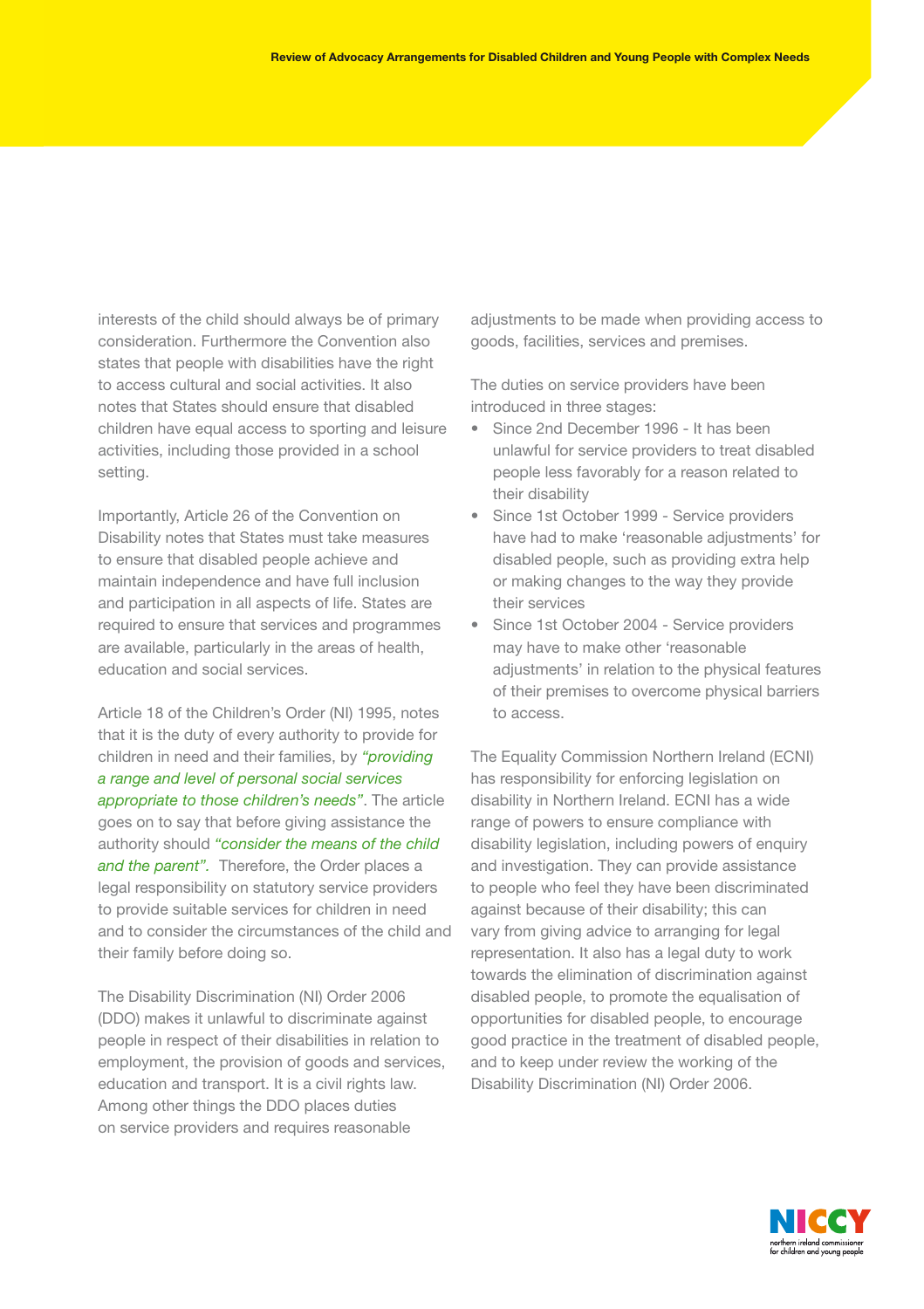## **Literature Review ...continued**

Therefore, there is a strong human rights context to the provision of advocacy services for disabled children. Not only have disabled children the right to make informed choices and to have access to education, but they should also have access to sporting and leisure activities. They also have the right to participate fully in making decisions that impact upon their life.

ECNI do not provide an advocacy service for people with disabilities. The Special Educational Needs and Disability Order (SENDO) 2005 Northern Ireland, increases the rights of children with Special Educational Needs (SEN) to attend mainstream schools and introduces the disability discrimination laws to the whole education system. The law also gives increased rights of appeal for parents to the SEN and disability tribunal where there is a disagreement with the Education and Library Board about their child's special educational needs. It provides increased rights to advice and information and places duties on schools and education and library Boards to improve the accessibility if schools and increased information provided to pupils 11.

Related to this is Protocol One (Article 2) of the European Convention on Human Rights which states that no person should be denied the right to education.

The Equality Commission can provide advice and guidance on the aspects of SENDO which they are responsible for (mainly the disability discrimination aspects). It has the power to issue codes of practice to schools and the Further and Higher education sector on providing accessible education to disabled people.

## **4.5.2 The Bamford Review**

In Northern Ireland the Bamford Review 12 noted that often people with learning disabilities are particularly vulnerable to human rights violations and their rights and interests must be identified under the legislation and within regional policy mandates. It notes that advocacy can support individuals to express themselves and have their view heard. It is concerned with empowerment, autonomy and of safeguarding citizenship rights and the inclusion of people who would otherwise be marginalized. The review also notes that *"advocacy services are unevenly and poorly developed in Northern Ireland".* The increasing demand for advocacy services in Northern Ireland is an indication of the need to support the rights of people with a mental health problem or a learning disability.

Furthermore, often health and social care staff or, relatives act as advocates for people with disabilities. This however, can cause a conflict of interest and has increased the demand for independent services. McConkey & Smyth<sup>13</sup> (2000) noted The Bamford Review goes on to state that there should be a range of advocacy support services available from a range of suppliers and that advocacy should be available in a hospital and community setting. Finally the Review recommended that:

*"there should be a regional strategy for the development and funding of independent advocacy support in Northern Ireland. This will involve a number of Northern Ireland departments and should be co-coordinated by the Department of Health, Social Service and Public Safety."*

<sup>11</sup> www.education-support.org.uk

<sup>&</sup>lt;sup>12</sup> The Bamford Review of Mental Health and Learning Disability (Northern Ireland) 2006.

<sup>&</sup>lt;sup>13</sup> McConkey R. and Smyth, M. (2000). Not so Different. Experiences and views of parents

and school-leavers with severe learning disabilities. University of Ulster and EHSSB.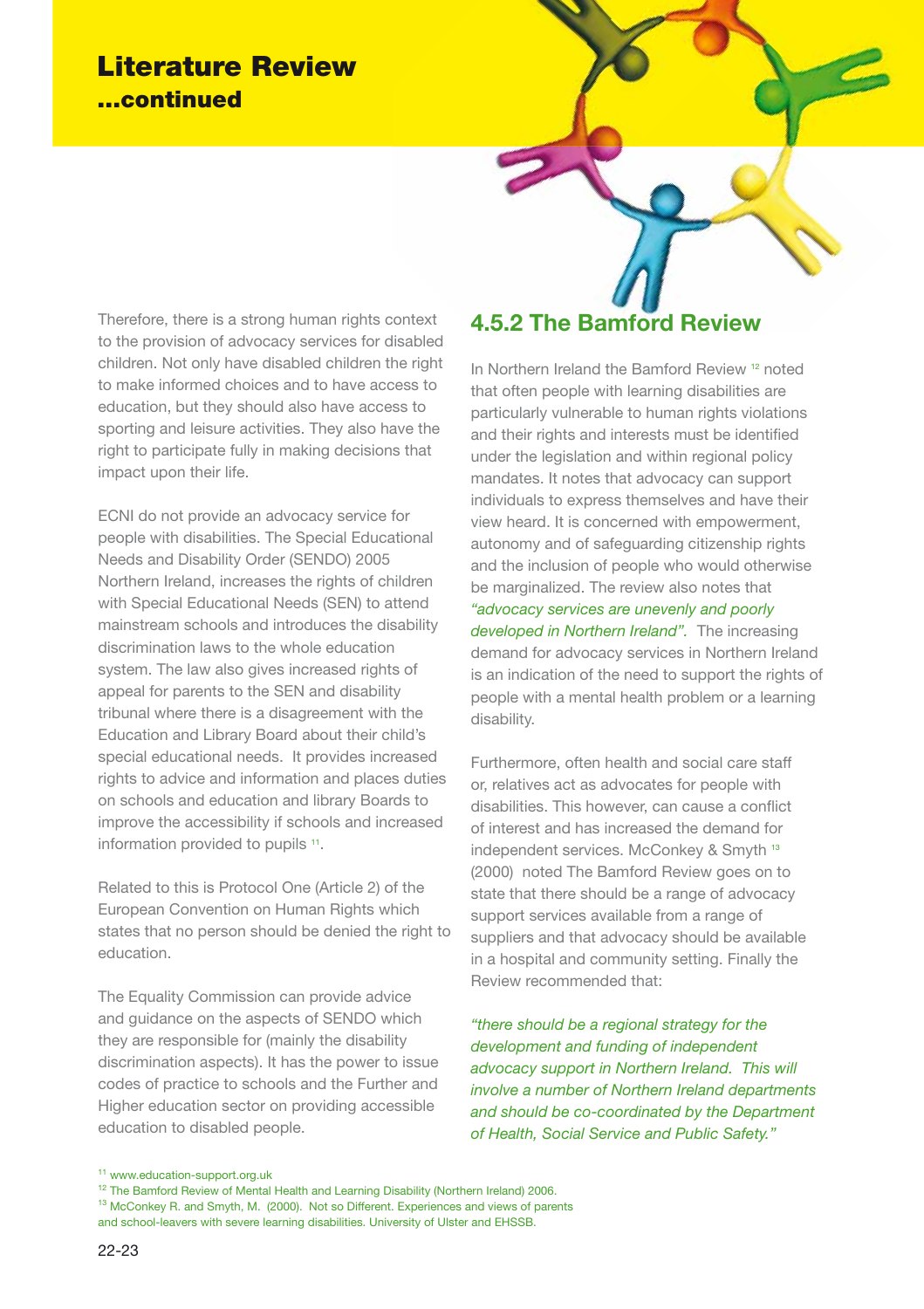## **4.5.3 The Children's Strategy**

The OFMDFM strategy 'Our Children and Young People – Our Pledge' 14, notes that if we are to improve the lives of children and young people in Northern Ireland then we should develop *"a culture where the views of our young people are routinely sought in matters which impact on their lives".*

The strategy goes on to note that government needs to adopt a needs-driven and evidence based practice, a key element of doing this is to involve children, young people and carers in the assessment of their needs. The strategy states that it will take into account any recommendations from the Bamford review in order to implement its pledges.

## **4.5.4 Care at its Best**

Care at its Best, Social Services Inspectorate report reviewed the care of disabled children in hospital in Northern Ireland <sup>15</sup>. The report noted that over 40 children and young people had been living in specialist learning disability hospitals for periods of over three months. Twenty–three of these children were accommodated in adult wards. Whilst this is generally regarded as unacceptable on social, health, safety grounds and child protection grounds, the Standards for Hospital Services in England states that age is less important than the needs and preferences of the children and young people. However, it is not clear if these children stated any preferences or if any support was available to children living in hospitals to enable them to voice their preferences. The report also noted that often social and health care assessments do not include the views of children and parents and often any care plans that are

developed are not shared with the parent of the child. Finally, the report recommends that:

*"Hospitals providing children's and young peoples services should encourage pro-active approaches, such as advocacy initiatives, which promote the rights of children and young people and enable their voice to be heard in matters that concern them".* 

More recently the case of children living in hospital for periods of three months or more has been highlighted by the media in Northern Ireland. This has raised the profile of the needs of these children and it is our understanding that an investigation is currently underway. It is our understanding that plans are being put in place with individual children to rectify the situation.

#### **4.5.5 Children and Young People funding package**

In March 2006 the Secretary of State announced a funding package of just over £60 million to help under-achieving young people achieve their potential through improvements in their education and fostering their health and wellbeing through the delivery of services necessary to ensure that every child has a great start to life. Within this package £0.66m has been allocated for the provision of peer-mentoring and advocacy services to empower young people in care to engage actively in the process of ensuring that the system works in their best interests.

<sup>14</sup> Our Children and Young People - Our Pledge, A ten year strategy for children and young people in Northern Ireland 2006 - 2013. Office of the First Minister and Deputy First Minister 2006. 15 DHSSPS, Social Services Inspectorate, Care at its Best. 2005

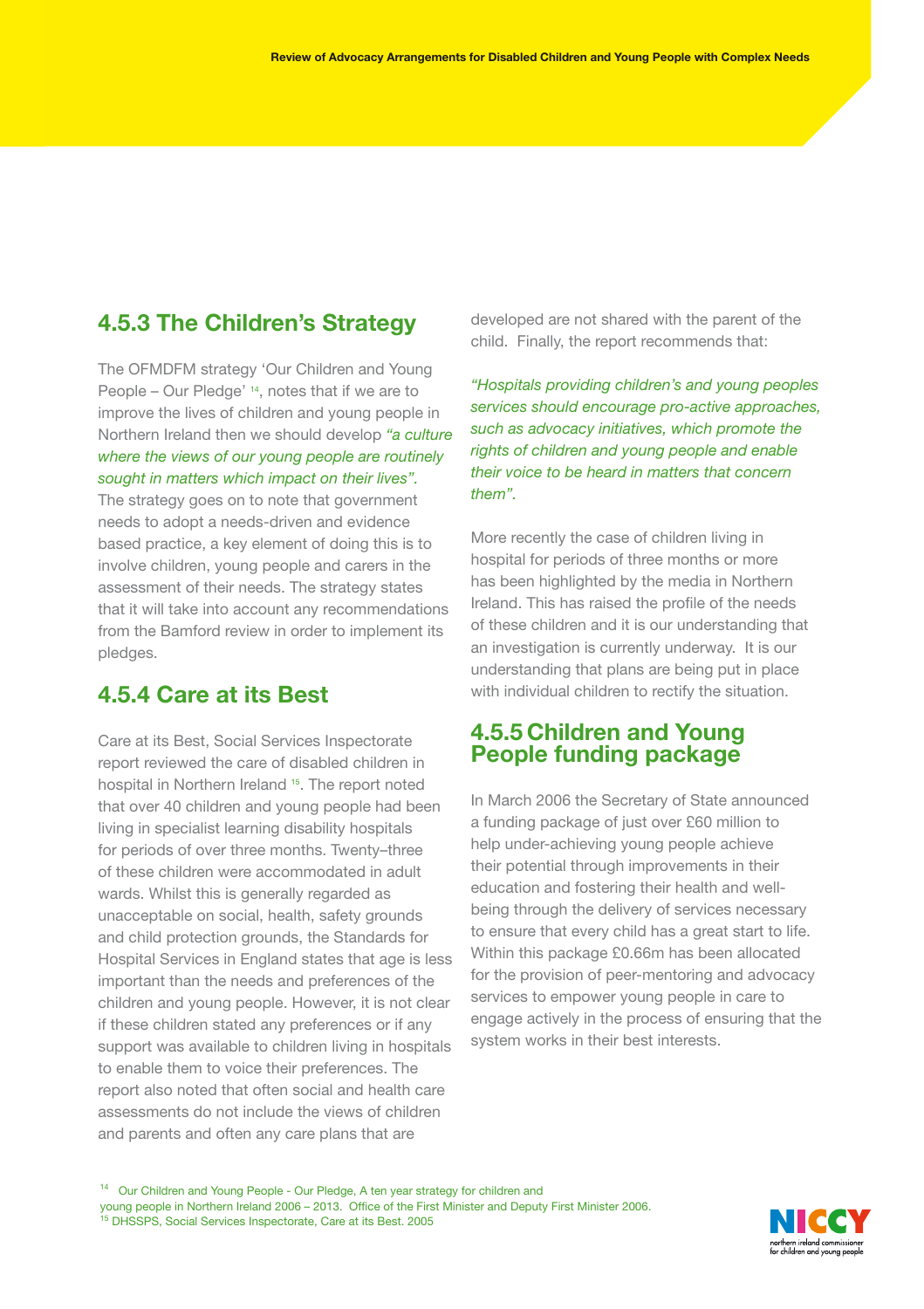## **Literature Review ...continued**

## **4.5.6 Care Matters**

In March 2007 the DHSSPS launched the consultation document Care Matters, in accordance with the Green Paper Care Matters which was launched by the Department for Education and Skills (DfES) in England. It focuses on children's issues and marginalized children's issues and complements the Children and Young People's Funding package. It notes that some children in care will need additional support in order to enable them to access advocacy services, if they wish to complain about services or seek information relating to their rights. It goes on to state that the government see access to advocacy services as very important and that additional funding has been made available for regional services through the Children and Young People funding packages. However, it does not note if additional funding will be made available to support children with disabilities and complex needs access services.

## **4.5.7 The Beattie Report**

The Beattie Report on post-school education and training for young people with special needs in Scotland 16 proposed that 'disadvantaged' young people should have a key worker to liaise between different agencies and act as an appropriate advocate on their behalf. It recognised the particular difficulties that young people with disabilities face during transitional times in their lives.

Whilst the UN Convention on the Rights of the Child, as ratified by the UK in 1991 and Northern Ireland Government policies state the right for

children to have a say on issues that affect them it is less clear how children with disabilities and complex needs can exercise this right. Evidence suggests that on the whole children with disabilities have not been offered support in expressing their views. Whilst there are some statutory services available in Northern Ireland, they appear to be fractured and uncoordinated. Examples of those services that do exist are noted in the following paragraphs and discussed further throughout the rest of the review.

## **4.5.8 Literature relating to advocacy**

Whilst there is a wealth of literature relating to advocacy generally, there is very little information relating to advocacy for disabled children. There are a number of self help guides aimed at supporting parents of children with special needs to become advocates for their child 17. A number of these are specifically aimed at helping parents find the right education for their child. However, they do not provide information on how the child can advocate for themselves.

There are also a number of reports and strategies from non-governmental organisations which have directly consulted with disabled young people (including those with complex needs) on specific issues. Such consultations have allowed disabled young people to put forward their opinions. For example, the "Is anyone listening?" 18 report consulted with disabled teenagers regarding their access to leisure. Whilst, it is important that disabled young people are consulted on issues that affect them, this does not replace the need for accessible services that disabled young people

<sup>17</sup> For e.g. www.wrightslaw.com

<sup>&</sup>lt;sup>16</sup> The Beattie Report, Implementing Inclusiveness, Realising Potential. Scottish Executive, 1999

<sup>&</sup>lt;sup>18</sup> Is anyone listening, Monteith et al, , Barnardos, 2002

<sup>19</sup> Young disabled people moving into adulthood in Scotland, JRF November 2002.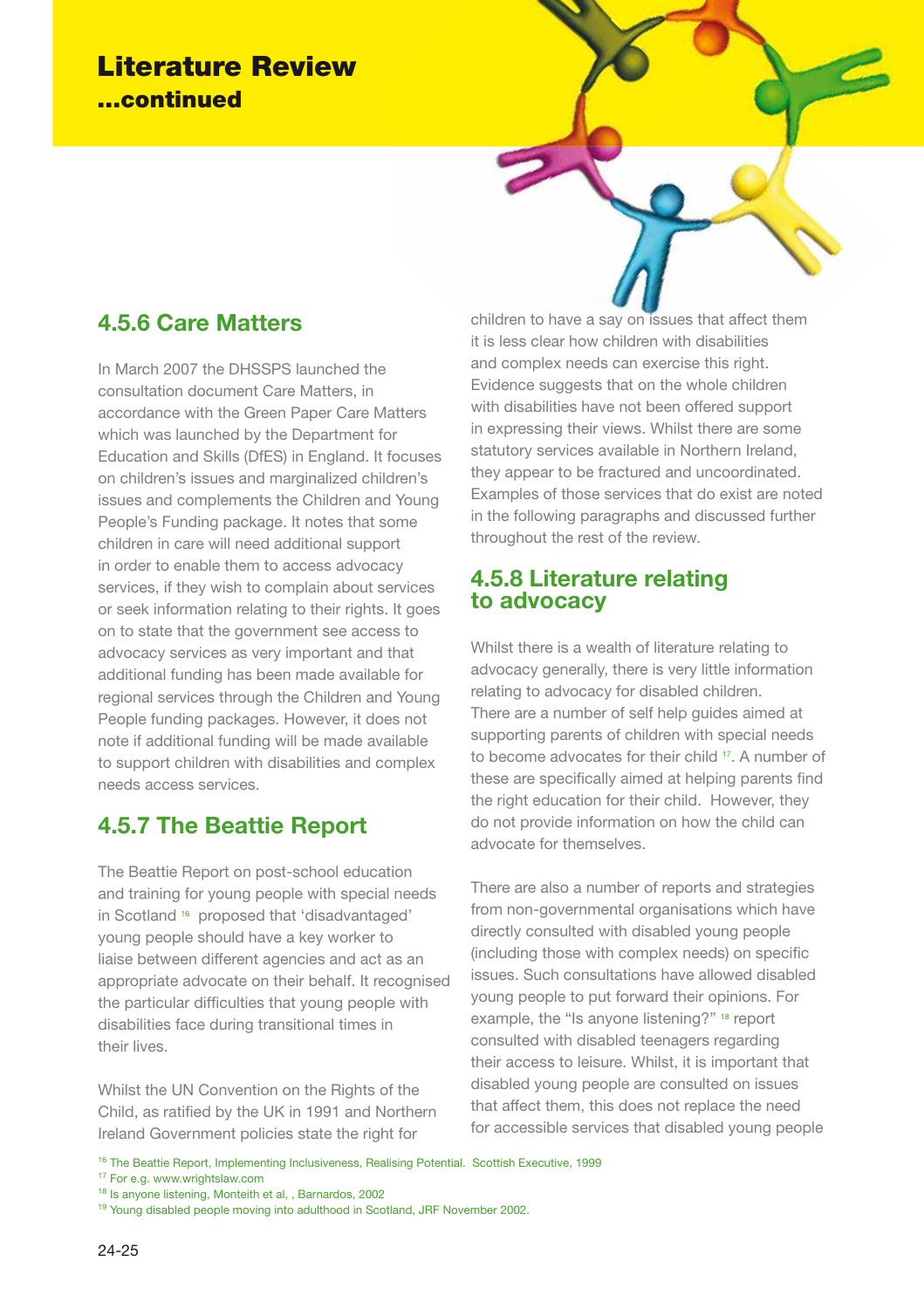can use at times that are important to them on issues that matter to them. For example a Joseph Rowntree Foundation Study 19 in Scotland found that disabled young people faced particular difficulties during transitional periods in their lives, such as leaving school and starting work or college. It was found that disabled young people can be particularly isolated during this time compared to their able-bodied peers and that young people with communication difficulties became particularly marginalized. The study also noted that the provision of appropriate advocacy for both the young people and their parents can be particularly useful during these transitional periods. It also recommended the development of more advocacy and befriending schemes.

All of the Northern Ireland HSS Boards also have procedures that allow children and young people participate in the planning of children's services, usually through the four Area Children and Young People Committees. However, the SHSSB have supported this consultation process by providing a user involvement worker whose role is to support young people with disabilities participate in the planning of services for children with disabilities. Often the benefits of advocacy schemes are recorded anecdotally and focus on individuals receiving goods or services that may not have done otherwise. However, one evaluation of an advocacy scheme run for parents with learning disabilities<sup>20</sup> found that often advocates took on a range of roles, including:

- A reduction in stress for parents, as advocates often acted as buffers
- Helping to define and communicate what they really wanted
- Interpretation of information in ways that families could understand
- Helping families to develop confidence in dealing with officials.

The evaluation found that the scheme not only suceeded in supporting families deal with officials but also improved the way in which officials dealt with families. Therefore, the full range of benefits of advocacy are often over looked.

## **4.6 Examples of Existing Services**

The literature points to a few examples of advocacy schemes delivered by both voluntary and statutory bodies that provide services for children with disabilities. Further examples of good practice that were identified during the fieldwork will be discussed further in Section 7. At no stage during this review were the services noted below evaluated by the research team, there were included here as they appeared to meet standards of best practice noted elsewhere by organisations such as the Department of Health (UK).

## **4.6.1 Northern Ireland**

Mencap (UK) have developed a three year strategy for advocacy. In the strategy they have stated the aim to develop advocacy services for *'people with profound and multiple disabilities'*  as well as children and young people. In addition to the strategy they also operate a number of advocacy schemes in Northern Ireland for people with learning disabilities. In particular they run two schemes for people moving from specialist learning disability hospitals into the community.

<sup>20</sup> Booth and Booth, 1997, Advocacy for parents with learning disabilities: developing advocacy support. Joseph Rowntree Foundation.

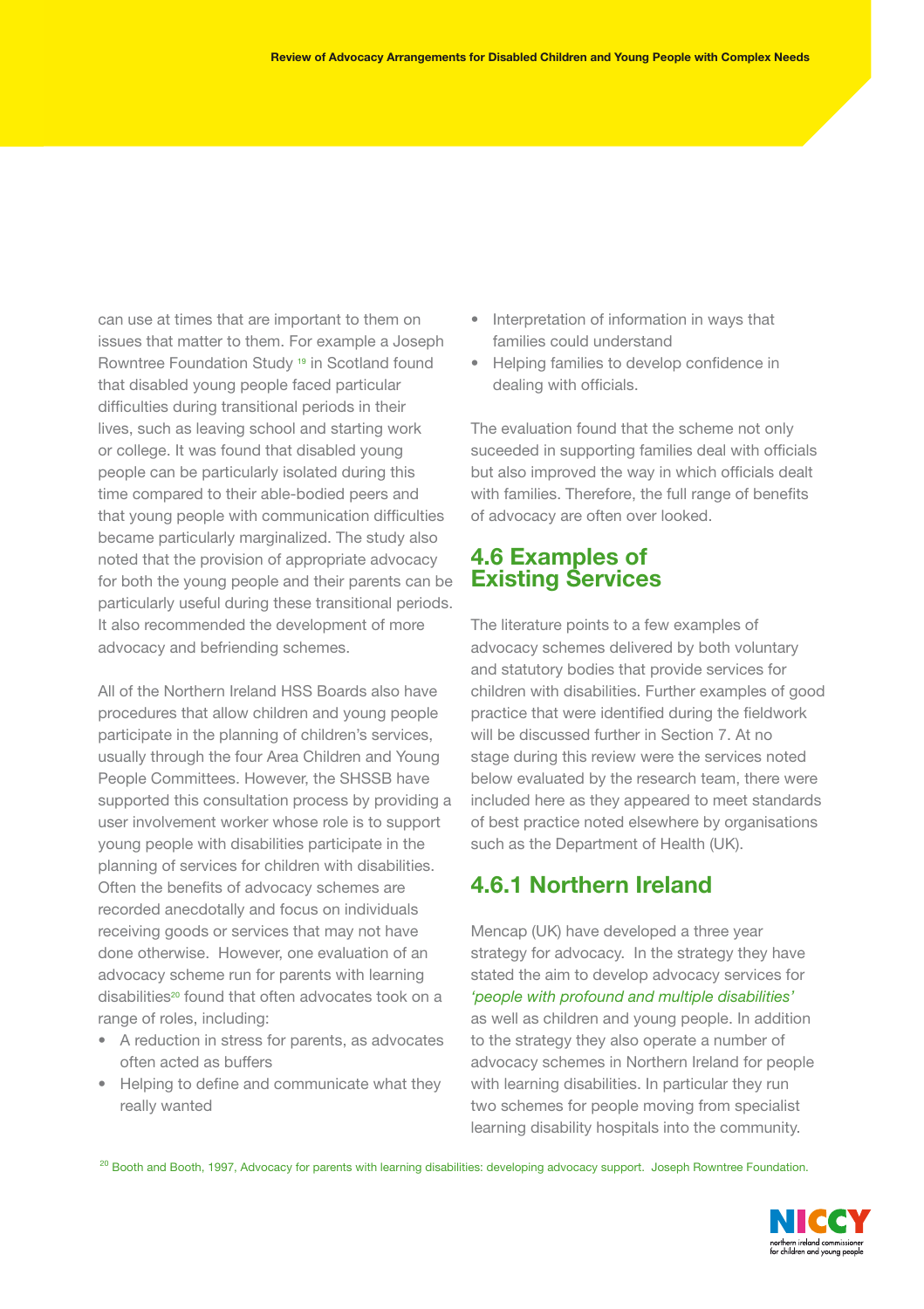## **Literature Review ...continued**

They also run training courses to support people with learning disabilities to speak up for themselves, one of these is the Shout Out project which supports and trains young people with learning disabilities to speak up for themselves or their peers.

The SHSSB developed the All-Inclusive Wraparound Scheme (Wraparound) which seeks to develop new and distinctive ways of multiagency, multi-professional working that will make a difference to the lives of children with disabilities (aged 0-18years) and their families/carers across the SHSSB. The aim of Wraparound is to enable children with disabilities to have access to information, assessment and, where appropriate, services which provide the social, health and educational support necessary to maximise their potential to lead socially included lives.

One of the Wraparound projects aims to support young people to participate in the development of services that affect them. As such the SHSSB established a Disabled Children and Young People Working Group under the Southern Area Children and Young People Committee. One of the outcomes of this working group has been the establishment of user involvement in the planning of services for disabled children, which in itself has led to the development of two advocacy groups in the Board area. Around 90 disabled children and their siblings have participated in the project and a user involvement worker has been appointed to help disabled children and young people participate in a meaningful way. The Barnardos Sixth Sense project will be discussed in greater detail in Section 7.

## **4.6.2 Practice from elsewhere**

Comhairle (the Citizens Advice agency in the Republic of Ireland) is a good example of the regional co-ordination and funding of advocacy services. Following the launch of the National Children's Strategy (2000) in the Republic of Ireland (ROI), the Department of Social and Family Affairs made 1 million available for the provision of advocacy for disabled people. This funding is delivered across the ROI by Comhairle. It not only provides an accessible advocacy service but, also provides advice and guidance to voluntary organisations wishing to deliver advocacy services. Comhairle also have legislative responsibility to develop and deliver advocacy services for disabled people in the ROI. They note that advocacy can be particularly empowering for disabled people who are often disadvantaged and advocacy should enable them to be aware of their rights and to make informed choices and to contribute to policy making that effects their lives. They also note that advocates and advocacy services should always use language that is acceptable to people with disabilities. Specifically, Comhairle have provided six principles of Good Advocacy Practice for organisations:

- The advocacy project has a clear purpose and specific target group
- Members of the target group have equal access to the service
- Potential for conflicts of interest is reduced
- Advocates are trained, supported and supervised to agreed standards
- Mediated rather than adversarial processes are used where possible, and
- Projects follow best practice in terms of governance and financial transparency.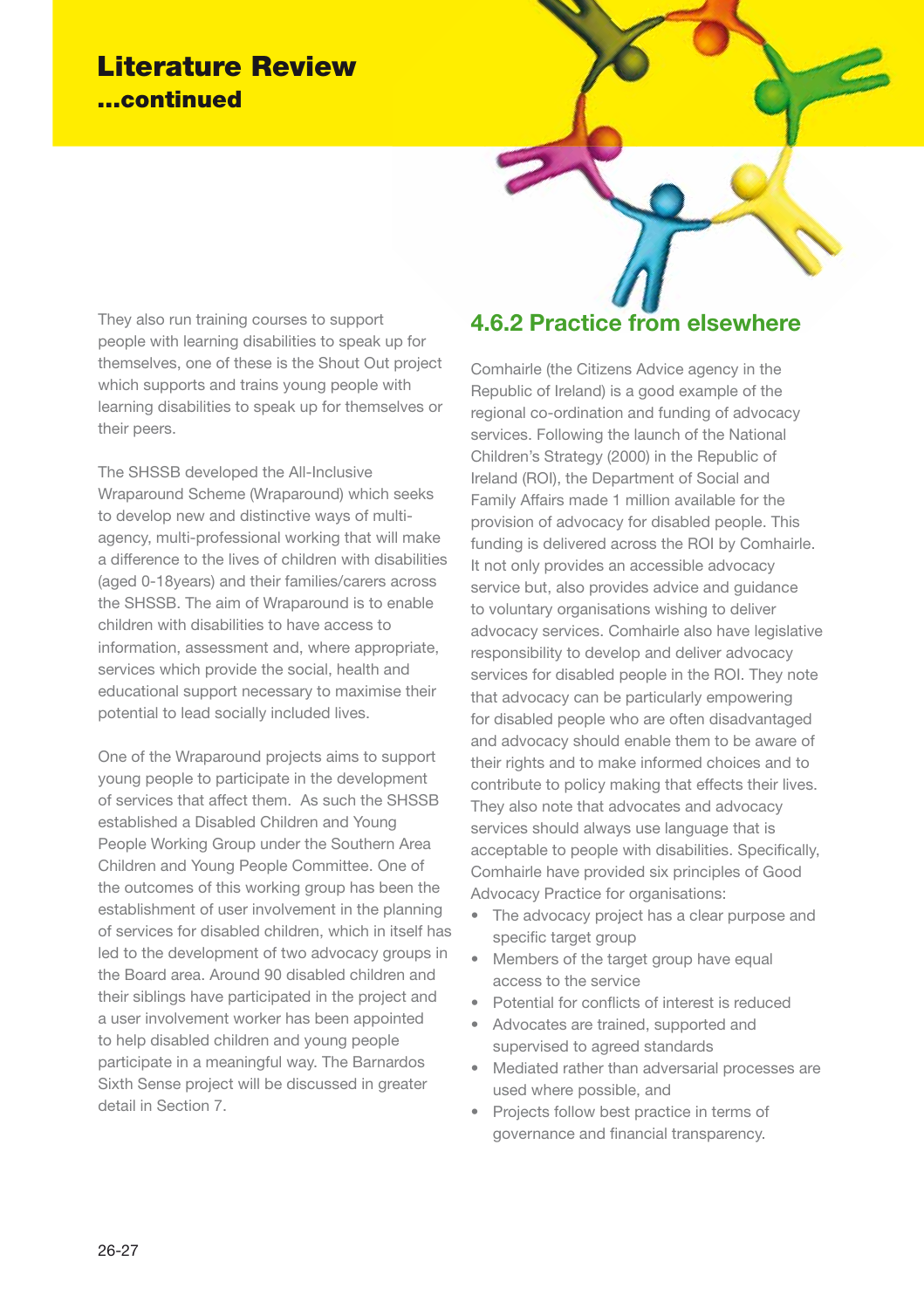The Citizens Information Board in the Republic of Ireland noted that 21,

#### *"the lack of guaranteed funding constitutes one of the biggest threats to the development and continuation of independent advocacy services".*

As such the way in which Comhairle are funded appears to be good practice, however we have not been able to identify any evaluations of the services themselves.

Furthermore, in England and Wales, following the "Valuing People" White Paper<sup>22</sup> £2.3 million was made available to fund the development of selfadvocacy groups. The DoH allocated £650,000 per annum for three years to be distributed to local groups to develop citizen advocacy specifically for people with learning disabilities.

Unlike the ROI, no single organisation in Northern Ireland has a legislative responsibility to coordinate, fund and deliver advocacy services regionally. As noted previously there are a number of other organisations who have legislative responsibility to provide advice and advocate for children in relation specific matters such as discrimination, however services are not coordinated or funded regionally.

In England the Children Act 1989 states that if a child or young person articulates that a concern or problem is not being resolved and a complaint is likely to be made, local authorities should ensure that help and assistance is given if the children or young people would like an advocate to speak for them.

In the UK the National Children's Advocacy Consortium 23 (NCVCCO) is an organisation established in England and Wales to promote the strategic development of advocacy services. Its aim is to ensure that every child has access to an independent and confidential advocacy service. NCVCCO has been established for over 60 years and its members come from the voluntary and community sector, including:

- Homestart
- Barnardos
- Gingerbread, and
- YMCA.

Over the years NCVCCO has received funding from a range of government departments to run local and national projects, such as, the establishment of local voluntary and community networks and the provision of advice for small community groups through it head office. NCVCCO also co-ordinates responses to consultations and sits on national advisory panels on matters relating to children and families. The Department of Health in the UK published guidelines which set standards for children's advocacy services<sup>24</sup>. The standards were developed to assist bodies commissioning services and voluntary organisations who may be providing the service. The standards state that local authorities commissioning the services should adhere to the standards except in exceptional circumstances. They note that advocacy services should work separately from organisations that have a statutory responsibility for looked after children and those in need.

- <sup>23</sup> www.ncvcco.org
- <sup>24</sup> National Standards for the Provision of Children's Advocacy Services, DoH, 2002



<sup>&</sup>lt;sup>21</sup> The Jigsaw of Advocacy. The Citizens Information Board, 2003. www.citizensinformationboard.ie

<sup>&</sup>lt;sup>22</sup> Valuing People: A New Strategy for Learning Disability in the 21st Century. Department of Health, 2001.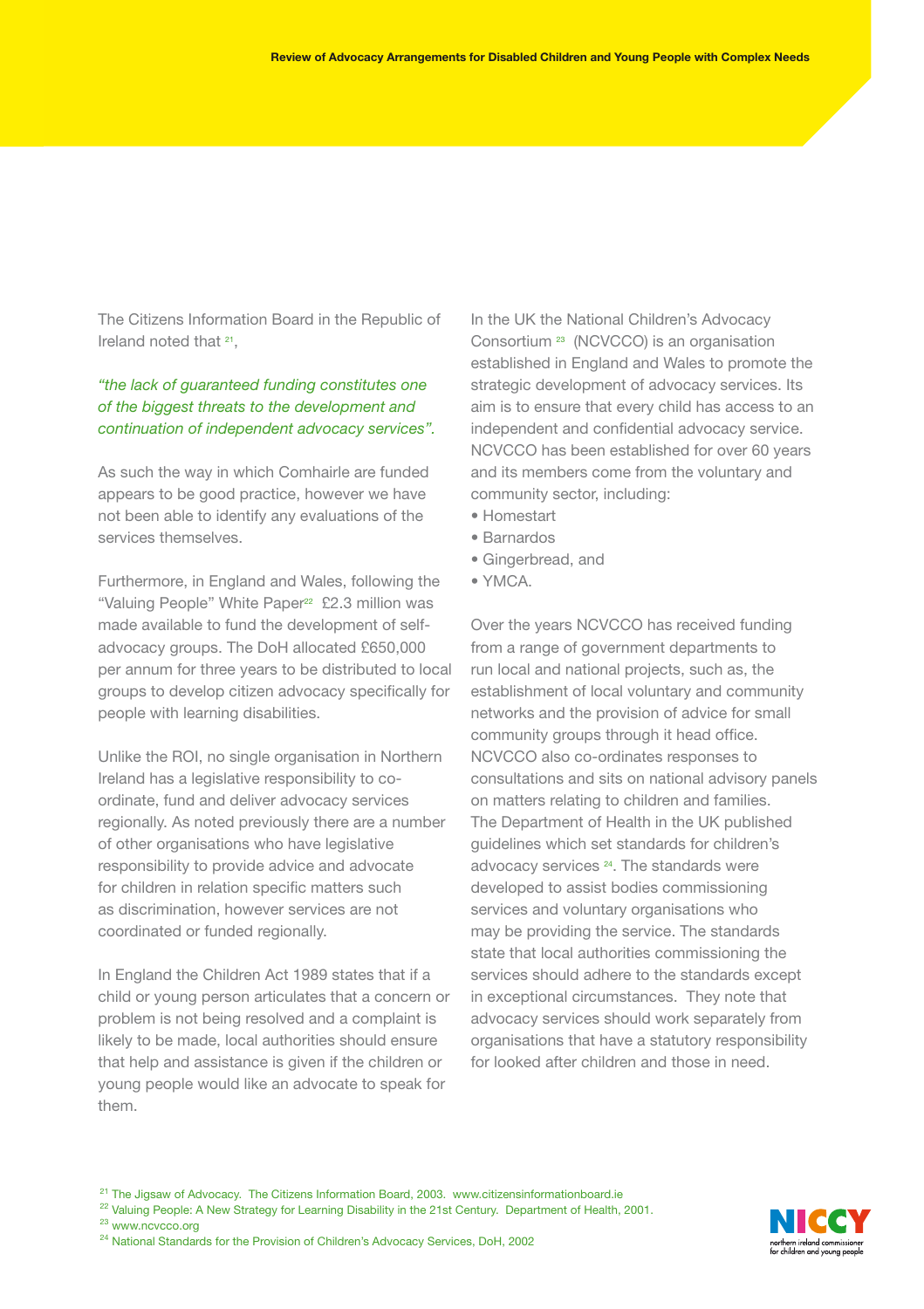## **Literature Review ...continued**

The standards also note the importance of informal advocacy such parents, siblings and friends. They are:

- Standard 1: Advocacy is led by the views and wishes of children and young people
- Standard 2: Advocacy champions the rights and needs of children and young people
- Standard 3:

 All advocacy services have clear policies to promote equality issues and monitor services to ensure that no young person is discriminated against due to age, gender, race, culture, religion, language, disability or sexual orientation

- Standard 4: Advocacy is well publicised, accessible and easy to use
- Standard 5: Advocacy gives help quickly and when they are requested
- Standard 6: Advocacy works exclusively for children and young people
- Standard 7:

 The advocacy service operates to a high level of confidentiality and ensures that children, young people and other agencies are aware of its confidentiality policies

• Standard 8:

 Advocacy listens to the views and ideas of children and young people in order to improve the service provided

- Standard 9: The advocacy service had an effective and easy to use complaints procedure
- Standard 10: Advocacy is well managed and is value for money.

## **4.7 Conclusions**

As evidenced in the preceding paragraphs, there is strong policy and legislative backing for advocacy services for disabled children in Northern Ireland, but little evidence within the literature of coordinated and accessible services for individual children with disabilities. Estimates based on disability rates and data from the HSSBs, suggest that there are in the region of 500 disabled children and young people with complex needs in Northern Ireland under the age of 21. It is not clear how those Boards and Trusts who do not maintain a register of disabled children plan services for disabled children their area.

There are examples of best practice in the funding of advocacy services, particularly in the ROI, where advocacy is funded and delivered from a central source with strategic support and input from government. Furthermore the DoH in the UK has published a set of standards in the provision of advocacy services for children and young people25, they are designed to help agencies and staff provide advocacy for children.

<sup>25</sup> National Standards for the Provision of Children's Advocacy Service. Department of Health, 2002.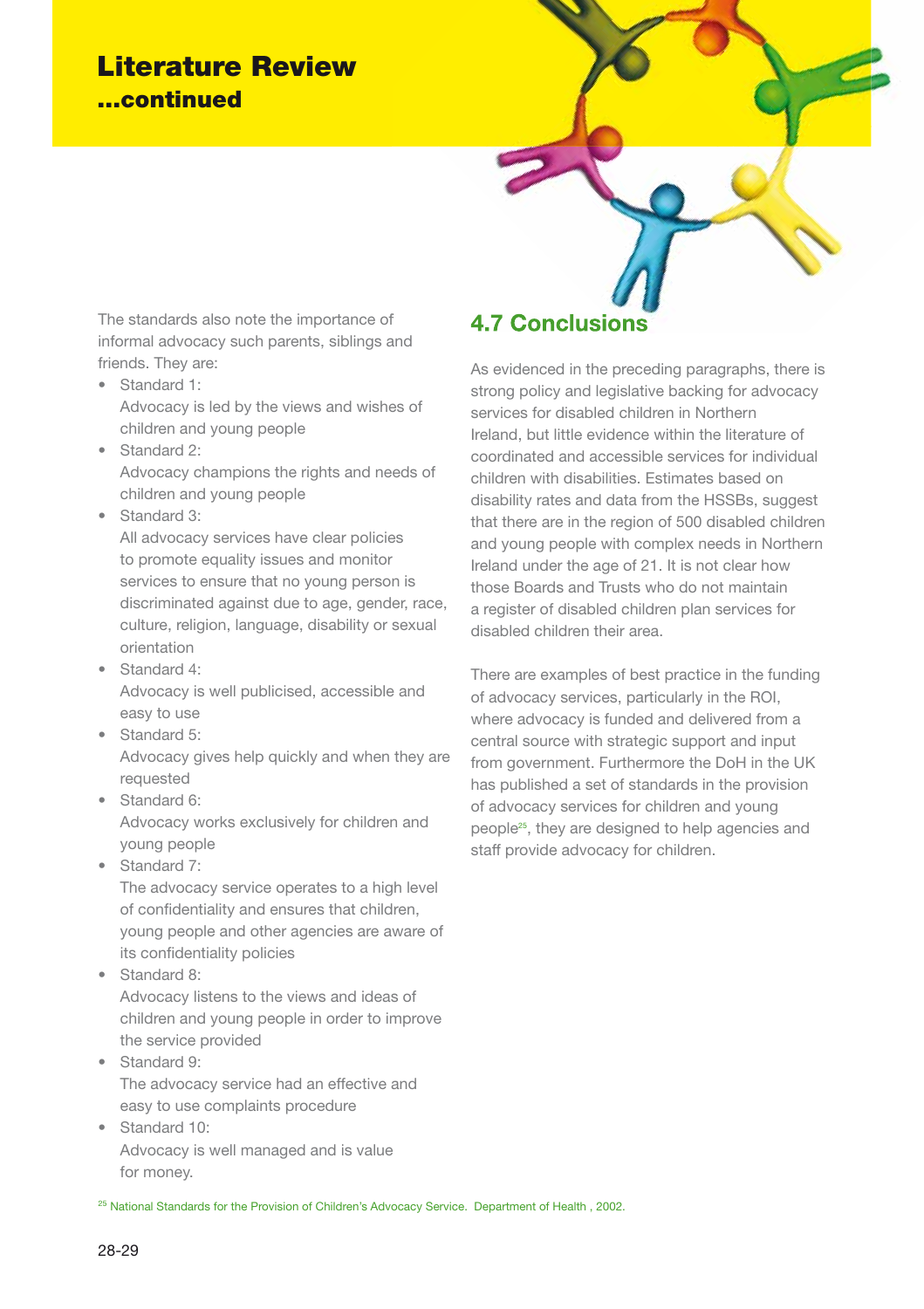## **Identification of need**

## **5.1 Introduction**

As noted in our methodology we undertook a range of methods to identify the level of need for advocacy services for disabled children and young people with complex needs, these included:

- A survey of parents/carers
- Consultations with parents/carers
- Consultations with children and young people, and
- Consultations with Voluntary Sector organisations.

Three main themes arose from the fieldwork as will be discussed in the following paragraphs:

#### Section Detail

- 5.2 What is the profile of the children who require advocacy?
- 5.3 What type of advocacy do children require?
- 5.4 When do children require advocacy?
- 5.5 Conclusion.

#### **5.2 What is the profile of the children who require advocacy?**

Parents who completed the surveys were requested to provide some background information on the children. As noted in section 3, surveys were distributed via the HSSTs and a parents group, 163 surveys were received for 169 children.

The source of all data contained in the following charts is the parents/carers survey.

## **5.2.1 Board Area**

Chart 2 provides an overview of the response rate to the survey by Health and Social Services Boards. The chart indicates that there are currently more children with complex needs in the Eastern and Southern Board areas (33% in each area) than in the Western and Northern Board areas (16% and 19% respectively).



#### **Chart 2: Number of surveys distributed by Board Area**

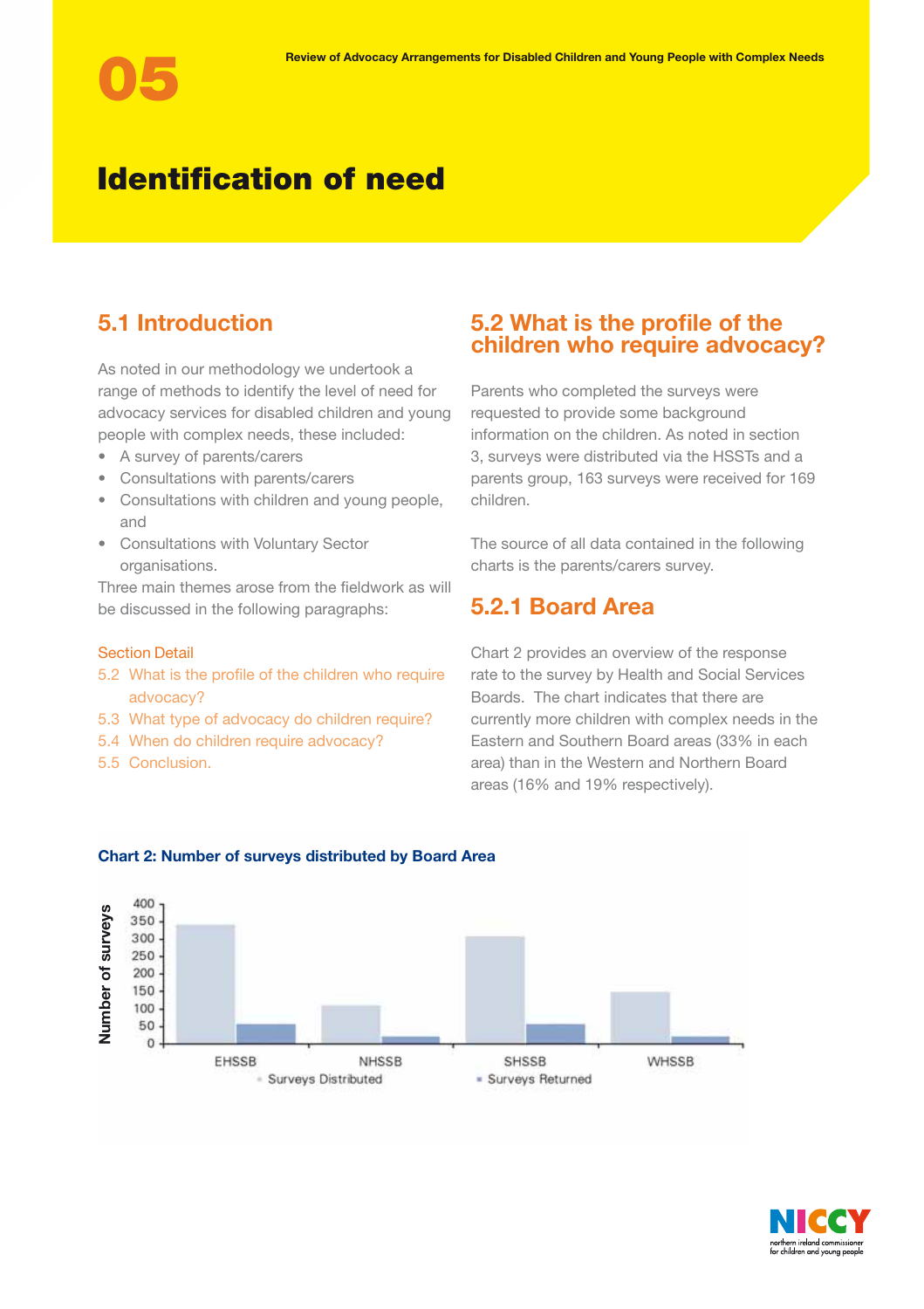

Chart 3 above provides an overview of the response rate from the parents survey of each board as a percentage of the population of disabled children. As shown above, the surveys represented between 0.7% and 2.6% of the total number of disabled children in each Board area.

## **5.2.2 Gender and Age**

Of the surveys returned, 63% of the children were boys and 37% girls. 18% of the children under the age of 5, 38% were aged 6-10, 18% were aged 11 - 14, 25% were aged 15 - 18 and 1% were young people aged 18 – 21, as shown in the charts below.



#### **Chart 4: Gender of Children Chart 5: Age of children**

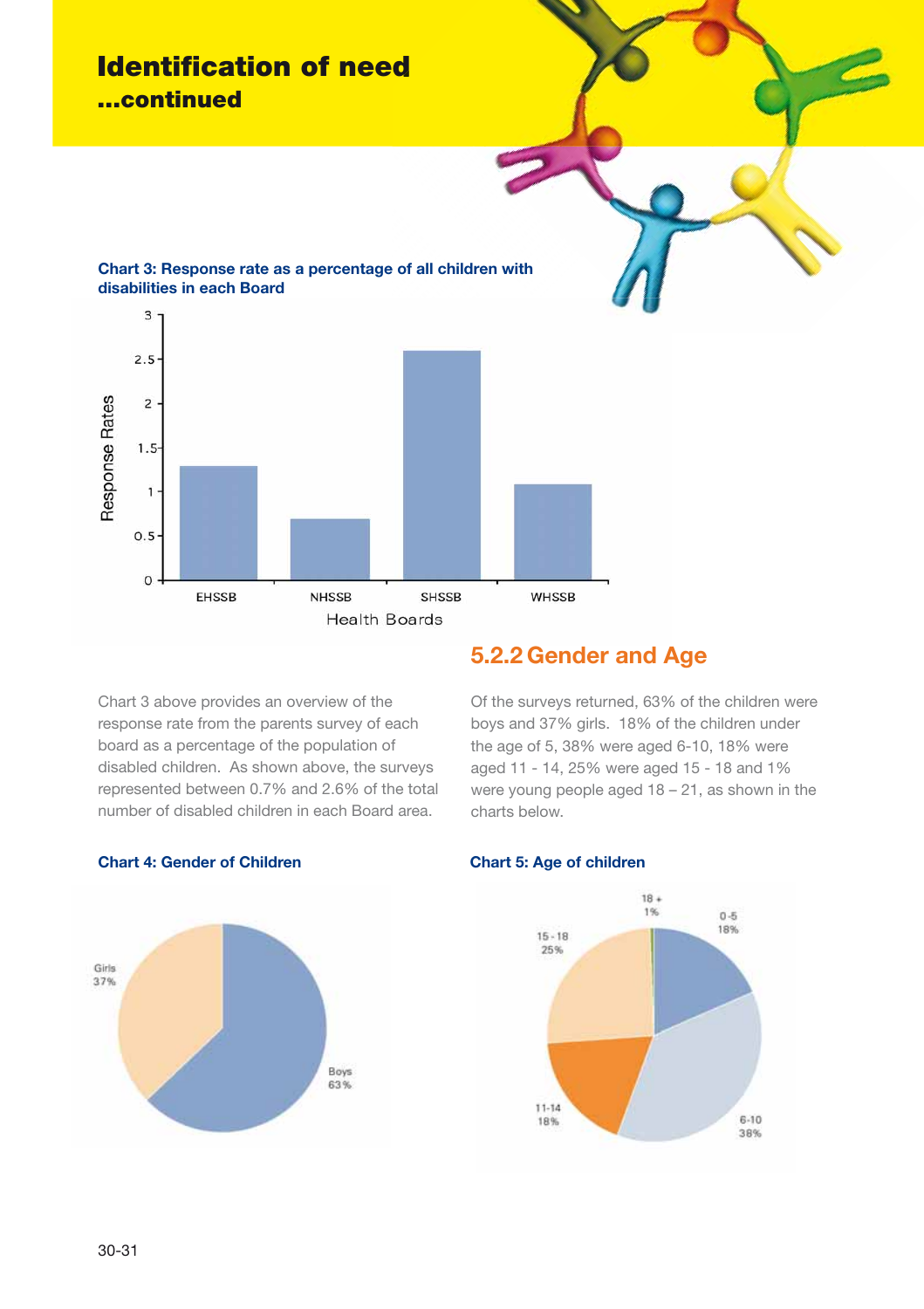## **5.2.3 Accommodation**

95% of the children and young people for whom we had a response lived at home with their parents/carers, while 2% lived in a residential school. 1% of the children lived in foster care, residential care and in hospital. Two children were identified who lived in hospital – one in Muckamore Abbey and one in a secure unit in England, both are aged 16.

The UN Committee on the Rights of the Child General Comment No.9 (2006) 'The rights of Children with Disabilities' urged all state parties to; *"establish an accessible, child sensitive complaint mechanism and functional monitoring system"*  and to use *"an institution only as a measure of last resort, when it is absolutely necessary and in the best interests of the child".*

During the course of carrying out this review, issues emerged about children and young people who are accommodated within the hospital setting at Muckamore Abbey. Details emerged in January 2007 which indicated that 17 children under 18 years of age were resident within the hospital on a long term basis. In two cases young people had been living in Muckamore Abbey for approximately 7 years, with the majority of children having spent between one and three years living there. Detention of these children on such a long term basis must raise questions in relation to who was advocating on their behalf. The Commissioner for Children and Young people highlighted her concerns about the inappropriateness of maintaining children on a long term basis within a hospital setting when there primary care needs were not necessarily of a medical nature.

It appeared to the Commissioner, and this was confirmed to her by the parents that the children remained in Muckamore because of the absence of appropriate alternative care in the community. The review team is aware that the Commissioner in her role as Advocate, met with the Minister for Health, and Senior Civil Servants to seek an early resolution to the continued inappropriate placement of the children within a hospital setting. However the Commissioner has expressed her disappointment at the response of the department to meeting the needs of the young people currently resident in Muckamore Abbey.

Within Muckamore Advocacy is provided for the adult residents by Bryson House and Mencap, there was no evidence to suggest that this service is available to Children and Young People. The information provided to the Commissioner about the children and young person who were placed (and this proved to be on a long term basis) suggests their needs changed and evolved. However if re-assessments were made, their care package was not adjusted to meet their changing needs.

The Commissioner believes that children and young people living in this setting should have access to an independent advocate who can act on their behalf in care planning, transition and assessment of their needs.

The child in the secure unit in England was the only child or young person identified throughout the research as living outside of Northern Ireland whilst being the responsibility of a Health and Social Care Trust in Northern Ireland. Information regarding the child's circumstances provided by

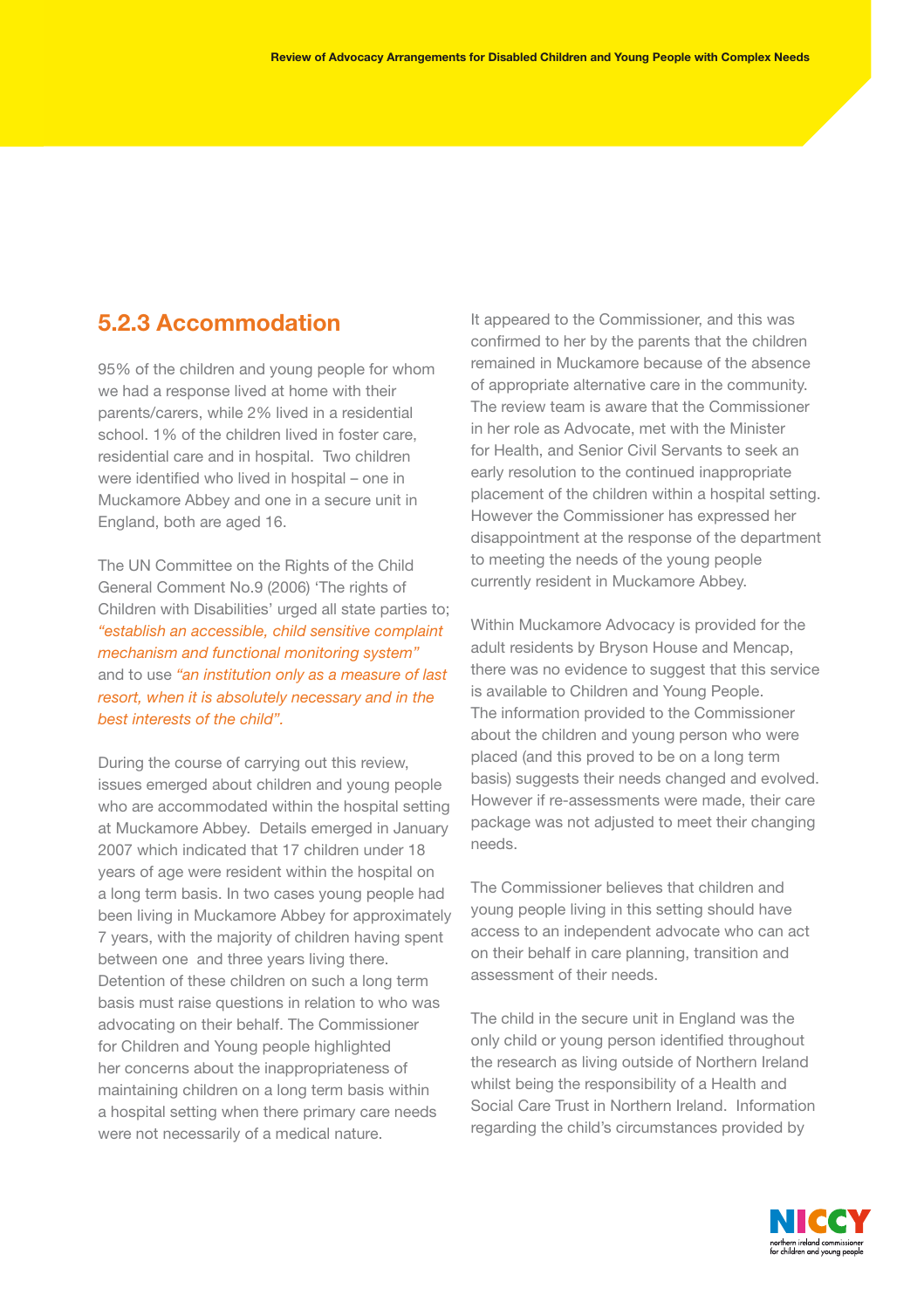## **Identification of need ...continued**



a Northern Ireland based social worker suggests that the child remains in England due to social circumstances, as opposed to the lack of available facilities in Northern Ireland.

#### **Chart 6: Where do the children live?**



## **5.2.4 Needs of the Children**

The parents provided a brief description of their child's primary disability. For 53% of the children their primary disability was a learning disability, while 27% had a physical disability. 6% of the children had both physical and learning disabilities and 14% had complex health needs as their primary disability.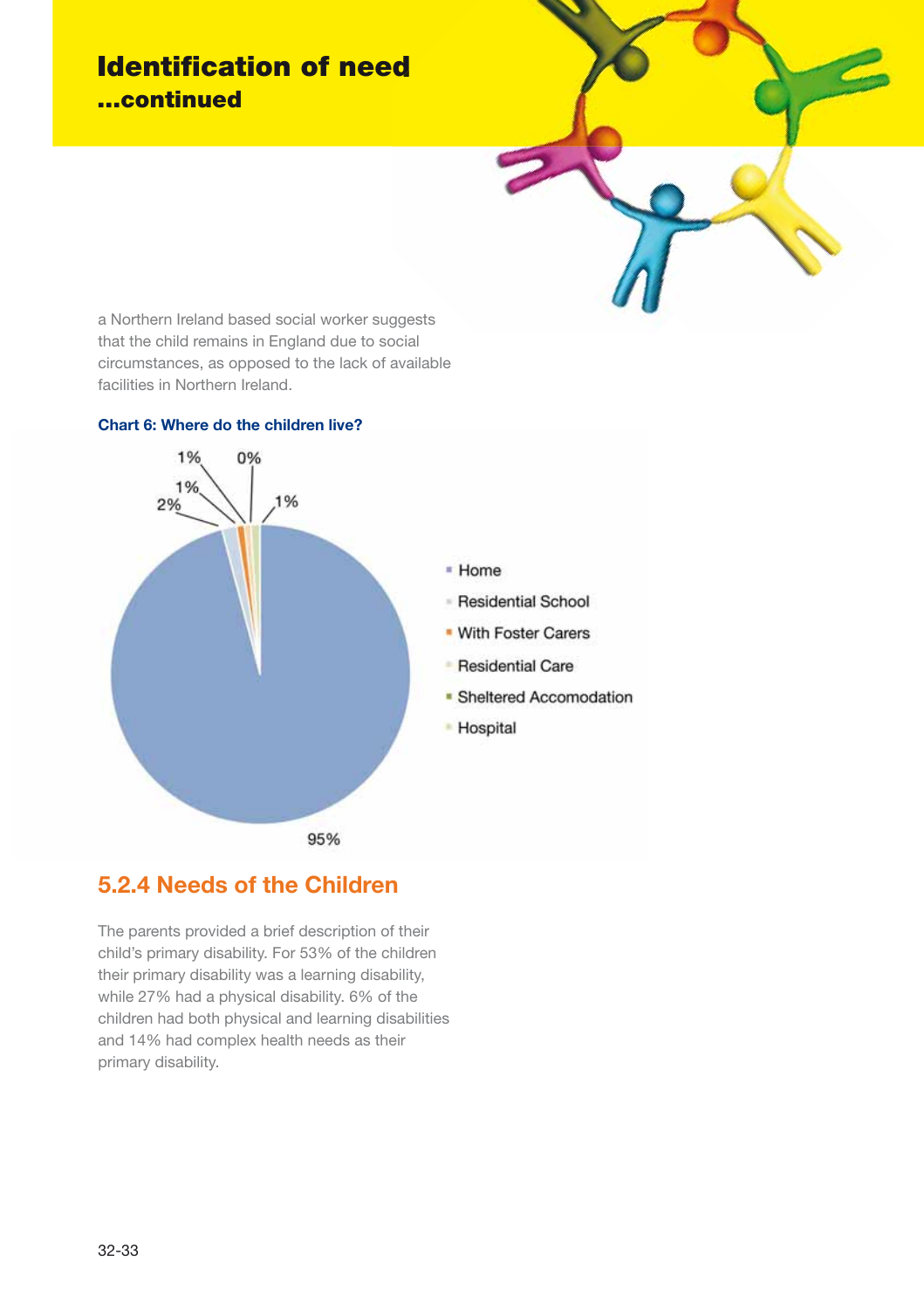#### **Chart 7: A brief description of the children's needs**



#### **5.3 What type of advocacy do children require?**

The type of advocacy that the children required varied greatly. For example, our consultations with the children and young people demonstrated that younger children (usually those younger than 10), were happy for their family to speak up for them and to make most of their big decisions for them. Furthermore, parents of younger children who responded to the survey were less likely to note that they required an advocate than those of older children.

*If I want anything I ask mummy*

The parents of younger children also noted how important it is that they advocate on their behalf, for example one mother who responded to the survey noted:

*Our son cannot speak for himself so he needs his parents to speak up on his behalf.*

14% of parents who completed the survey commented that they are best placed to undertake the role as their child's advocate, while others stated that they just wanted to be parents, they did not want to have to undertake an advocacy role as well.

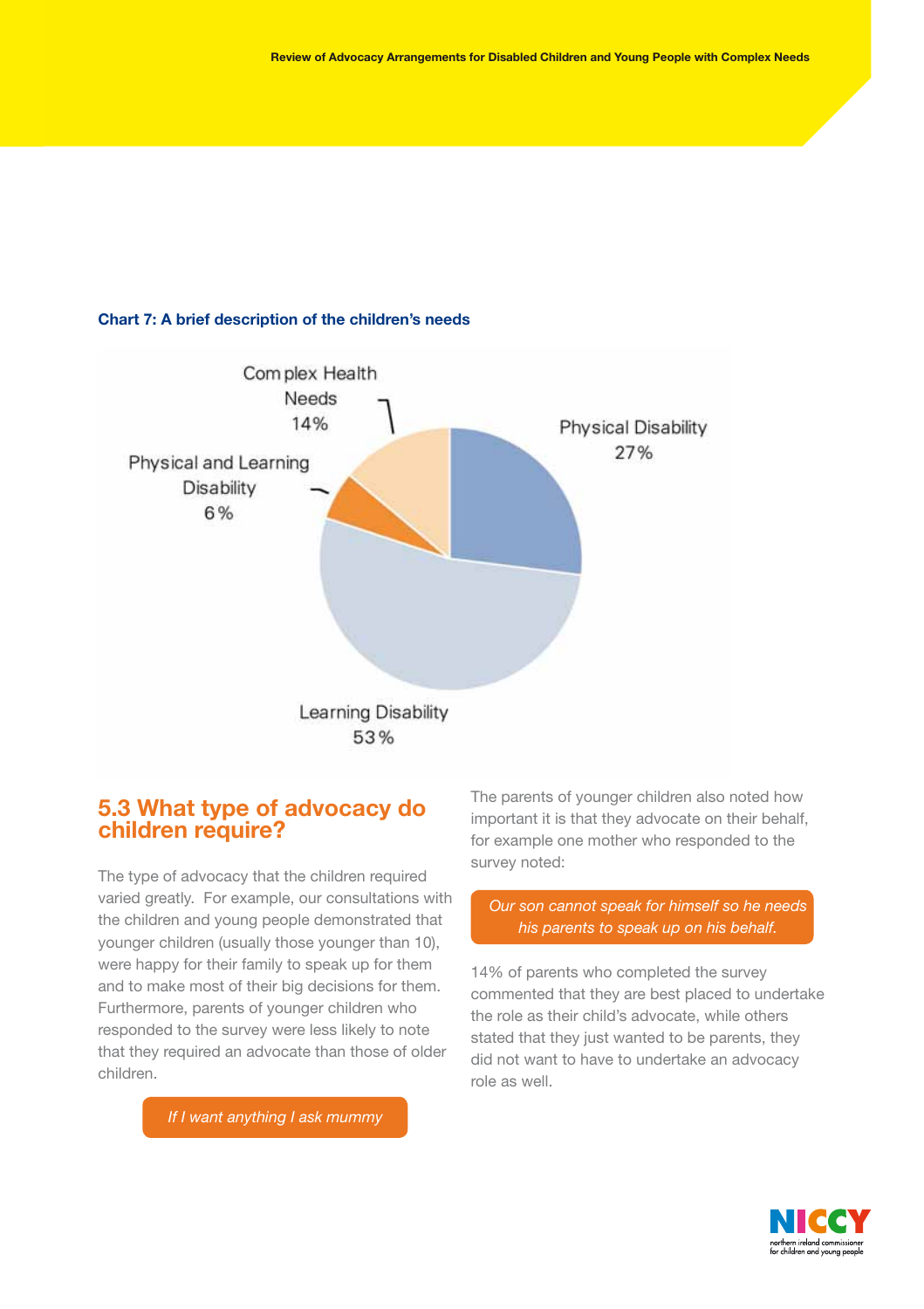## **Identification of need ...continued**

5% of the parents who responded to the survey noted that their children had very little or no communication noted that they will never be able to speak up for themselves, or understand any information that is given to them. The parents noted that these children will always require someone to advocate on their behalf and that they worry about what will happen to them when they are no longer able to care for them.

#### *I worry what will happen when he is older.*

One of the voluntary organisations that we consulted with noted that providing advocacy for the people with limited methods of communications requires a long term commitment and it is important to build up a trusting relationship with the child to be able to advocate on their behalf.

50% of the parents/carers surveyed said that their child has no advocate, and 15% of which commented that they had never heard of advocacy. These parents expressed concern that they are unable to adequately advocate on their child's behalf and that some families have no input from either statutory or voluntary bodies. During our consultations with the children we noted that older children (especially those with greater communication skills) wanted to be informed of the choices that are available to them so they could make informed decisions about things that affect them. Some children even suggested how they would like to kept informed.

> *An email service or website would be good to let people know what is available to them.*

> > *I would like a chat room like my sister uses to talk to other people.*

The children who were interviewed in school said that people had come into school to inform them of different things that they might like to do in college when they leave school. The children thought this would a good way of keeping everyone informed and gave them a direct point of contact if they had any questions.

*Good Practice 1*

The parents also felt that they needed to be better informed about what services they are entitled to apply for on behalf of their children.

> *They ask us what we think our child should have – they don't tell us what is available.*

Qualitative information from the surveys and interviews with parents and carers revealed that many parents felt they were not provided with enough information about the range of services available to their child. The majority of parents interviewed (88%) felt that they did not have enough information about services.

> **We always find out about the summer** *activities on offer when the summer is nearly over.*

We consulted with young people who were members of the Barnardos Sixth Sense Advocacy group and Barnardos staff who are responsible for the service. The young people receive training and support to learn how to advocate for themselves. The length of this process varies depending on the needs and abilities of the child. In addition the group are provided with a range of assistive technologies to help those with minimal or limited communication express themselves.

*Good Practice 2*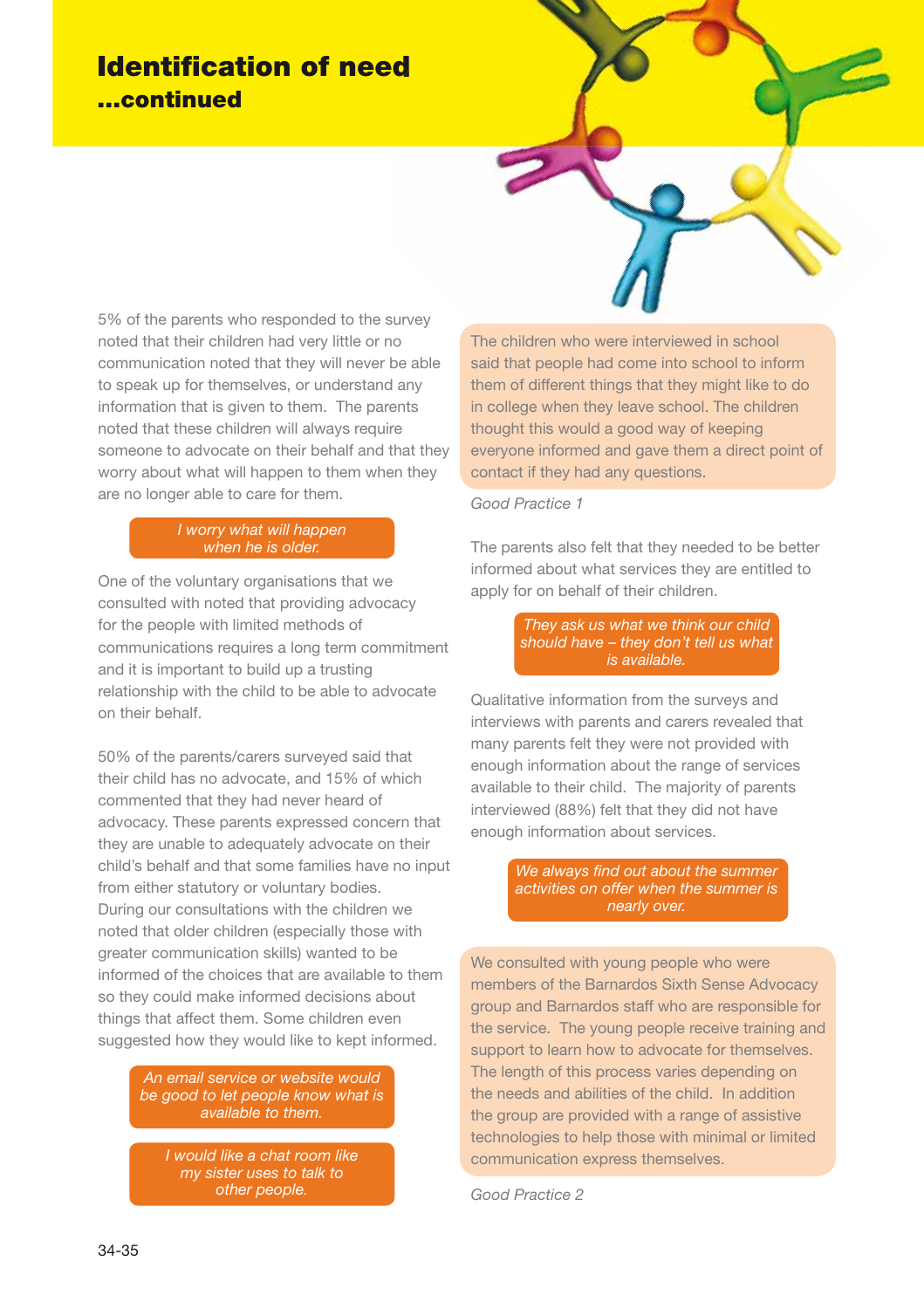#### **5.4 When do children require advocacy?**

One of the key themes arising from both the survey and the consultations was that children would like to be able to access an advocacy service at key life stages. In our survey we asked parents "In what circumstances did your child need advocacy?" Of those who responded 49% noted that it was during key stages of their child's education such as moving school or looking for options after leaving school.

The type of advocacy services required is determined by the reason the need exists. The parents/carers completing the survey were asked to indicate what their children currently used advocacy services for.



#### **Chart 8: Current Uses of Advocacy Services**

**Current Uses of Advocacy Service** 

As shown in chart 8 above, those parents and carers who indicated that they currently use an advocacy service used it most often in relation to care management issues, they also identified the importance of using advocacy in terms of providing advice and support.

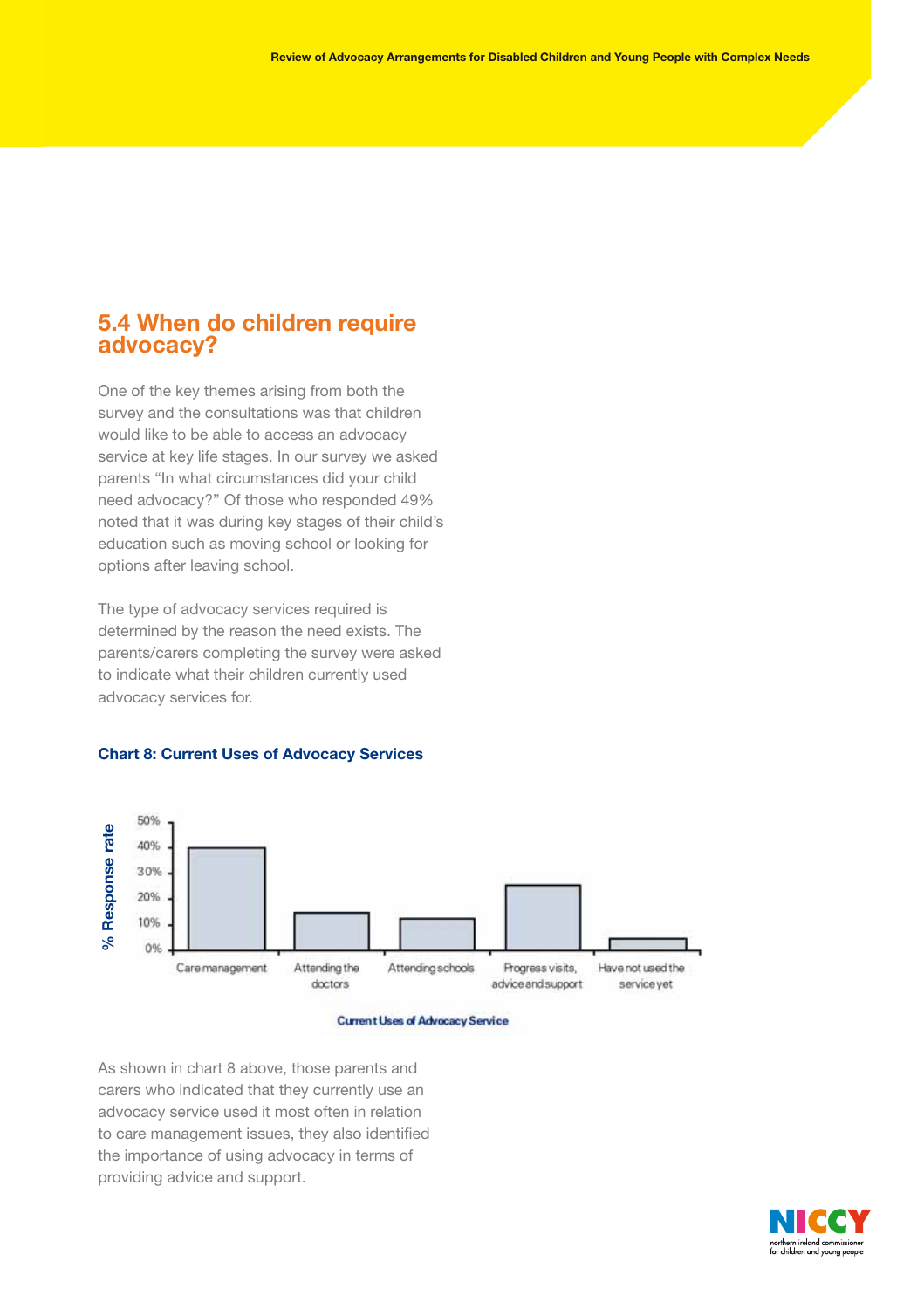## **Identification of need ...continued**

Parents and carers also provided information about their use of advocacy in the past, even if they are no longer using the service.



#### **Chart 9: Past Uses of Formal Advocacy Services from HSS Trusts of Education & Library Boards**

Previous Use of Advocacy Service

Of the parents who responded to the survey 13% (23) stated that they had used a formal advocacy service in the past. As shown above the advocacy was most likely to be in relation to educational or care management issues. It was not clear from the survey responses the type of circumstances in which the advocacy was used.

Parents and carers were then asked if they could foresee a time when their child would need advocacy in the future, even if they have never used advocacy to date.



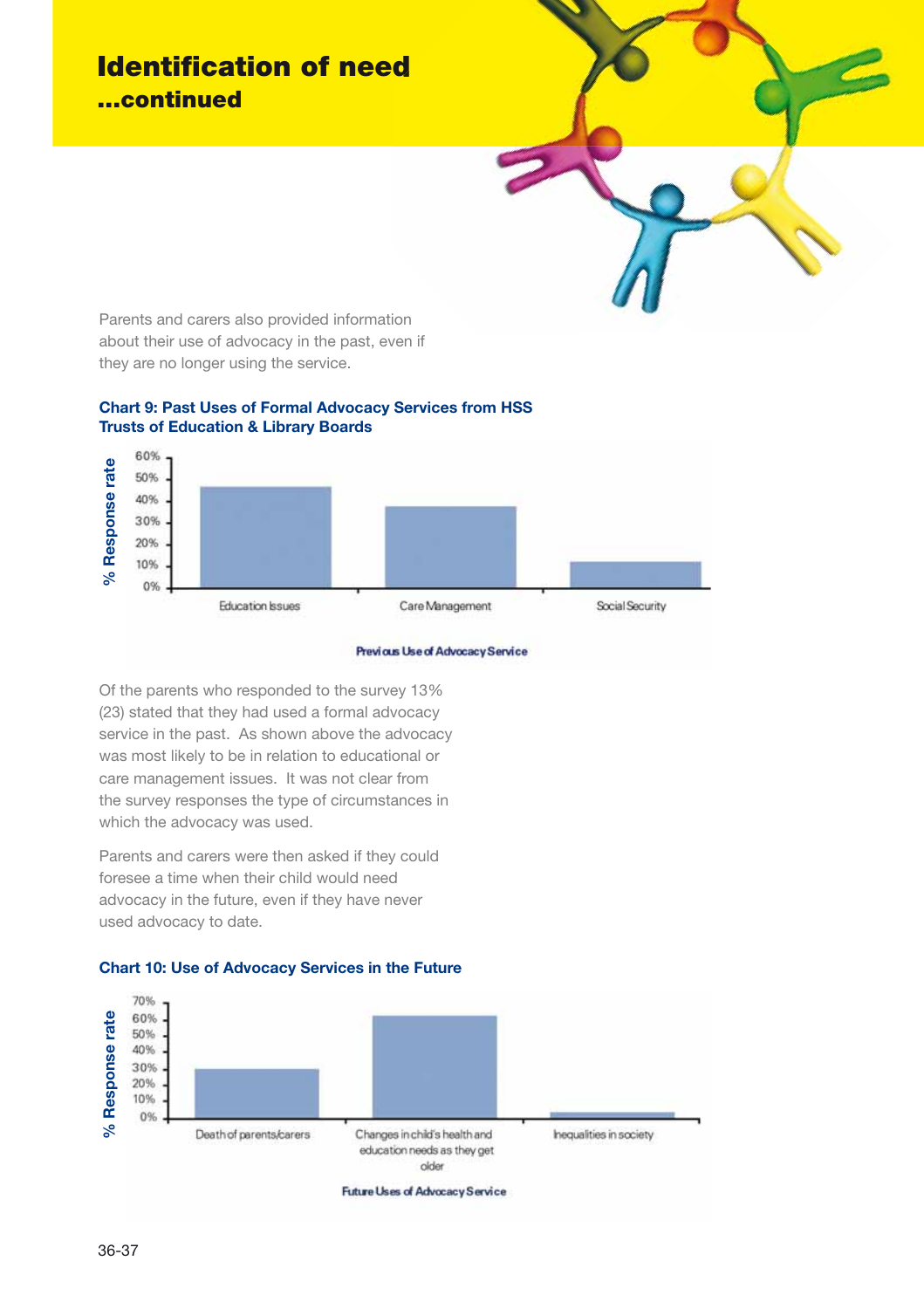The responses from the survey indicated that children and their parents/carers required advocacy services to help them by providing information, advice and support when attempting to access services such as education, health, care management, respite and social security. 64% indicated that their children would require advocacy services in the future as they got older and the needs of their child changes, mainly in relation to the child's education and health needs. 31% of parents also noted the importance of advocacy services when they are no longer there to look after their child.

The transition period of preparing to leave school and looking for employment or college courses was important to many of the young people who were interviewed. 60% of those who were interviewed felt that there were not enough options open to them or that they were not fully informed of all the available options. In addition, the focus of transition workers appears to be on older children, whereas younger children are also experiencing transitions such as nursery to primary school and primary school to secondary school.

Some of the young people interviewed (41%) felt that they were not given the information they required early enough to make proper decisions.

> *I think the last year in school is too late to plan for the future.*

Whilst the parents of six of the younger children felt that they would have liked more information to make informed choices about what school

their child goes to, others noted that they had no choice. One mother noted that only one mainstream school out of six was physically accessible to her daughter and that she has a long journey there and back which makes her school day very long and she is therefore unable to participate in any after school activities. Another parent commented that the school her son was attending was unable to provide suitable schooling for him after the age of 16, so he was unable to stay in the school, regardless of the fact that both the child and his parents wanted him to stay. Both these parents noted in their surveys that their children did not use any advocacy services. Almost a quarter (24%) of the young people interviewed said people came into their school to help them find work placements when they were leaving secondary school. While the children agreed that these people had helped them find a job or a training placement, further probing identified that in some of the cases, the children or their parents had actually identified the suitable job, and the placement worker helped to arrange practicalities of the young people starting work. 39% of parents who responded to the survey also noted that they required advocacy when accessing or attempting to access health and social services. A number of the parents (22%) expressed frustration and confusion when trying to get any appropriate services for their child and a constant source of frustration was that parents in different Trusts received different services.

Parents were asked if they had ever requested advocacy services from their local Health Trust of Education Board, 15% had done so. Of those who had requested services 50% had asked their

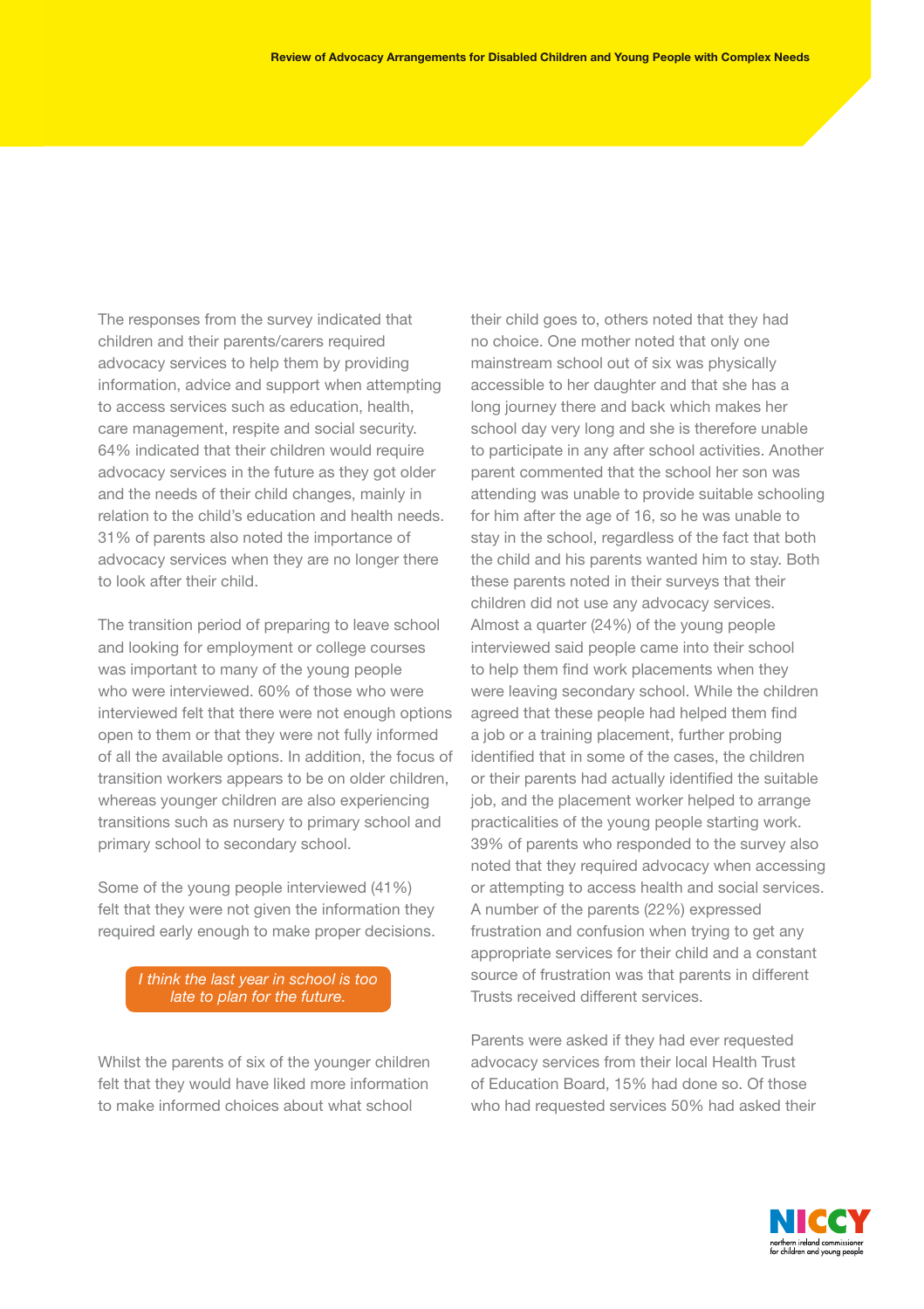## **Identification of need ...continued**

local Health Trust, 34% their Education and Library Board and the remaining 16% did not state who they had requested the services from.

Four responses to the survey were received from carers of four children and young people who lived in a residential or hospital setting. From the responses to the survey it was difficult to ascertain if their advocacy needs were different from other children. The surveys were completed by both carers and parents and none of the respondents had noted that they had requested advocacy services in the past. Each of these children appeared to have a wider range of support workers than those who lived at home with their parents, such as nurses, care workers and house parents. It is possible that these children have a wider network of informal advocates than those living at home. However it is not clear from the results of the survey if these children have any specific advocacy needs relating to their living arrangements. None of there carers/parents who responded on behalf of children who lived in hospital or residential setting granted permission to speak to the children.

## **5.5 Conclusions**

As discussed in chapter 4, we estimate that there are around 522 disabled children and young people with complex needs in Northern Ireland. Results from the survey suggest that these children and young people require advocacy services to support them in meeting their educational, health and social services needs. 50% of the parents surveyed stated that their child had no advocate. They also need advocates to keep them informed of their options and rights, particularly at key stages of their lives, such as when leaving school.

Parents and children and young people noted the importance of informal advocates such as siblings and the parents themselves. It was not clear from the survey if children living in a residential or hospital setting have different or additional advocacy need than those living at home. Evidence from the surveys and consultations shows that children and young people particularly require advocacy at key stages of their lives such as when leaving school. The Department of Health noted<sup>26</sup> that timeliness and efficiency were essential factors in an advocacy service as it is important that children receive information and support when it matters to them.

<sup>26</sup> Department of Health , National Standards for the Provision of Children's Advocacy Services, 2002.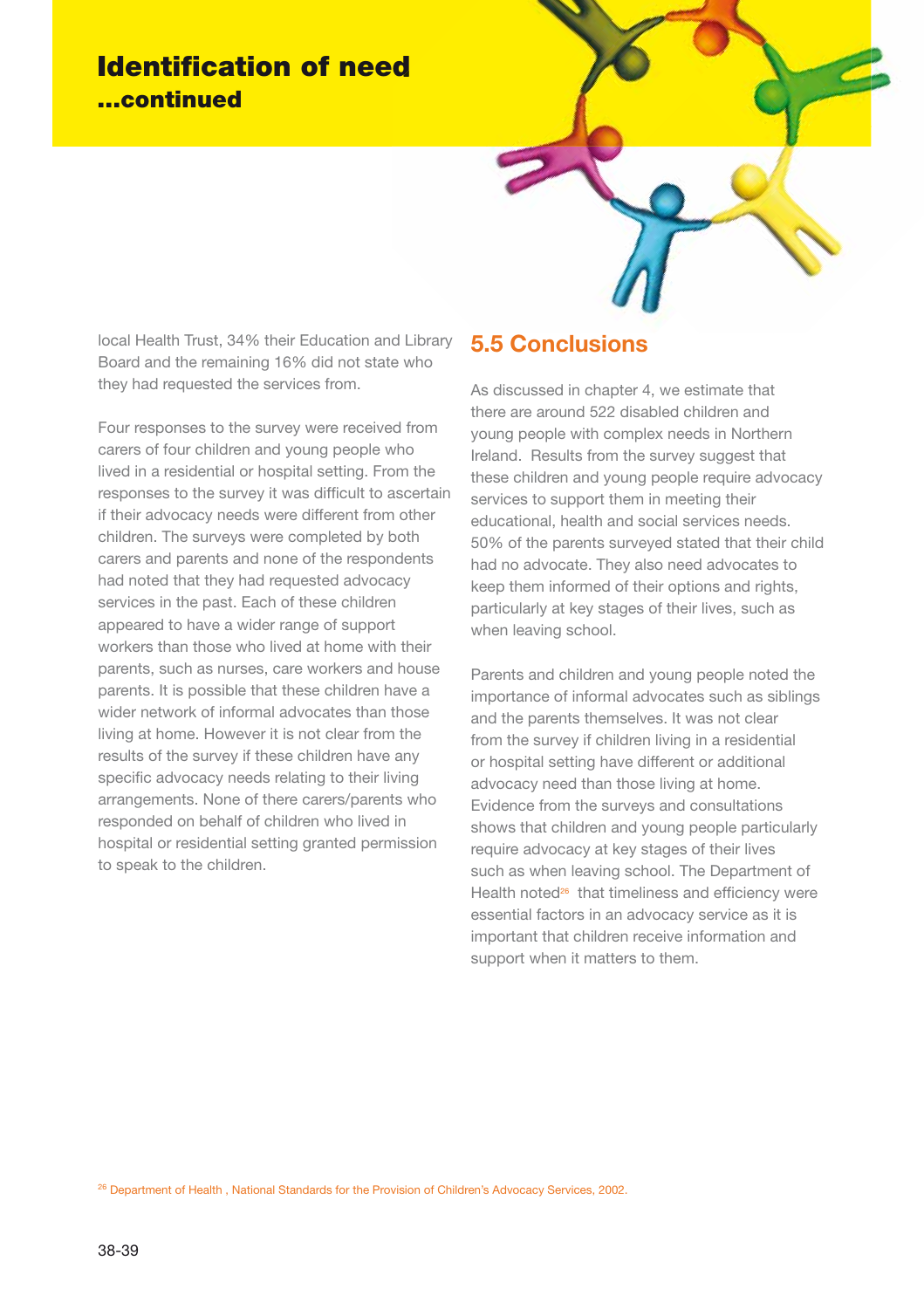## **Awareness of rights and services**

## **6.1 Introduction**

This element of the study was informed by both the parents survey and the consultations with parents and the young people themselves. The following paragraphs discuss the parents and the children's awareness of the rights of the child, as well as their awareness of services.

#### Section Detail

- 6.2 Awareness of rights
- 6.3 Awareness of services
- 6.4 Conclusion

#### **6.2 Awareness of rights**

Despite the existence of legislation such as the ECHR as incorporated by the Human Rights Act 1998, the Children (NI) Order 1995, Disability Discrimination (NI) Order 2006 and SENDO (2005) there appeared to be relatively low level of awareness of rights among parents and carers.

Only one parent mentioned the United Nations Convention on the Rights of the Child, although a few mentioned that they were aware of NICCY and some of its work, during the consultations. None of the parents consulted with noted any of the legislation that was established to protect the rights of disabled children such as the Disability Discrimination (NI) Order 2006, SENDO, or any of the organisations with a statutory obligation to uphold these rights such as the Equality Commission. Although a few parents noted various difficulties they had experienced with the education system none of the parents appeared to be aware of their rights under SENDO.

As with the parents the level of awareness of rights varied greatly among the children. Five of the young people who were interviewed had an understanding of their human rights or the UNCRC.

Those who attended the sixth sense group had learnt about their rights and the UNCRC as part of their advocacy training, some of them had visited the United Nations in Geneva. Each of them understood that it meant that they should have equitable access to services. To some, rights meant being able to access further education courses and for others it meant being to go shopping on a Saturday.

#### *Good Practice 3*

Another young person who agreed to be interviewed was a member of the NICCY panel and was well aware of the UNCRC and what it meant. For them it meant being treated fairly in school and being able to access social activities such as youth clubs. The NICCY study on the rights of children in Northern Ireland<sup>27</sup> also noted a lack of awareness of children's rights among children and parents. It also noted the paucity of information that is available regarding the rights of children and young people in Northern Ireland and that any existing information is rarely available in a child friendly format. It was also that advocacy services for children are under developed in Northern Ireland with particular gaps in relation to services for children with educational needs and complex medical problems.

#### **6.3 Awareness of services**

There was a wide range in the level of understanding among parents of what advocacy services for children were. A number of parents who completed the survey (22%) felt that they provide for all their child's needs and they have no need for an advocate.

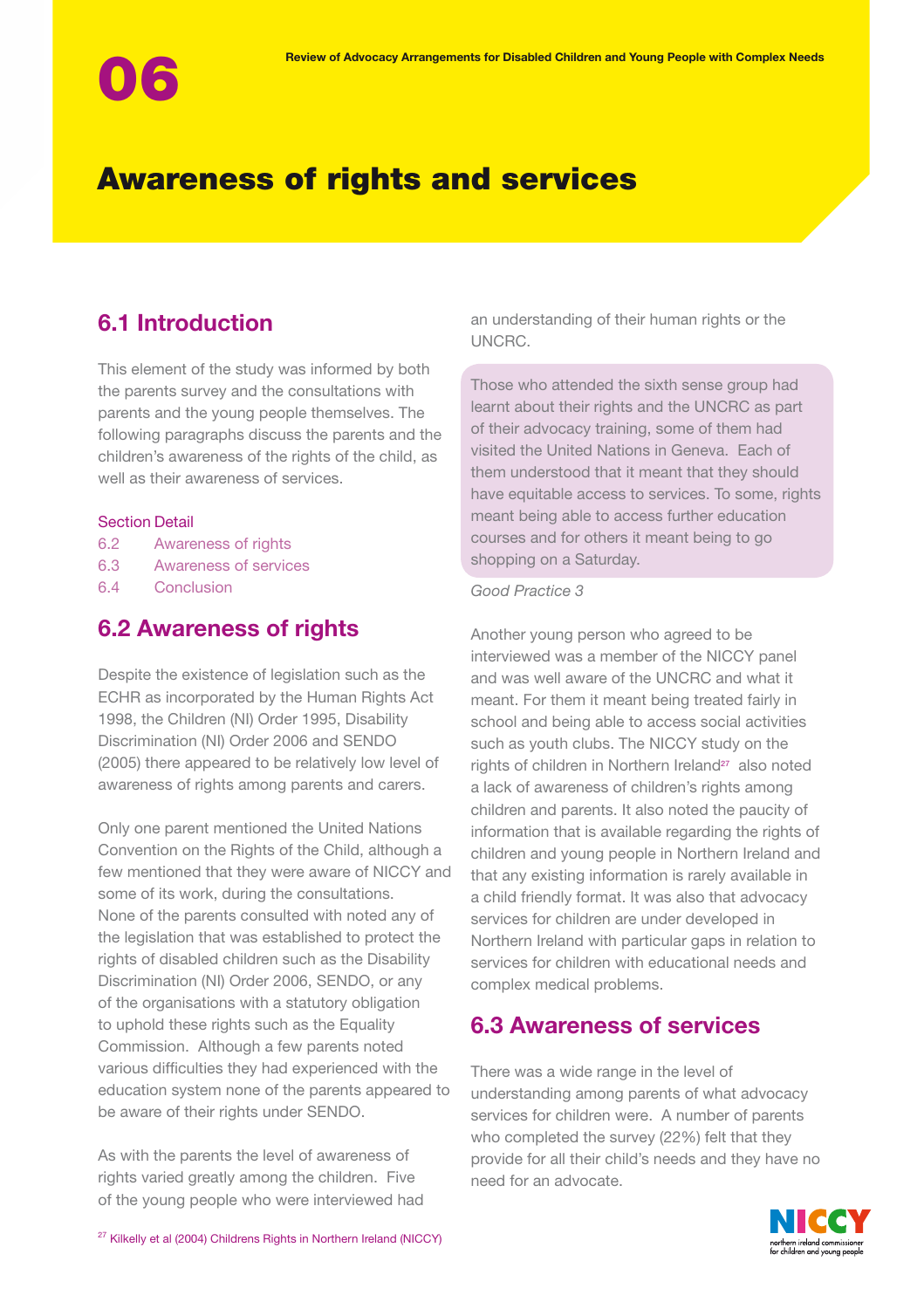## **Identification of need ...continued**

*I am unsure that a 3rd party would have the detailed knowledge that I have of my child's needs.*

*Authorities can offer help and assistance but no one knows my child like I do*

Around 5% of parents stated that they encouraged their child to voice their opinions and make their needs be heard.

#### *I want to be my son's parent not his advocate.*

50% (82) of parents who completed the survey did not have an advocacy service. Of these 15% stated that they were not aware of any services. Our consultations with parents showed that there was a general lack of awareness of how to access such services, even among those who lived in a Trust area that provided advocacy services. In the surveys and consultations around a third of parents (30%) expressed frustration in attempting to navigate their way through Health and Social Services to access any services, this was also true for advocacy. Many of these parents said that their social worker did not tell about services that may have been useful and usually found out about them from other parents, whilst others noted how difficult it can be to work out what services and benefits you are entitled to.

#### **Parents find it very difficult to access** *the services which their children should have.*

*Most parents blunder on from one service to another. It can be like pass the parcel.*

Another issue noted in the survey was that 33% of parents who completed the survey recorded that their social worker provided them with an advocacy service. The Department of Health Standards for Advocacy and the Bamford Review

have noted that advocates should be independent to avoid any conflicts of interest. Among the parents that we consulted with there was a mixed response to social workers providing advocacy, some were very happy with the services provided by their social worker because they worked with the child to provide services, others were frustrated by the lack of support provided by their social worker and felt the need for an independent advocate for their child. Around 75% of the parents who were interviewed noted the need for an independent advocate.

> *My child would not understand advocacy and to be honest I don't either.*

A few parents (3%) also noted that they were not really sure what advocacy was. This was also reflected in the consultations with parents.

> **How can I find out about this and** *what would it involve?*

## **6.4 Conclusion**

Generally speaking there was little awareness of children's rights amongst parents and carers. Only one of the parents or carers interviewed made reference to any of the organisations with a statutory obligation to protect the rights of disabled children such as the Equality Commission. Some (30%) of the children were very aware of their rights and what they meant to them, although most didn't. There was also a range of understanding among parents regarding the range and the level of services that are available. 12% of parents noted that they were not aware of any services and a further 3% of parents surveyed noted that they did not really understand what advocacy was.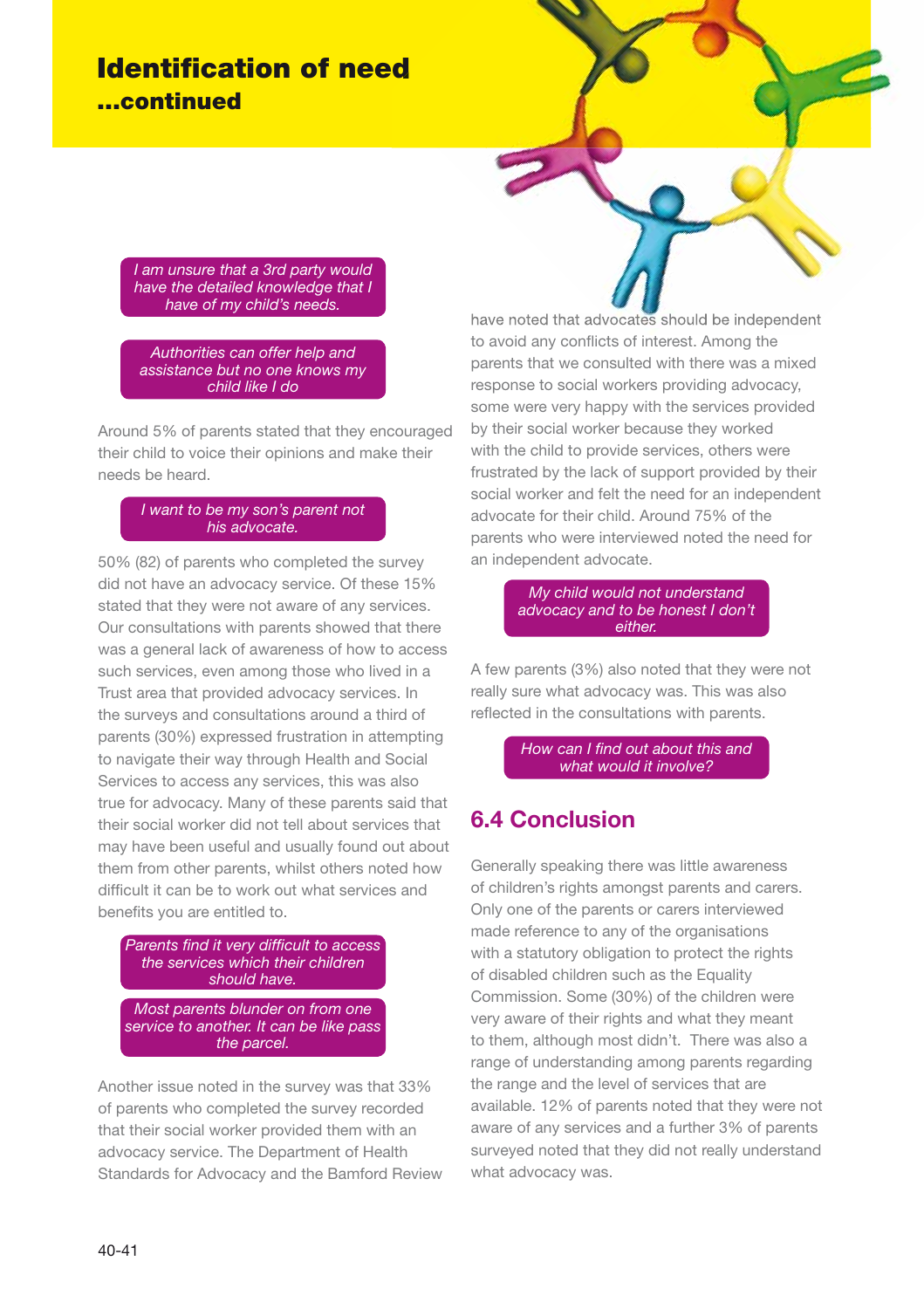## **Existing Advocacy Arrangements**

## **7.1 Introduction**

In order to review the range and level of existing services KPMG surveyed parents and consulted with statutory bodies and voluntary organisations. The findings from each will be discussed in the following paragraphs.

#### Section Detail

- 7.2 Who provides advocacy?
- 7.3 Level and range of services
- 7.4 Conclusion

## **7.2 Who provides advocacy?**

Parents who responded to the survey were asked if they currently used any advocacy services and if so, who provides it. The following paragraphs

provided an overview of the services as identified in the surveys and the consultations with parents, and voluntary and statutory bodies.

## **7.2.1 Statutory Services**

Through survey responses and consultations with voluntary and statutory service providers we identified 7 HSS Trusts who provide some form of independent advocacy service. However, service providers and parents were not always aware of the services offered in their area. We asked parents whether their child currently has an advocate. As shown in the table below, 50% of the respondents to the survey indicated that their child does have an advocate.

| Table 5: Does your child currently have an advocate? |            |            |            |  |
|------------------------------------------------------|------------|------------|------------|--|
| Age                                                  | $0 - 11$   | $12+$      | Total      |  |
|                                                      | Percentage | Percentage | Percentage |  |
| Children with an advocate                            | 46%        | 56%        | 50%        |  |
| Children with no advocate                            | 54%        | 44%        | 50%        |  |
| Total                                                |            |            | 100%       |  |

Younger children were less likely to have an advocate than older children, as 54% of children aged under 11 years did not have an advocate compared to 44% of those aged over 11 years. We then asked parents to identify who the advocate was, as shown in the diagram overleaf 67% of those who said they had an advocate identified that their Social Worker provided the advocacy.

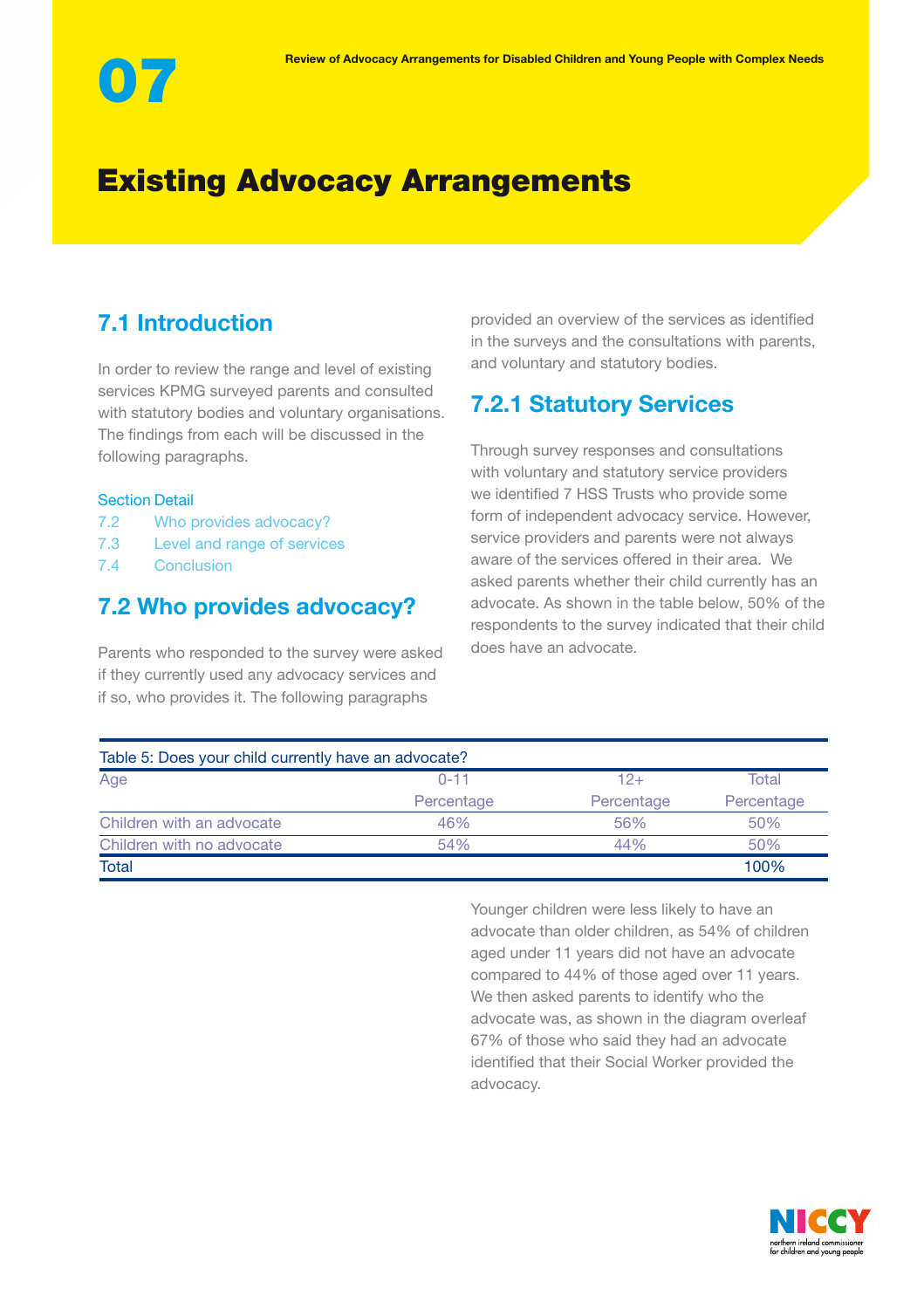

In total 88% of those who parents identified as providing advocacy services were employees of statutory bodies, (social workers, support workers and nurses). During the consultations half of the children noted that teachers, classroom assistants and principals were undertaking advocacy roles in relation to the educational needs of the child. Whilst some parents were happy with this

arrangement, during our consultations, others expressed concern (47%), that the advocates were are not independent and therefore cannot truly stand up for the child against their employer. As the table below shows the parents of younger children were more likely to identify some one from a statutory organisation as an advocate than parents of older children.

| Age                    |          | Age   |  |
|------------------------|----------|-------|--|
| Advocate               | $0 - 11$ | $12+$ |  |
| <b>Family Friend</b>   | 4        | 4     |  |
| Neighbour              |          | 0     |  |
| <b>Support Worker</b>  |          | 10    |  |
| Social Worker          | 38       | 29    |  |
| Relation               |          |       |  |
| <b>Community Nurse</b> |          |       |  |
| <b>Total</b>           | 100      | 100   |  |

#### Table 6: Who advocates on behalf of your child?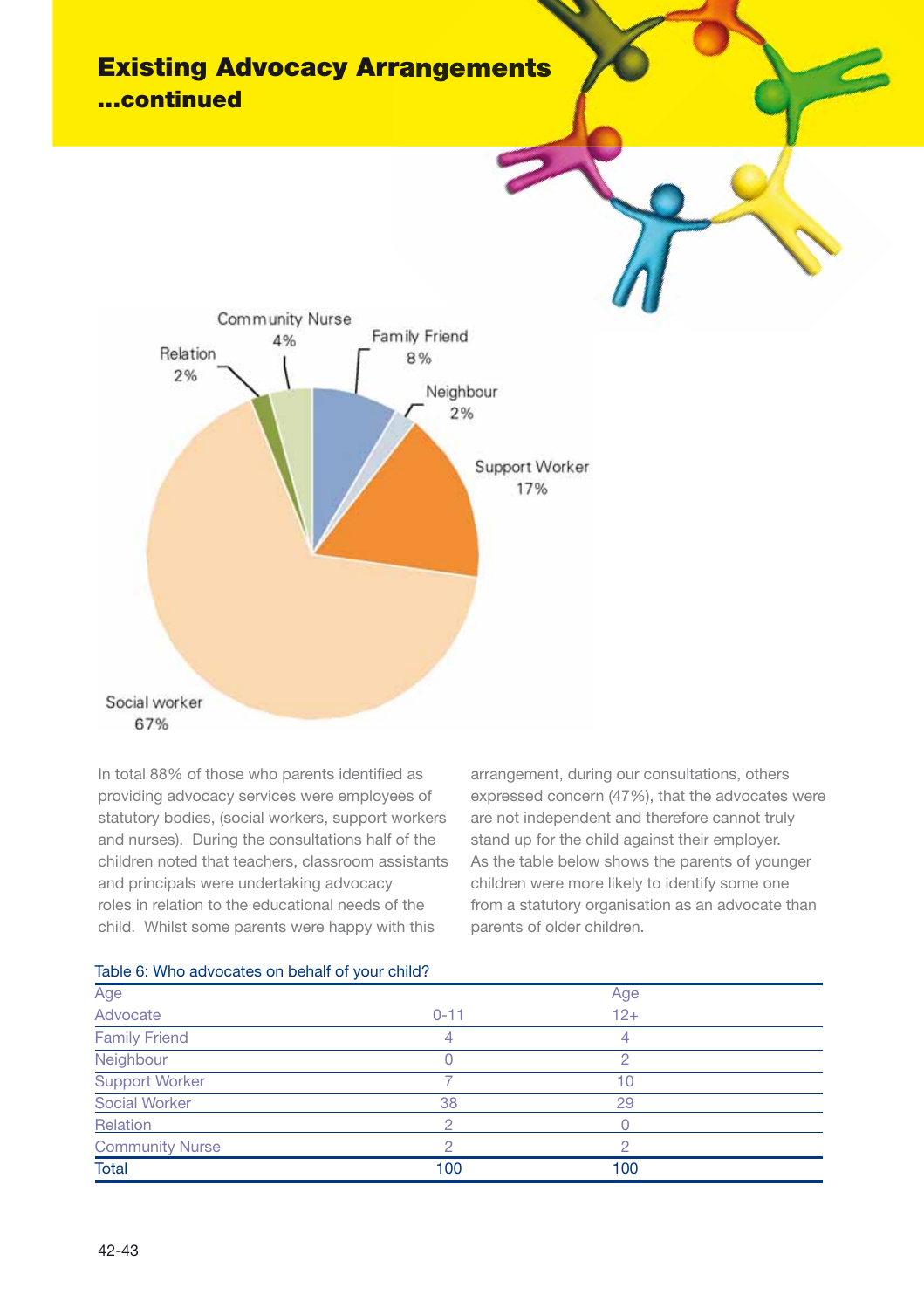During our consultations parents reported that the services provided by statutory organisations tended to be related to the provision of advice on benefits applications, the provision of services to meet the care needs of the child and providing information on social activities and voluntary organisations that were available to help the child. In many cases the role undertaken was not truly one of advocacy, as it was not independent of statutory bodies and generally speaking was not child centred.

Parents were asked how frequently they used their advocacy service. Of those who said their child used an advocacy service, 19% said it was an ongoing service, 13% said they used it regularly, 3% said they had used it between 6 and 10 times, 5% had used advocacy up to four times and the remainder of parents where either unsure of the number of times they had used the service or had yet to make use of it, as shown in the table below.



#### **Table 7: Showing frequency of advocacy use**

level of use of advocacy

Results from the parent's survey also showed that those who are currently receiving advocacy services are generally satisfied, with 64% stating that they are very useful. However, this was not reflected during our interviews with parents. Eight of parents who identified their Social Worker as

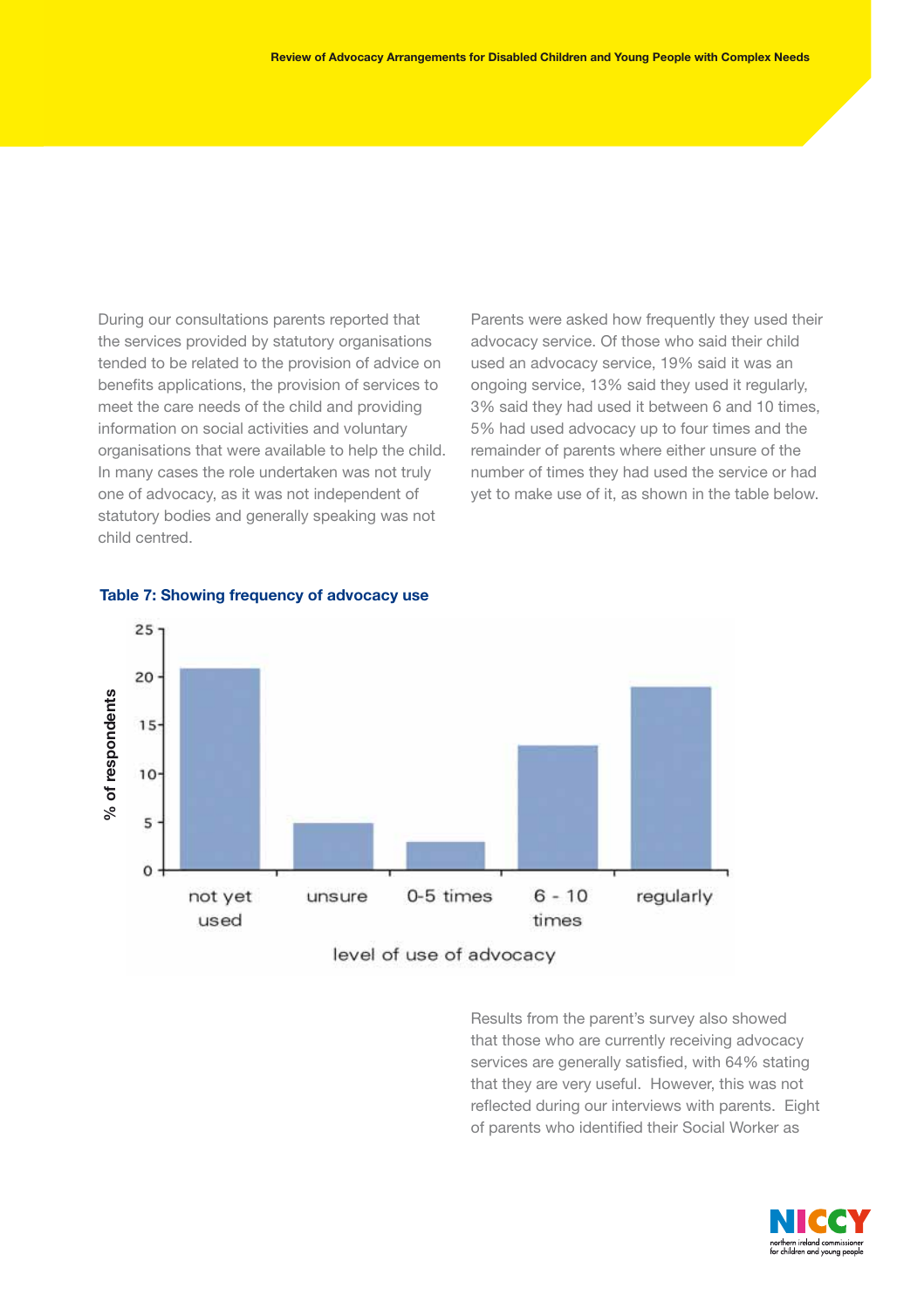## **Existing Advocacy Arrangements ...continued**

providing advocacy in the survey reported during the interviews that they were not happy with the level of service they were receiving. However, this tended to relate to the number of times they saw the Social Worker or their access to other services such as respite rather than advocacy itself. This perhaps reflects a degree of confusion among parents and carers on what advocacy services for children and young people are, as these parents tended to report dissatisfaction with the Health and Social Services generally rather than advocacy itself. It should also be noted that all of the parents who said their child had made use of an advocacy service said that the service was free. appropriate services for children and families, it is not in line with best practice (as advocated by organisations such as DoH) as they are not independent and would not necessarily be led by the wishes and views of the children and young people. Furthermore, the effectiveness of this approach can vary greatly even within each Trust. Parents also reported during the consultations that the effectiveness of this as an approach to providing advocacy depended on the effectiveness of the individual Social Worker.

During the consultations with the HSSTs one quarter of Trusts noted that they had a Parents



#### **Chart 12: Usefulness of Advocacy Services**

## **7.2.2 Statutory Providers view on advocacy arrangements**

Our consultations with staff from the HSS Trusts also revealed that all of them considered the role of staff such as Social Workers and Key Workers to include advocacy. As noted previously whilst these staff may be effective in acquiring

Forum which fed into the HSSB Children's Services Planning processes. Trusts in the SHSSB area also noted the Disabled Children and Young People Working Group, that operates as part of the Children's Services Plan.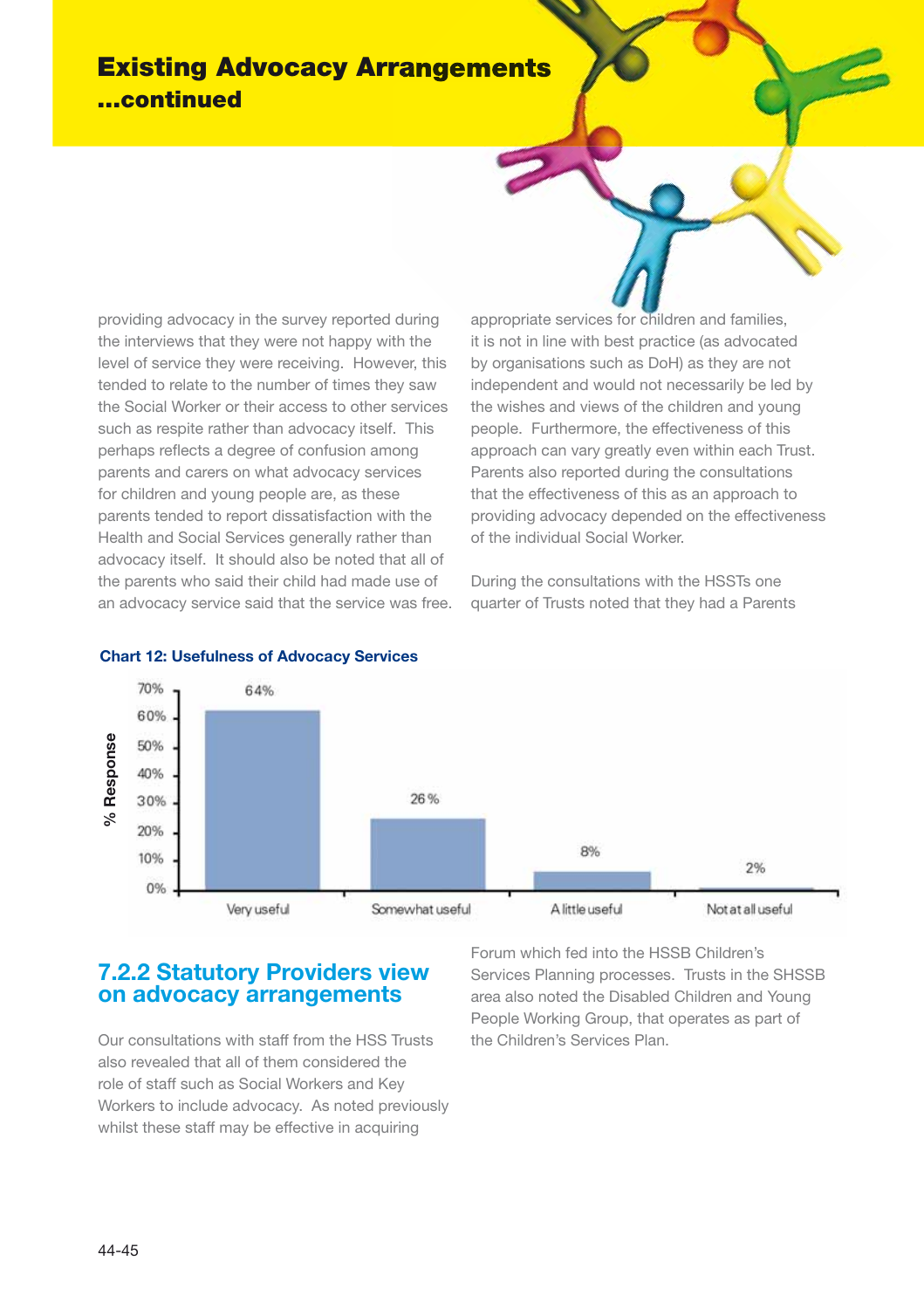The Disabled Children's and Young People Working Group are a separate working group within the Southern Area Children's Services Plan. A number of Young People with disabilities participate in the working group. They advocate on behalf of all disabled young people in the area on the provision of services and are consulted with when services are being planned. The Barnardos Sixth Sense advocacy project emerged from this working group.

#### *Good Practice 4*

Many of the Trusts noted that parents are still regarded as the main advocates for children with disabilities, particularly for young people. As such a number of Trusts would consult with the parents' forum when planning services rather than the children themselves. However, other studies such as McConkey and Smyth<sup>28</sup> (2000) have shown that parents are not always the best advocates for children with disabilities, furthermore it is best practice to consult directly with children (where ever possible) in matters that affect them. Approximately, 40% of the HSS Trusts felt that the Social Workers provided advocacy services in as much as they provided information and services to families. This was also reflected by the 67% of the parents who responded to the survey stating that their Social Worker was their advocate.

Foyle Trust also noted that it employed two advocates who support families of disabled children particularly in relation to care management reviews and accessing other services. Whilst the advocate is an employee of the Trust they remain separate from those who are directly responsible for service provision. The

advocate informs the Trust of progress of each case by providing the Trust with monthly updates reports. The Trust recognises that this is an over subscribed service that many more families would like to make use of and are considering the possibility of increasing the service.

#### Good Practice 5

However, it is interesting to note that none of the parents who completed the survey noted this service. During the consultations with statutory bodies and the voluntary sector workshop it was noted that some Trusts (around one quarter) purchase advocacy services from external organisations, such as Bryson House or the Cedar Foundation. These services normally adopt a person centred approach which focuses on identifying and meeting the needs and wishes of the young person, however the majority of these services were provided for over 16s and were not available to younger children.

The Education and Library Boards noted their policy of directly consulting with children and young people with disabilities regarding issues that concern them. They undertake advocacy work through their special education officers, board education welfare officers and their educational psychologists. These people work with the child and the parents during discussions of the child's educational needs. They work directly with the child, but also assist the parents with the completion of forms relating to the statementing process. Again the ability of these individuals to advocate for the children themselves may be questioned as the advocates are simultaneously providing a service to the parent and being paid by the organisation who they may be called upon to advocate against.

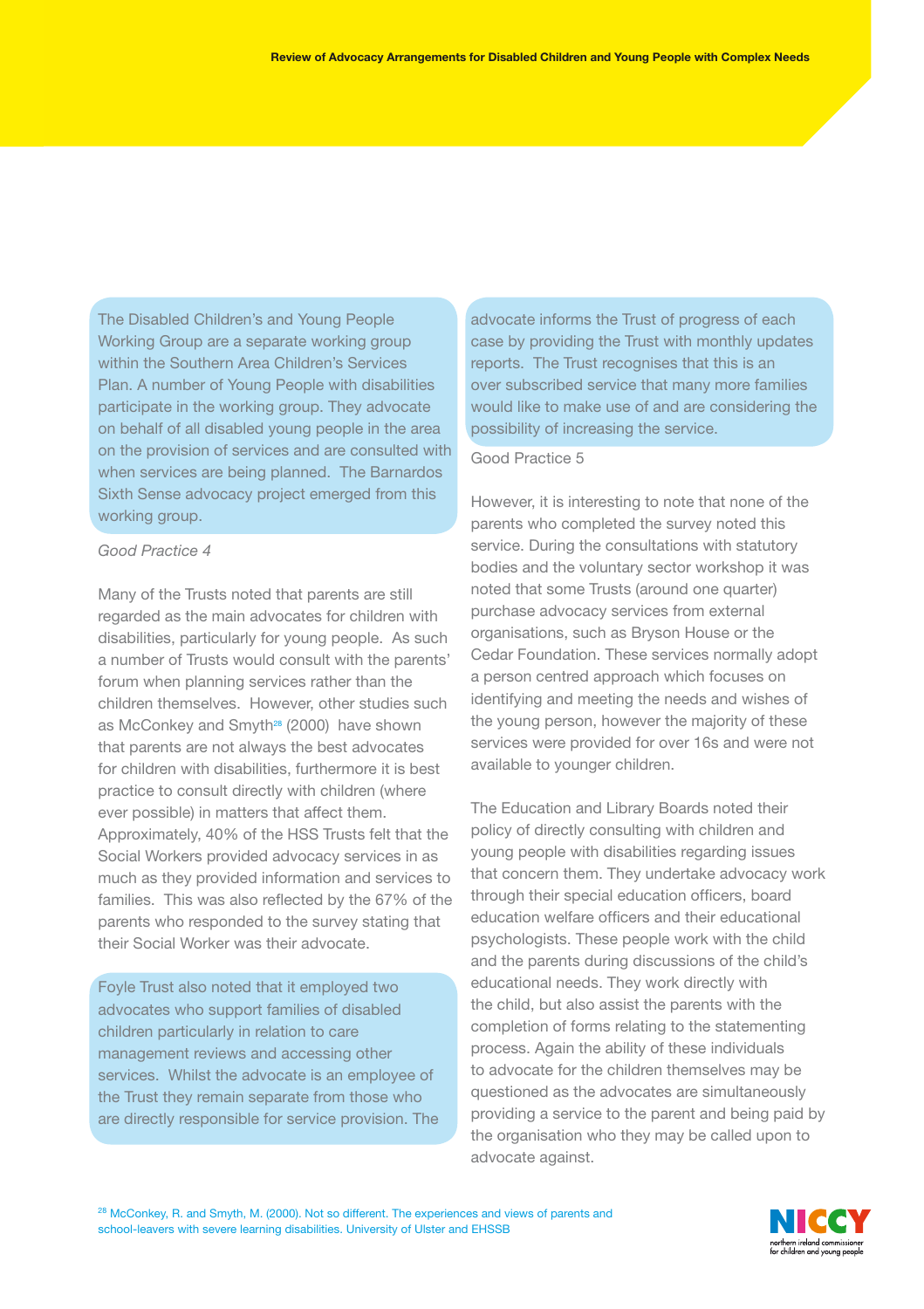## **Existing Advocacy Arrangements ...continued**

Each ELB also noted that their Dispute Avoidance and Resolution Service (DARs) was responsible for mediating when there is a disagreement in the statementing process and that they are responsible for providing children and their families with information regarding suitable schools. DARs is independent from the Boards, confidential and it is designed to provide an opportunity to identify points of disagreement and to find a way forward. There is a DARs contact in each ELB who is independent of the Boards' special education system.

## **7.2.3 Voluntary services**

A number of parents also provided qualitative information relating to other advocates their child may have, such as siblings and voluntary organisations. It was reported in the surveys and during the consultations with the children and young people siblings were also noted as important advocates.

#### *My brother gets me things, like toys.*

Many of the children interviewed (24%) noted that their siblings provided them with a lot of support and took them out or helped them about the house. This was particularly true of children with older siblings.

*My son has two older siblings who continually advocate on his behalf at home, from small things like what clothes he should wear to larger issues such as holidays.*

16% of parents said that their child had received advocacy services from voluntary organisations, such as:

- Positive Futures
- Mencap
- ASBAH and
- Barnardos.

It is also likely that some of the voluntary services identified by parents are funded by the HSS Trusts, although this was not clear from the survey results or consultations with statutory bodies.

## **7.3 Level and range of services**

As noted in Section 3, a half day workshop with representatives from the voluntary and community sector was held. 21 organisations were invited to attend and 12 representatives from 9 organisations attended.

Representatives were invited to discuss issues that they believed were important in advocacy services and also to provide more detail on the services provided by their organisation. Each of those who attended were involved in providing advocacy at some level. Table 5 provides an overview of the services provided by those organisations who attended.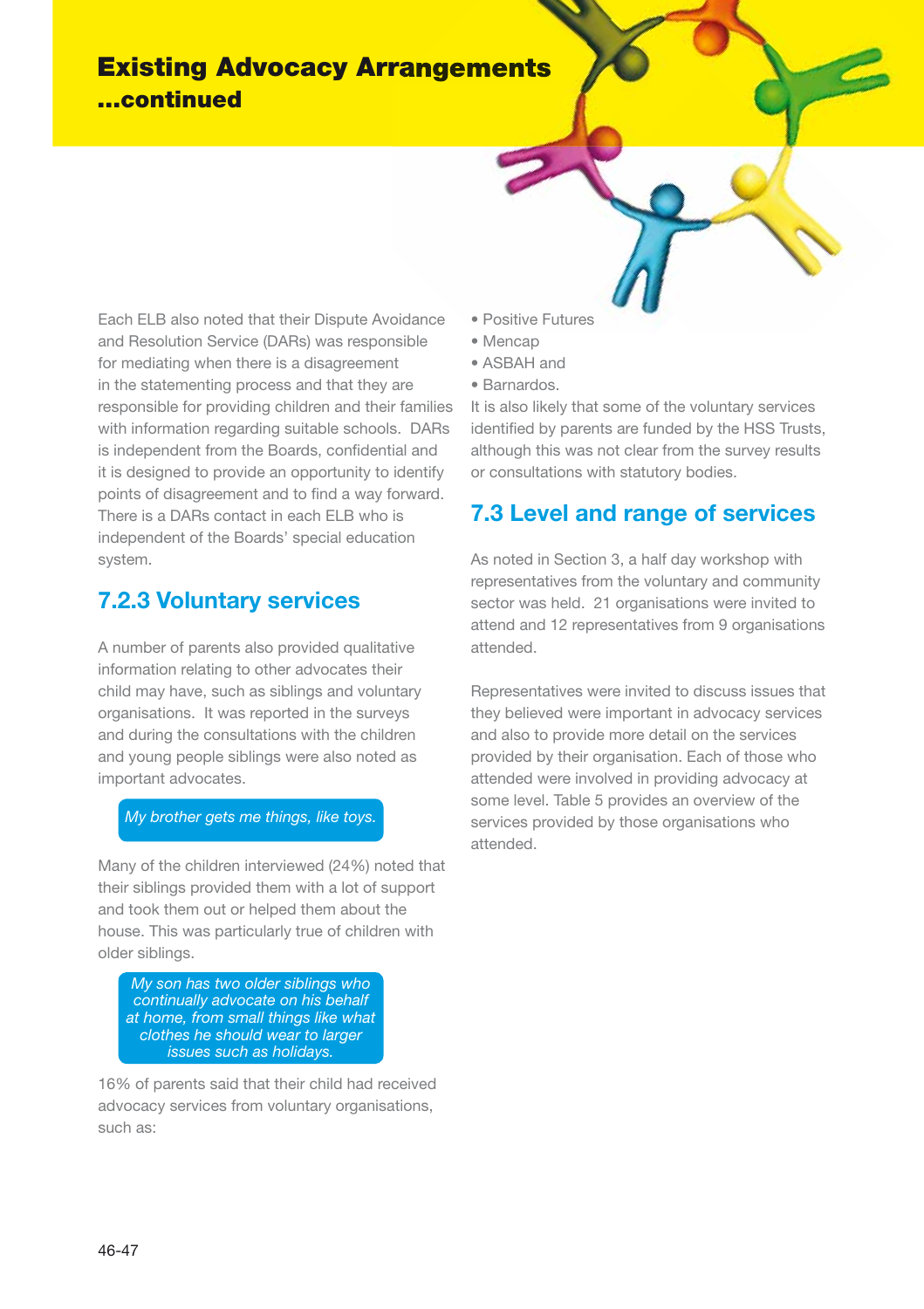| Organisation                                              | Overview of advocacy service                                                                                          | Age range | Geographical area covered        |
|-----------------------------------------------------------|-----------------------------------------------------------------------------------------------------------------------|-----------|----------------------------------|
| <b>Bryson House</b>                                       | Long-term advocacy service<br>for people with physical and<br>learning disabilities.                                  | 16 years+ | <b>SEBHSST</b><br><b>NWBHSST</b> |
| <b>Disability Action</b>                                  | Advice and Support for Young<br>disabled People accessing<br>employment and training                                  | $16+$     | All of NI                        |
| <b>Aspergers Network</b>                                  | Advice and support to people<br>with Aspergers and their<br>families across NI. Social<br>outings for people ages 5+. | all       | All of NI                        |
| Mencap                                                    | Range of support and training<br>services for people with<br>learning disabilities and their<br>families              | all       | All of NI                        |
| Northern Ireland<br><b>Children's Hospice</b>             | Support relating health care<br>for life-limited children                                                             | $0 - 18$  | All of NI                        |
| <b>Cedar Foundation</b>                                   | Support in finding<br>employment and training<br>(transitions)                                                        | all       | <b>Mostly Greater Belfast</b>    |
| NI Cancer Fund<br>for Children                            | Support (practical and<br>emotional) for young people<br>and a family programme<br>providing support and advice       | all       | All of NI                        |
| <b>NI Regional</b><br><b>Genetics Service</b>             | Genetics counselling                                                                                                  | all       | All of NI                        |
| <b>Parents and Carers</b><br><b>Council on Disability</b> | Parents support for those<br>with disabled children sharing<br>information and advice                                 | all       | SHSSB (mostly)                   |

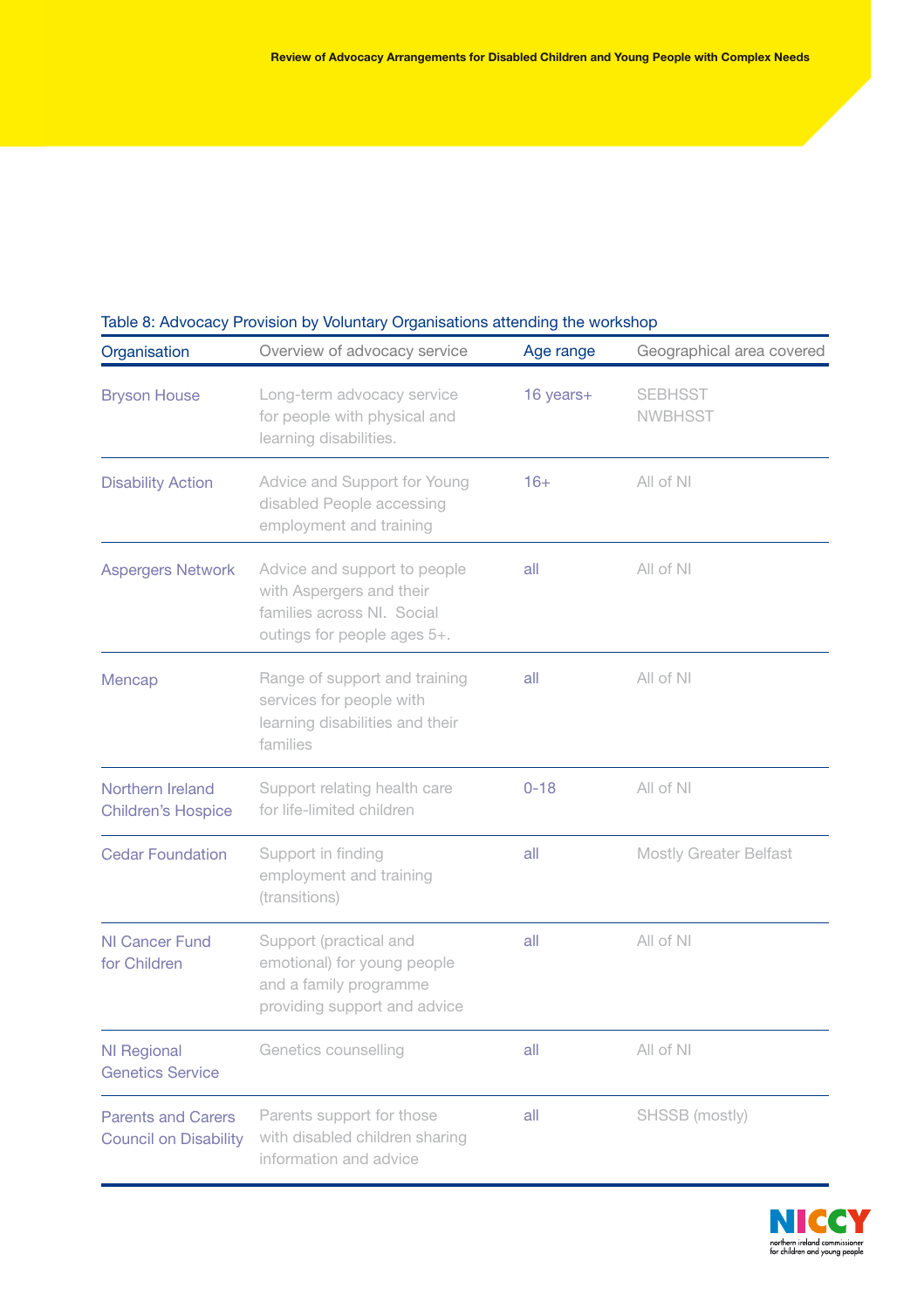## **Existing Advocacy Arrangements ...continued**

A representative from the Children's Law Centre (CLC) was also consulted with. An overview of the services provided by CLC is shown at 7.3.2.

During the workshop attendees were asked to provide more information on the services they provide. It was generally acknowledged that a range of advocacy services for disabled children do exist in Northern Ireland and most of the voluntary organisations present confirmed that they provided advocacy services, both formally (such as supporting individual when attending care management meetings) and informally (such as providing support and information when looking for training courses or social clubs).

Each voluntary organisation varied in its referral process, some could only receive referrals from statutory organisations due to funding restrictions, whilst others accepted referrals from a range of sources including approaches from individuals. The majority of voluntary organisations noted that they were operating at full capacity and hence they were unable to advertise their services more widely as they would not be able to cope with the demand. The group generally agreed that currently there was not the capacity within the voluntary sector to meet the needs of all the children in Northern Ireland with complex needs without further funding.

There was also a general agreement that the voluntary sector did not promote its services very well. This lack of promotion of organisations offering advocacy services was reflected in our survey as many children with complex needs and their families were not aware of any advocacy services.

Five of the organisations offered services to children with particular disabilities rather than to all children and young people (e.g. children with Aspergers), and some organisations provided the services during a particular time frame, such as transition periods, which can make it difficult for parents to know who to contact.

Five of the organisations that were represented in the workshop either provided services to Trusts under a Service Level Agreement (SLA) or their organisation received core funding from the DHSSPS. For example Bryson House has an SLA with South and East Belfast HSST and North and West Belfast HSST to provide an independent advocacy service to people with learning disabilities aged over 16 years. Bryson House has a number of trained advocates who work with people on a long term basis to represent them in a range of situations such as: care management hearings, to help them find suitable accommodation and training and/or employment. During our consultation with Barnardos we also received information relating to the Assistive Technology Suite that was developed within the Sixth Sense group. This suite uses technology to assist disabled young people with communications difficulties advocate for themselves.

Voices of Young People in Care (VOYPIC) also provide advocacy services to young people with experience of or leaving care, which includes children with disabilities. Their advocates provide guidance on a range of issues relating to care and leaving care. VOYPIC work with the local HSSTs and have recently received funding from the DHSSPS to extend its services.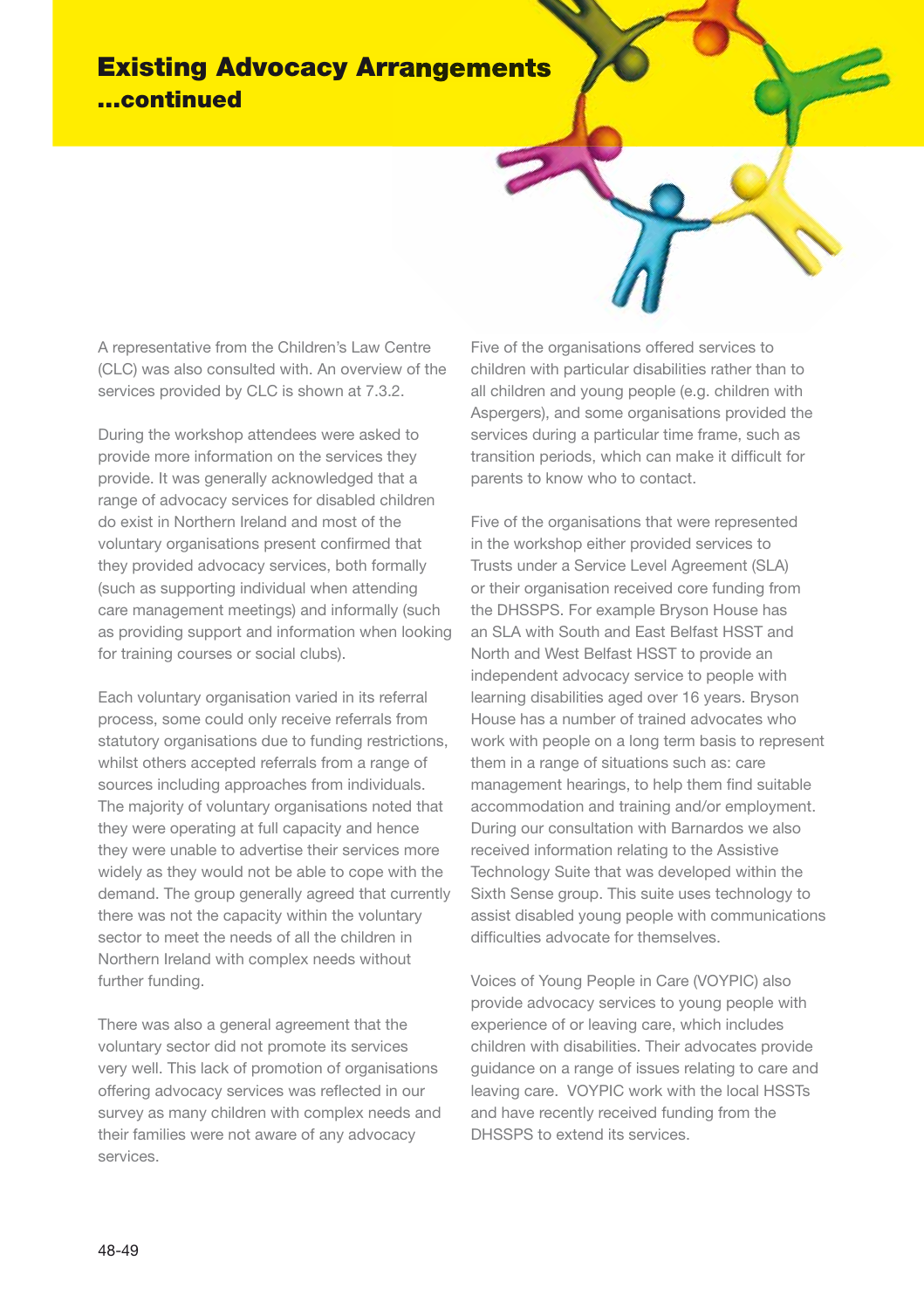Other advocacy services were identified during the course of the desk based research, not all of which were directed towards children with disabilities. For example the Parents Advice Centre, provides advice and support to parents on a range of issues relating to children, but does not advocate directly for children. Also SENAC provide parents with advice and support when appealing a Statement of Special Educational Needs. Whilst SENAC have a particular expertise around providing advice in relation to assessment and statementing their remit covers most aspects of special educational needs including assisting parents whose children are at the school based stages of SEN and were appropriate sign posting parents to other organisations. Include Youth also run projects (such as LACE and Give and Take) which train young people to speak up for themselves or provide training for vulnerable young people. However, as these projects are not specifically designed for young people with disabilities and as such disabled young people with complex needs may face difficulties trying to access them. Other organisations such as PAPA provide training and information to professionals and carers although they do not deliver services directly to children and young people themselves.

Furthermore there are a wide range of voluntary organisations which provide social and/or sporting activities for children with disabilities such as Inclusion Matters (part of PHAB NI, who provide social activities, personal development and youth work opportunities for able-bodies and disabled children aged 3 to 25). Other voluntary organisations that provide activities for children with disabilities include Mencap, Disability Sports

NI and Happy Days. These organisations to some extent also provide an informal advocacy role, as they provide a social outlet for children and help to widen their social circle.

#### **7.3.2 Legal Advocacy in Northern Ireland**

There are a number of organisations who provide a legal role in supporting children rights in Northern Ireland, as discussed in the following paragraphs.

#### **The Children's Law Centre**

There are few organisations in Northern Ireland that provide legal advocacy for disabled children. The Children's Law Centre (CLC) is a registered charity and was established with the specific aim to help children, young people, parents and professionals to work with and understand the law relating to children and young people in Northern Ireland. As well as providing a free phone advice service for all young children, the CLC also undertake casework in a range of areas including:

- Human Rights and Children
- Children's Rights and the Provision of Services
- Educational Rights
- The rights of children in care and leaving care
- The rights of children in the youth justice system
- Discrimination law (in relation to the protection of children and young people)
- Employment of Children, and
- Social Security relating to children.

A large proportion of the CLC's work relates to the provision of advocacy in matters relating to disability, particularly in relation to Special

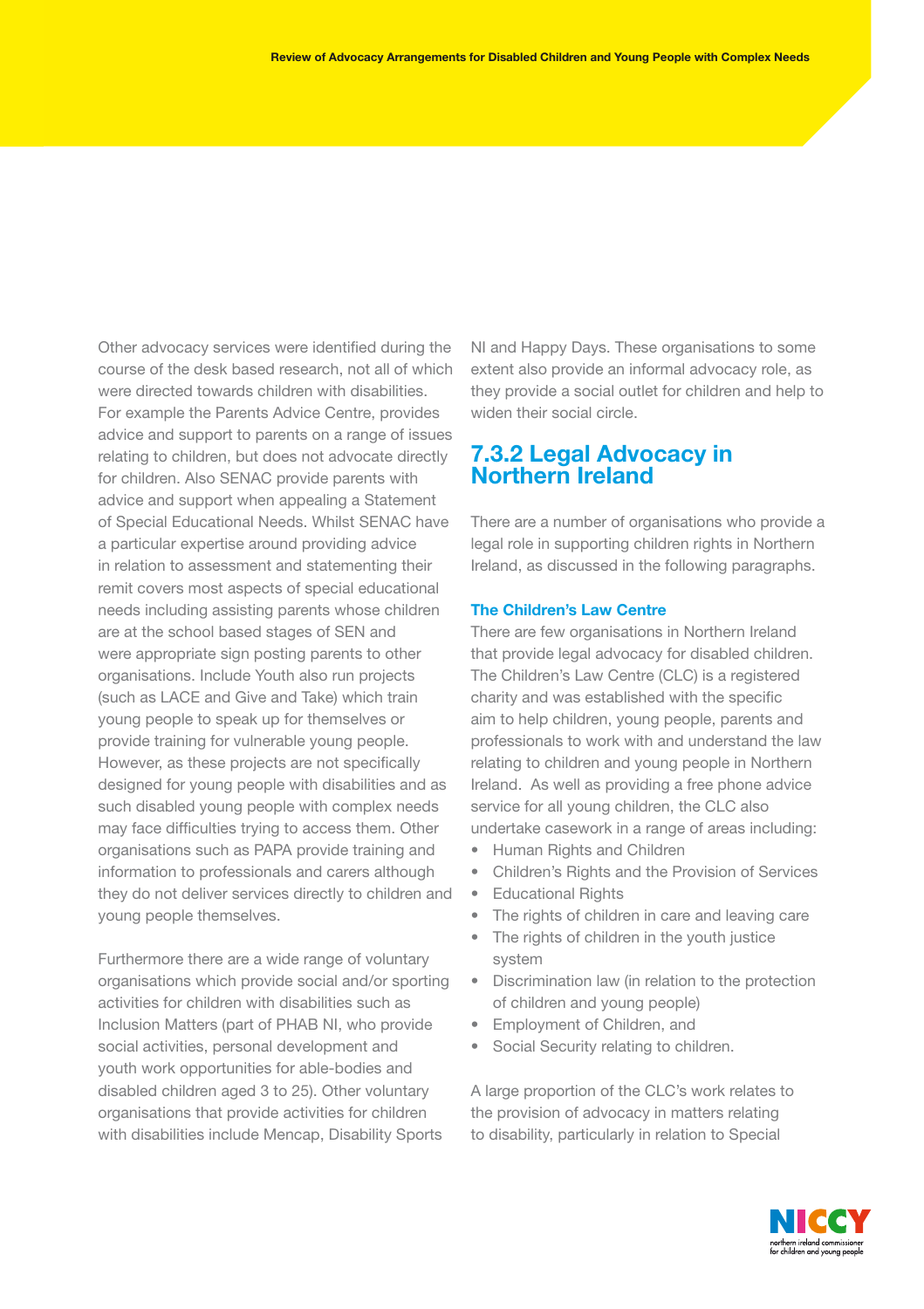## **Existing Advocacy Arrangements ...continued**

Educational Needs (SEN) and the statementing process and in relation to care packages for children with complex needs.

#### **The Law Centre Northern Ireland**

The Law Centre Northern Ireland also offers a legal advocacy services to disabled children and their families. Most of the casework they undertake for disabled children relates to access to community care, such as respite services, adaptations to the home or issues relating to disability benefits. The Law Centre accepts referrals from a range of sources including its members, voluntary organisations and direct enquiries from members of the public.

#### **Guardian ad Litem**

Guardian ad Litem also undertake a legal advocacy role for children who under the care of the state. They provide legal guardians whose roles are to ensure that the child's needs are appropriately represented during legal proceeding at that the best interests of the child are at the centre of any legal decisions impacting on the child. In 2005/2006 around 13% of the children supported by Guardian ad Litem had a disability.

#### **The Equality Commission**

The Equality Commission Northern Ireland was established to advance equality, promote equality of opportunity, encourage good relations and challenge discrimination through promotion, advice and enforcement. The Equality Commission have a team of legal officers who conduct cases in the filed of discrimination on an in-house basis. They also provide initial legal advice, support and information to potential claimants in all areas of discrimination, including disability.

The Northern Ireland Human Rights Commission The Northern Ireland Human Rights Commission also has the power to assist individuals when they are bringing court proceedings and to intervene in proceedings. It also receives inquiries from people who believe their human rights have been violated. This would include people with disabilities who have been denied their human rights because of, or relating to, their disability.

#### **NICCY**

Under Article 11 of the Commissioner for Children and Young People (Northern Ireland) Order 2003, the Commissioner may provide assistance to a child or young person in making a complaint to a relevant authority. The majority of NICCY's casework, in pursuit of its principal aim of safeguarding the rights and best interests of children, is via the provision of an advocacy based, complaints resolution service. This assists individual children and young people resolve complaints against relevant authorities, and although has only happened in a small number of cases to date, this can also include helping them to take legal action and taking legal action on their behalf, or in NICCY's own name. Within NICCY, one team is specifically focused on dealing with both individual casework and providing legal and general advice and assistance where necessary, working co-operatively and collaboratively, where possible, with the relevant authorities in order to try and effect speedy change for the child or young person involved.

Generally speaking, with the advocacy cases to date which have involved disabled children with complex needs, concerns have been raised to NICCY by parents and carers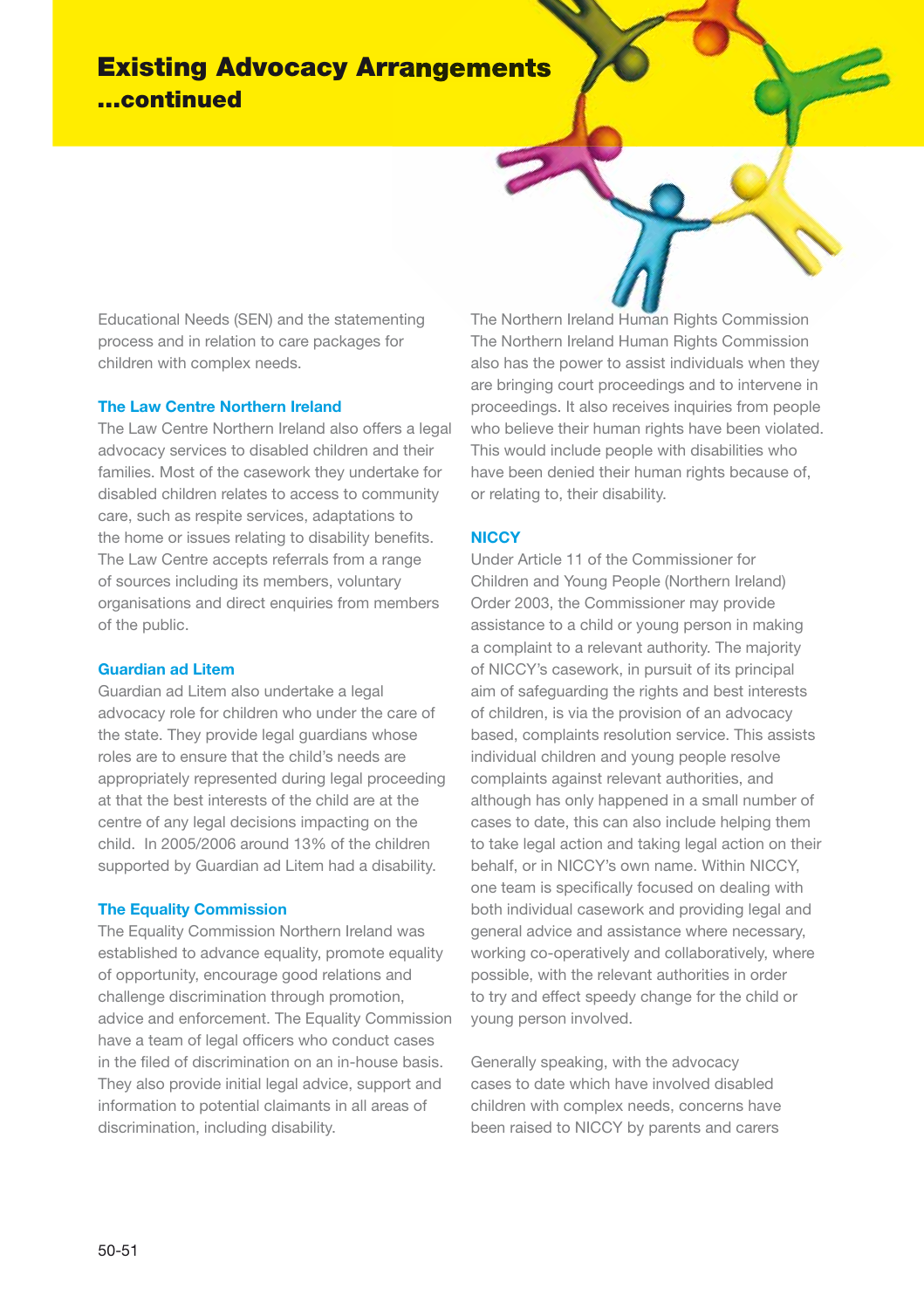regarding inadequacies in provision of advocacy arrangements. Concerns have been expressed that young people who have the capacity to make decisions about their everyday life are not being encouraged and empowered to make these decisions. Those who do not have the capacity to make decisions about their everyday life may require assistance in exercising their rights to express their needs and wishes; this should be done in a manner which maintains respect for their private life.

Parents and carers have often felt that statutory healthcare providers have not had in place an ethos which provides, either in theory or in terms of practical arrangements, young disabled children with complex needs an opportunity to have their rights, needs and wishes advocated.

Article 23 of the UNCRC states that a child with a mental disability should enjoy a full and decent life in conditions which ensure dignity, promote self-reliance and facilitate the child's active participation in the community. NICCY have advocated on behalf of young people who have been reliant on their parents to understand and advocate for their needs, yet the parents feel they have not been listened to or taken seriously in this role. One parent told NICCY that she felt that her child did not exist as a person in the eyes of some professionals dealing with her, as she could not speak for herself, and when her mother attempted to advocate for her, she felt she was not being taken seriously.

 It is NICCY's general view that more information and access to appropriate advocacy services would be beneficial, as carers are often occupied with caring for their child and would welcome the expertise and understanding of someone to meet the child, see them and speak to them if possible, and represent their needs and wishes when appropriate.

#### **7.4 Conclusions of existing services**

Based on our consultation with parents and statutory bodies and our workshop with those from the voluntary sector we were able to develop a high level overview of the level and range of existing services:

- A number of consultees from statutory organisations (91%) and parents who were surveyed (88%) noted that people such as Social Workers and other staff from HSSTs often undertook an advocacy role. The independence of HSST staff as advocates is an issue, as conflicts of interest could arise as they may be required to advocate against their own organisation. Furthermore, this is not inline with best practice, as identified by the Department of Health (DoH)
- There are a range of advocacy services available; some are aimed at specific groups of people (e.g. those with Asperger's) or, are only available in certain areas (e.g. in the SHSSB area)
- Around 12% of parents surveyed were unaware of any existing advocacy services

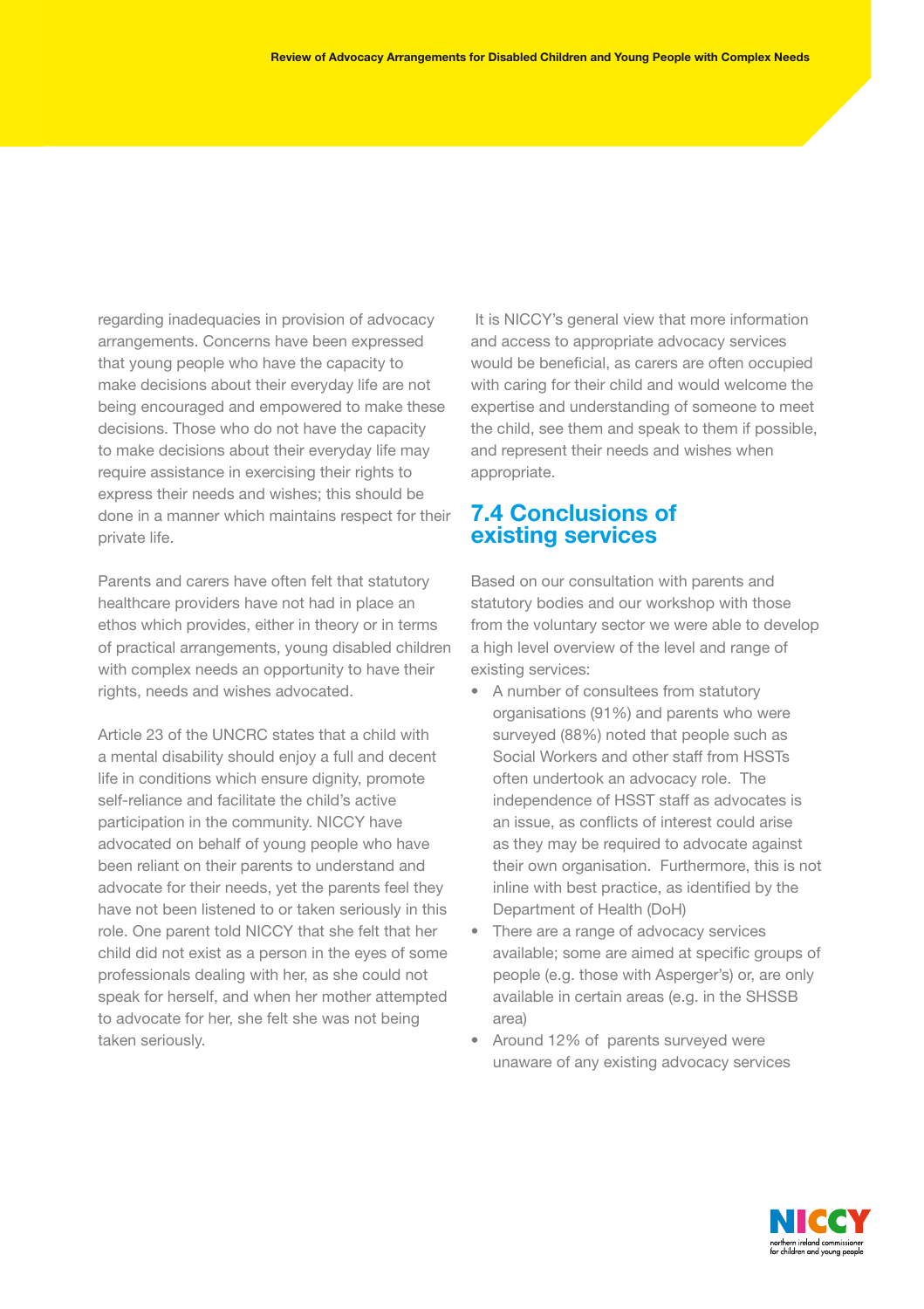## **Existing Advocacy Arrangements ...continued**

- There are regional variations in statutory provision, results from both our parents survey and consultations were not able to identify any advocacy services for disabled children and young people in the Causeway Trust area
- Only one service that had assistive technologies available to help young people with communications difficulties was identified, this was based in the SHSSB
- Voluntary Organisations are often limited in the range and level of services they provide due to funding restrictions
- Voluntary sector provision is stretched and organisations are often reluctant to advertise their services as they do not want to 'waste' their funds in not delivering services and could not meet the demands of additional clients
- Some organisations are specifically building up self-advocacy and ensuring that the appropriate information is provided. At the moment this is provided at local levels and not available across NI (Barnardos and Bryson House), and
- Often the voluntary sector services that are provided are funded through the local HSS Trusts or Boards.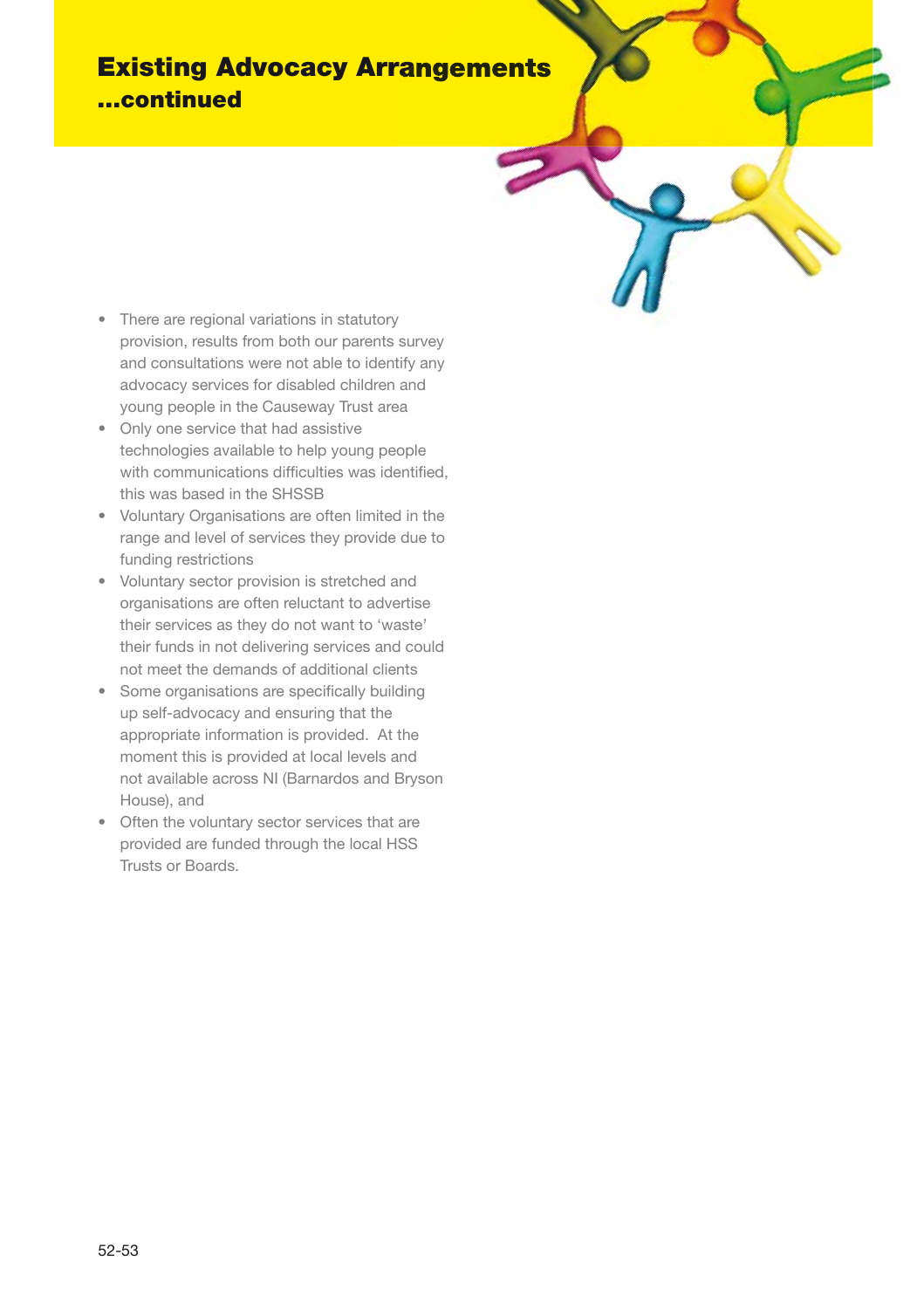## **Effectiveness of services**

## **8.1 Introduction**

The effectiveness of the identified services will be assessed in two ways. Firstly the extent to which they meet the needs of the children and young people as noted during our fieldwork and secondly the ability of the services to meet the aims and objectives of the statutory organisations that provide them.

#### Section Detail

- 8.2 Extent to which the children's needs are being met
- 8.3 Extent to which the services met the aims and objectives of statutory bodies
- 8.4 Conclusion.

#### **8.2 Extent to which children's needs are being met**

50% of respondents to the survey had used advocacy, 42% of those who had used an advocacy service found it very useful. However 67% of these who said they have an advocacy service noted that their Social Worker was their advocate. During the consultations it was noted that the level of satisfaction with social work services varied, with most parents (53%) saying that they rarely saw their social worker unless they contacted them. However, some examples were given of social workers helping older children in the transition from school to college or work. As noted in section five parents completing the survey and children that were consulted with noted that there are key times and events when they would like to access an advocacy service. Many of the children (22%) noted that they would

like an advocate during transitional stages of their lives, such as moving schools or leaving school. Six of the young people noted that they don't receive support early enough when preparing to leave school or, they felt that they were not made aware of all the options that are open to them. 50% of the Trusts interviewed noted that they provide transition workers to support children moving into adult services and the group of children interviewed at school noted that someone from a voluntary organisation came into to school and supported them in finding work placements and further education courses. Results from the primary research suggest that there are many children who would like this type of service but do not know how they would access it. McConkey et al (2007)29, also noted the importance of transition planning for children with complex needs, including the transition from hospital to community, school entry, school transfer and leaving school.

As noted in section 5, parents who completed the survey also noted that they would like to use advocacy when dealing with care management issues. The primary research identified two such services, one in Foyle and the advocacy services from Bryson House, both of these tend to be geared towards those aged over 16 and have limited availability. Whilst the primary research identified very few children who live in a hospital setting (1%), the Bryson House service was the only advocacy service identified during the primary research for those living in a hospital setting and was only available in the Eastern and Southern HSSBs.

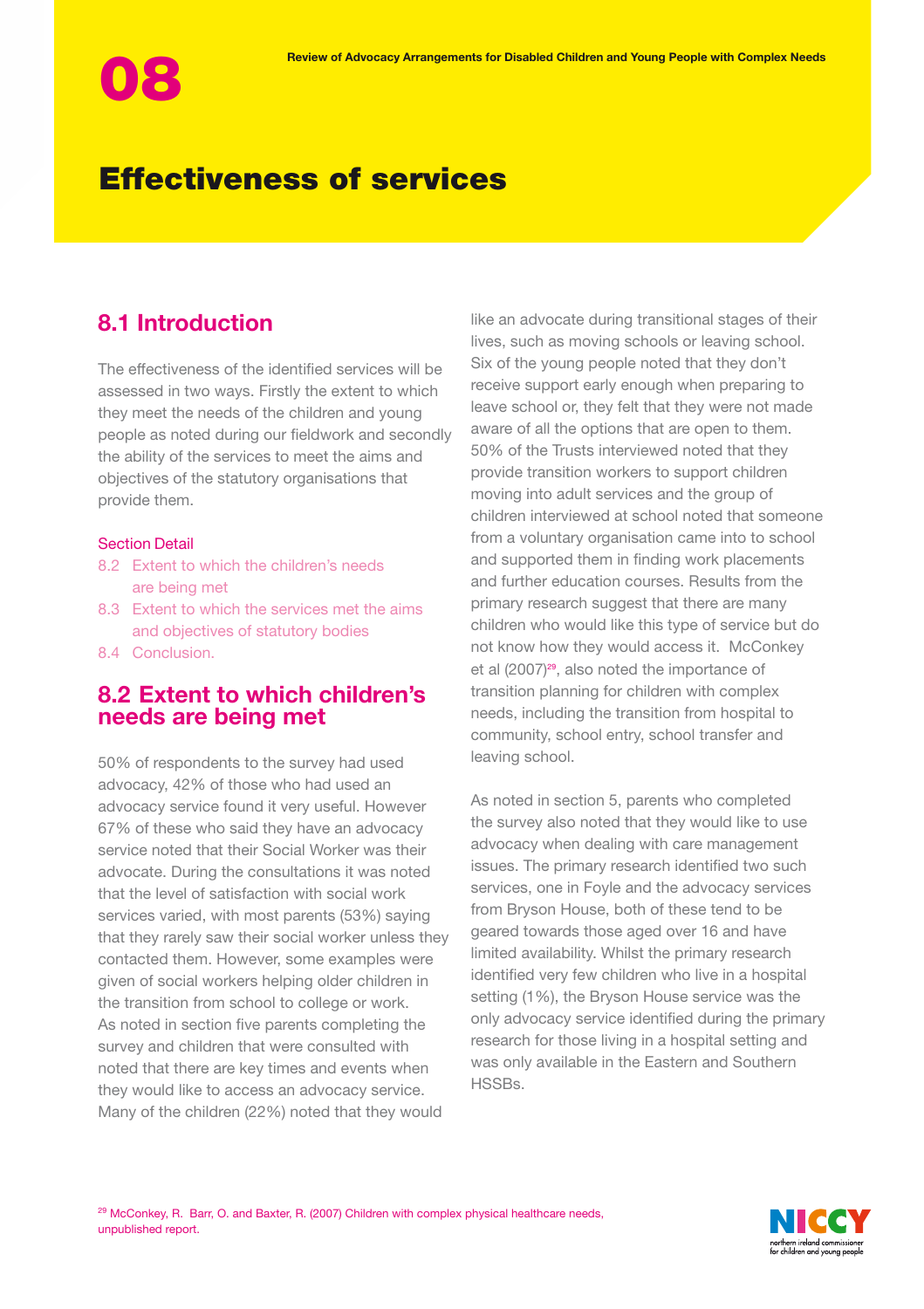## **Effectiveness of services ...continued**

One Assistive Technology suite to assist children and young people with communication difficulties to advocate for themselves, was identified. However, again this service is localised, as it is provided through the Sixth Sense project in Armagh and is only available to children and young people in the SHSSB area.

As discussed in the previous section many of the services that do exist appear to be localised, meeting the needs of children within a particular geographical area or a specific disability group. Therefore, provision of services across Northern Ireland is uneven and the extent to which children's needs are being met appears to depend on where they live.

#### **8.3 Extent to which services met the aims and objectives of statutory bodies**

Each of the four Health Boards have published their Children's Services Plans, all state a number of aims and objectives and outcome statements. In particular one specific outcome statement is relevant to this study:

#### *"All children and young people are involved in decisions that affect them."*

The provision of advocacy services would contribute to this outcome in that advocacy should help children make informed decisions and that their voice is heard. As identified in previous chapters progress towards this outcome is patchy and inconsistent across Northern Ireland. Some Boards (such as the SHSSB) have made a

concerted effort towards this on a group level by actively supporting the young people's committees on the Children's Services Planning. However, progress on an individual level the standard and range of services that are available would not contribute to the overall aims and objectives of the HSSBS.

Furthermore, the OFMDFM strategy for children and young people, notes that the key element in developing a needs driven practice is to involve children in the assessment of their needs. By creating children's committees within the Children's Services Plan the HSS Boards have begun to address this at a regional level. However, evidence from our primary research indicates that the provision of advocacy services is too uneven and localised to contribute towards a needs driven practice at an individual level.

Many of the advocacy services that are being delivered by the voluntary sector are being supported by statutory organisations through a range of funding streams. Whilst this helps to achieve an independent service, it is patchy and uncoordinated, which restricts the extent to which these services can assist statutory bodies in meeting aims and objectives.

#### **8.4 Conclusions on effectiveness of services**

Based on consultations with parents, young people and statutory bodies and the workshop with representatives from the voluntary sector we were able to develop a high level overview of the level and range of existing services.

• Where advocacy is provided there are generally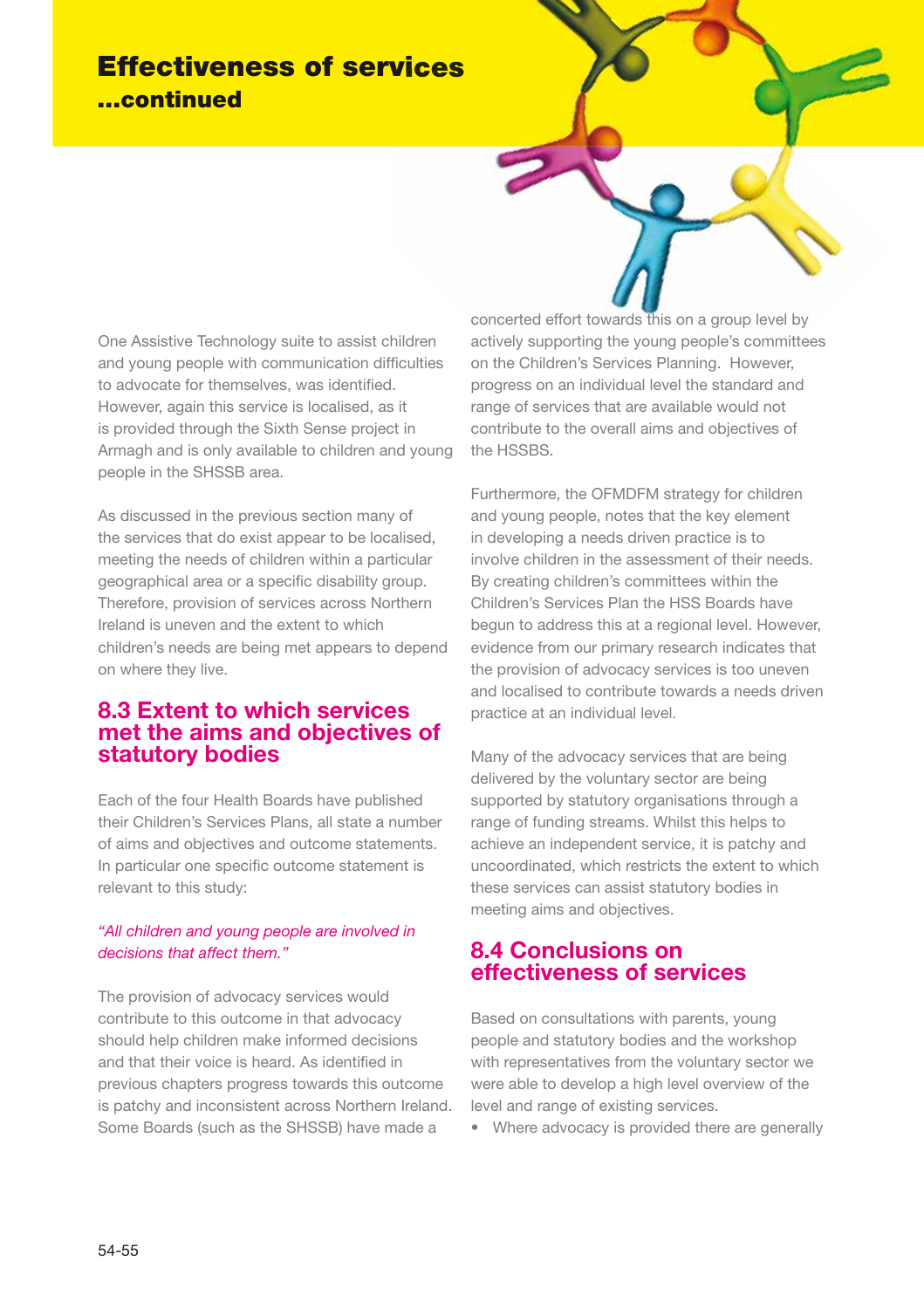high-levels of satisfaction among children and their parents, the services tend to support children in accessing other health and social care services or provide information relating to education and training.

- Many of these services that do exist have been developed organically from an identified local need, rather than by strategic Board or Departmental policy development, (as discussed in section 7).
- There are a range of advocacy services available
	- Some are aimed at specific groups of people (e.g. those with Asperger's)
	- Some are limited geographically.
- Children and young people who were interviewed specifically noted that there was a lack of support and advocacy during transitional times such as leaving or changing schools. Many of those interviewed (24%) felt that they were not informed of all the options open to them.

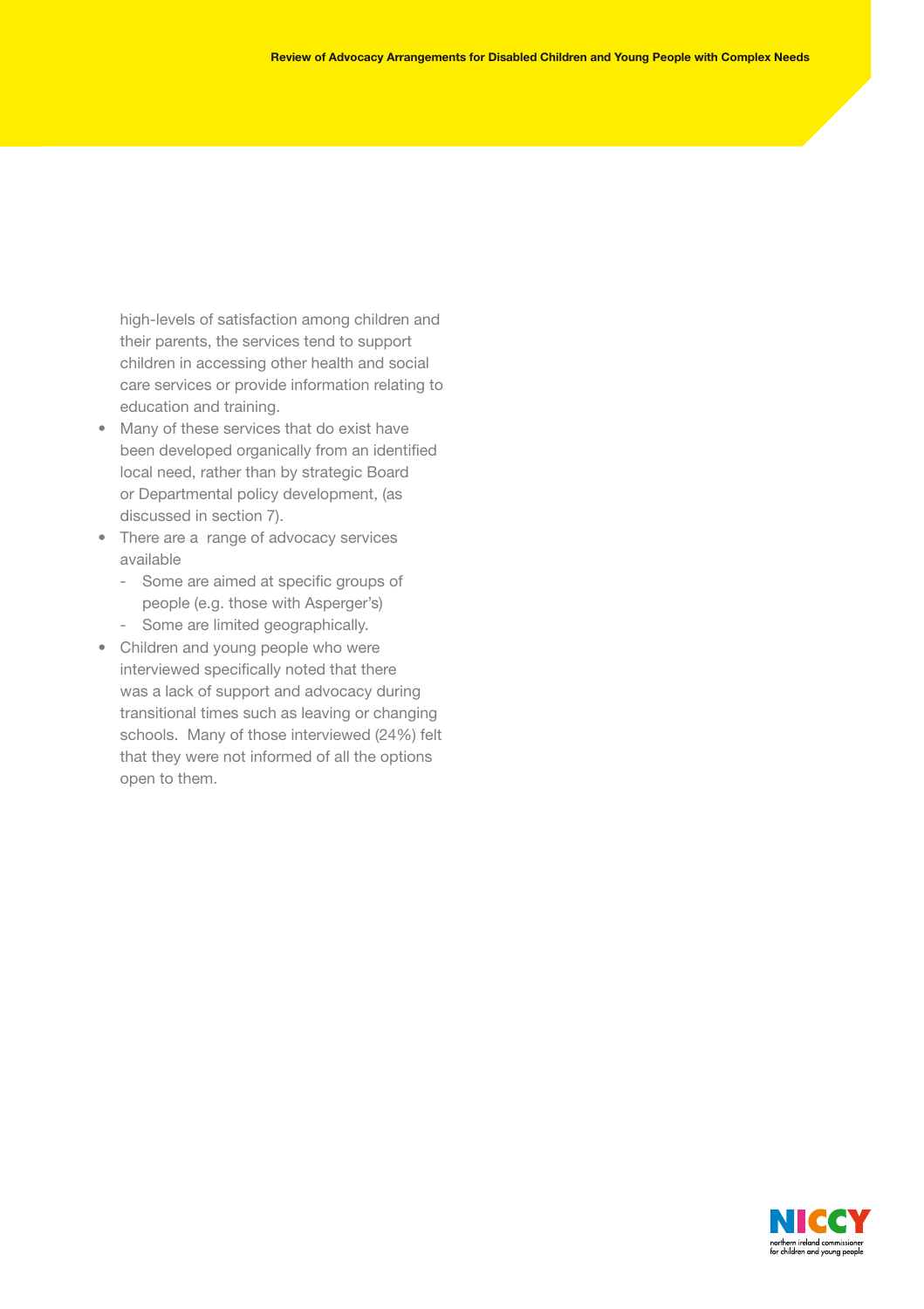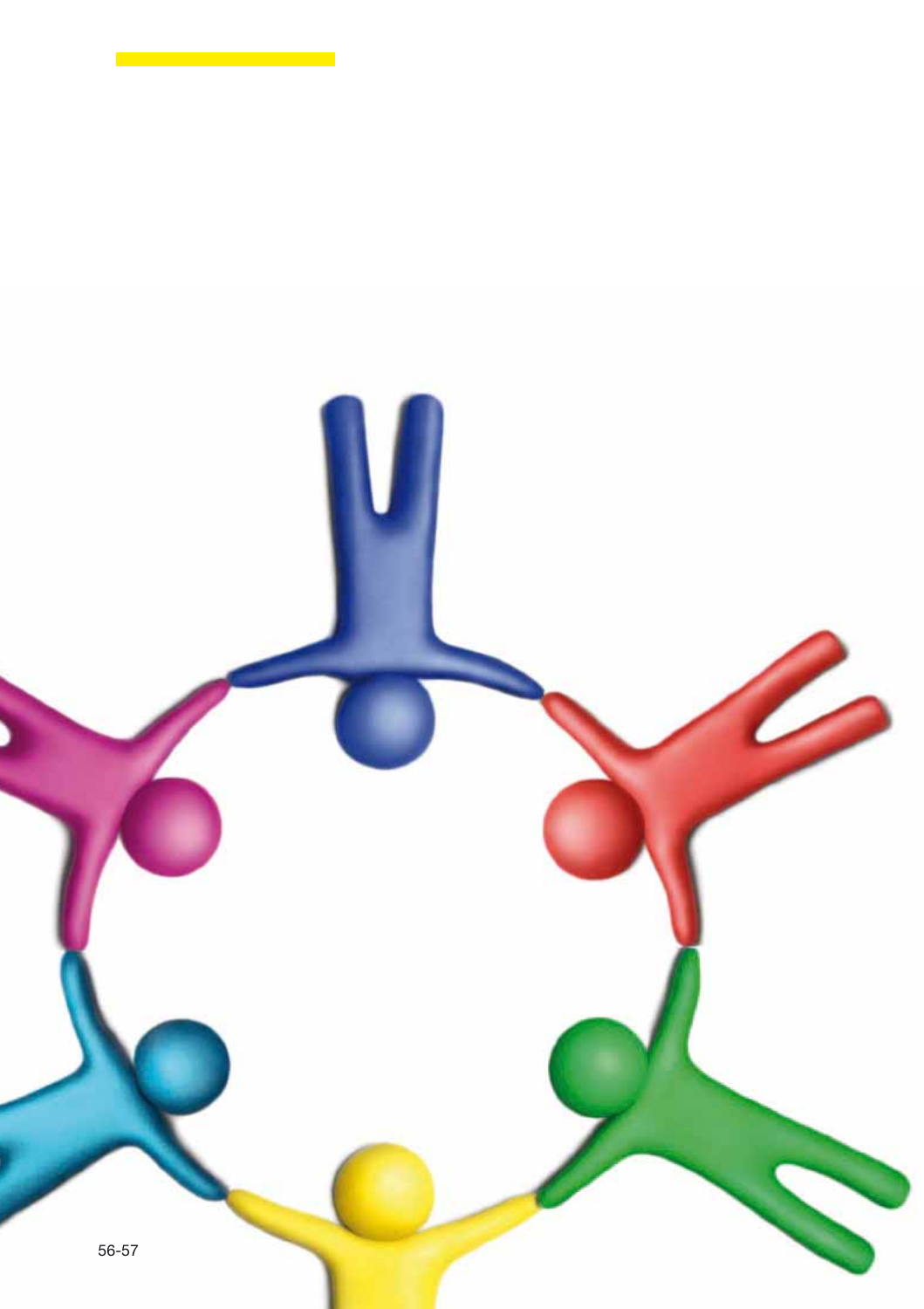## **Conclusions and Recommendations**

## **9.1 Conclusions**

The following paragraphs provide a brief overview in relation to each of the key issues addressed in the Terms of Reference.

There are a range of policy documents relating to the rights of children and young people and as such there is a strong contextual background for the provision of advocacy services for children with disabilities and complex needs. However, there was no evidence of a strategic framework for advocacy service planning and delivery at a regional level.

It was difficult to determine the number of disabled children with complex needs in Northern Ireland due to variances in the definition of complex needs and the lack of available data. However, based on population statistics and the rates of profound disability we estimate that there around 500 children (up to the age of 21) with disabilities and complex needs in Northern Ireland. Not every Health and Social Services Board maintains a register of disabled children, even though it is a requirement in the Children (Northern Ireland) Order 1995.

The results from our survey and consultation process demonstrated that there are reasonably high levels of need for advocacy services for children with disabilities in Northern Ireland. Advocacy is particularly important for young people during transitional stages of their life.

Both parents and staff from statutory service providers identified people such as Social Workers as advocates. This goes against best practice as advocates should be independent from those providing the services  $30$ .

There was a general lack of awareness of children's rights among parents/carers and children. Most parents and many children interviewed did not understand the concept of human rights. We did identify some examples of good practice of informing children and young people their rights, such as the Sixth Sense Group in Armagh.

The level and range of advocacy services varied greatly across Northern Ireland. Some Trusts have established independent advocacy services and others considered that the social workers should be able to fulfil this role. Those services that do exist appear to have been developed in response to identified local needs rather than a strategic approach to meeting the advocacy needs of disabled children and young people across Northern Ireland. Consequently the extent to which needs are being also varied greatly. Voluntary sector provision appears to be stretched and unable to develop services any further or publicise services without further funding.

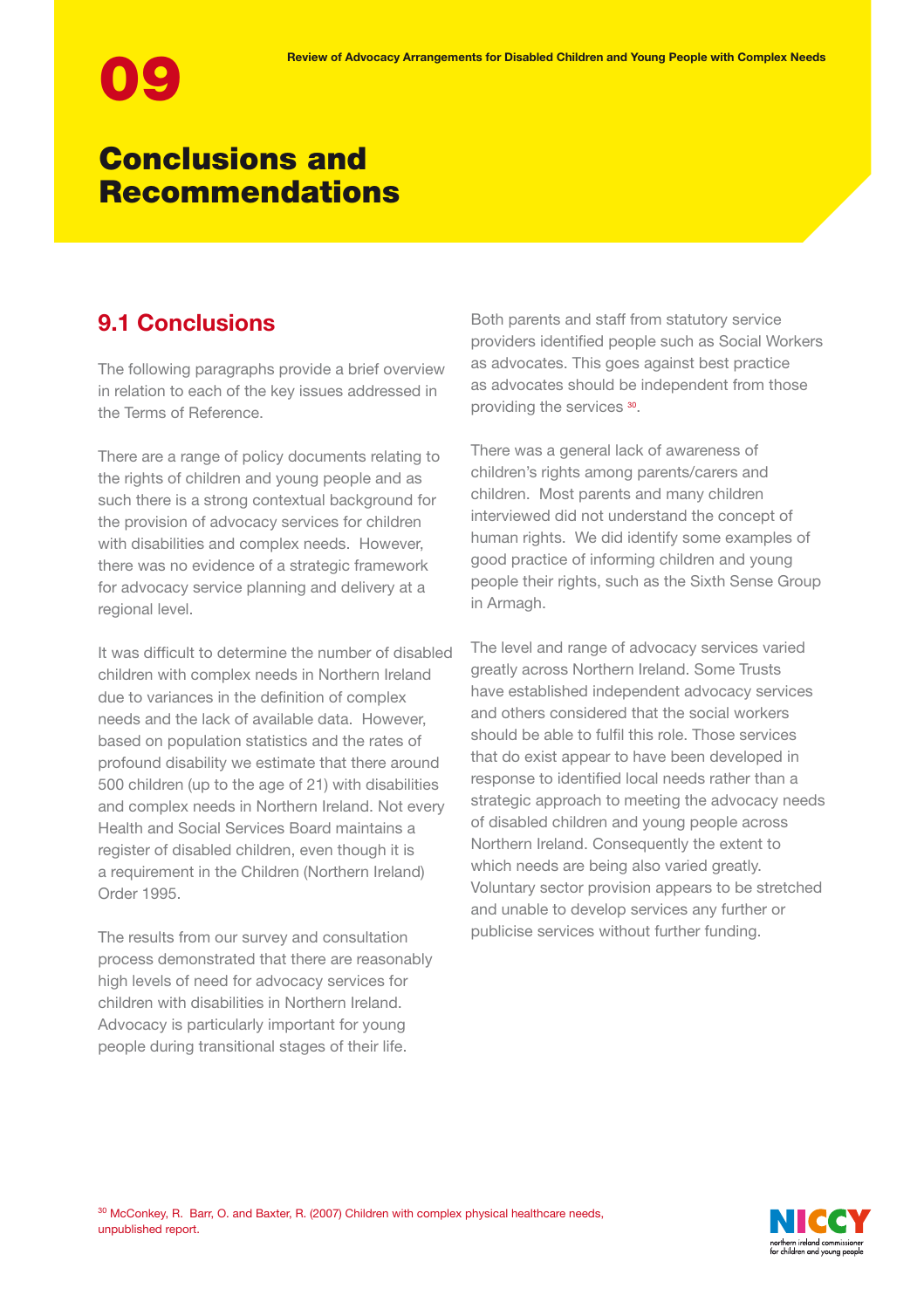## **Conclusions and Recommendations ...continued**

## **9.2 Recommendations**

A number of recommendations arose as a result of this review, an overview of which will be provided in the following paragraphs. The recommendations fell into the broad categories of Co-ordination of Services, Service Planning and Equity of Access, as summarised in the following paragraphs:

#### Co-ordination of Services

- 1. DHSSPS should ensure that the delivery of advocacy services for disabled children is coordinated at a strategic level. NICCY has already written to the DHSSPS seeking its support for the development of an advocacy network in Northern Ireland and suggesting it would be beneficial to better co-ordinate existing provision and to ensure standards are maintained and developed across the sectors and agencies involved. This network should be inter-departmental to ensure that all aspects of services for disabled children are included.
- 2. The introduction of the new regional Health and Social Services Board in April 2009 means services will be coordinated and delivered at a strategic level. The new Board should review how advocacy services could be co-ordinated, funded and delivered at a strategic level.
- 3. The DHSSPS should undertake an awareness campaign to raise the profile of advocacy and its uses, emphasising the need for advocates to be independent and free of conflicts of interest. By way of example this could include providing those who work with disabled children and young people with literature regarding

advocacy guidelines or, someone from the DHSSPS acting as an information officer, being responsible for the provision of information and advice relating to advocacy for those in working statutory and voluntary services.

- 4. Where good practice is identified, DHSSPS should ensure that information is made available that would allow others to replicate or use the model to develop effective advocacy services. This could be good practice within Northern Ireland (such as the Sixth Sense project) and further a field such as the publication of the DoH advocacy guidelines.
- 5. All statutory organisations with a remit to protect the rights of disabled children should ensure that their services are publicised and promotional material is accessible.

#### **Service Planning**

- 6. An accurate and complete register of all disabled children in Northern Ireland should be complied and maintained by the new HSSB, in line with the Children Order (Northern Ireland) 1995.
- 7. All relevant government departments (i.e. DHSSPS, DE and DEL) should ensure that existing services are appropriately funded in order to meet the needs of all children within their remit and to allow organisations to publicise their services.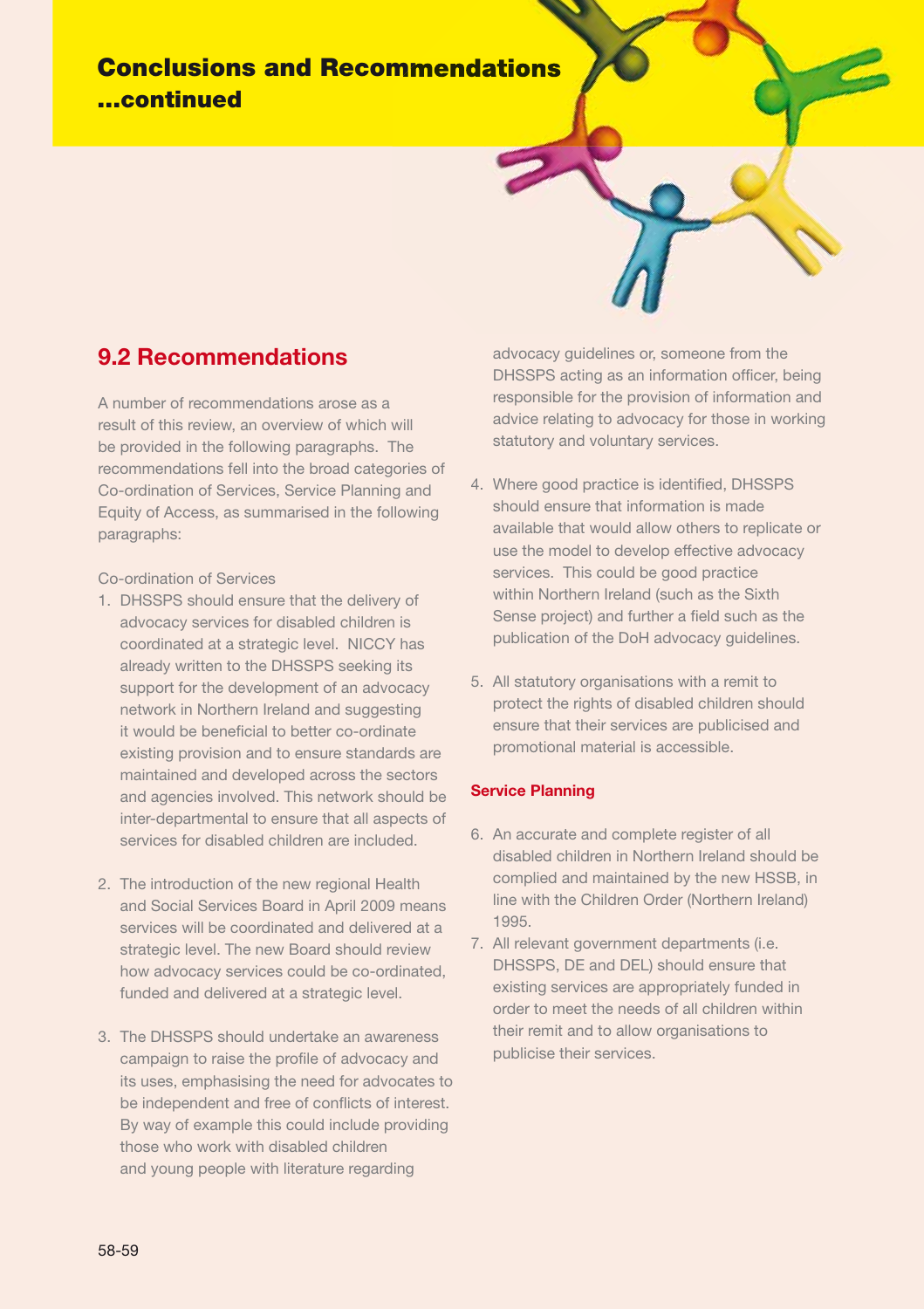8. Those responsible for funding advocacy services need to be aware of the resource implications of long term advocacy in order to maintain it effectively and to meet the needs of disabled children with complex needs.

#### **Equity of Access**

- 9. In order to achieve equitable access to advocacy, services should be made available to all children with complex needs at the point when they enter either educational or health and social services.
- 10. The establishment of the new Health and Social Services Board should ensure that advocacy services are strategically planned and delivered to achieve a regional service and not a series of localised and varied services. Evidence from the review of literature, the responses to the survey and interviews with disabled children and young people with complex needs indicate that all disabled children and young people with complex needs would benefit from statutory funded advocacy services.

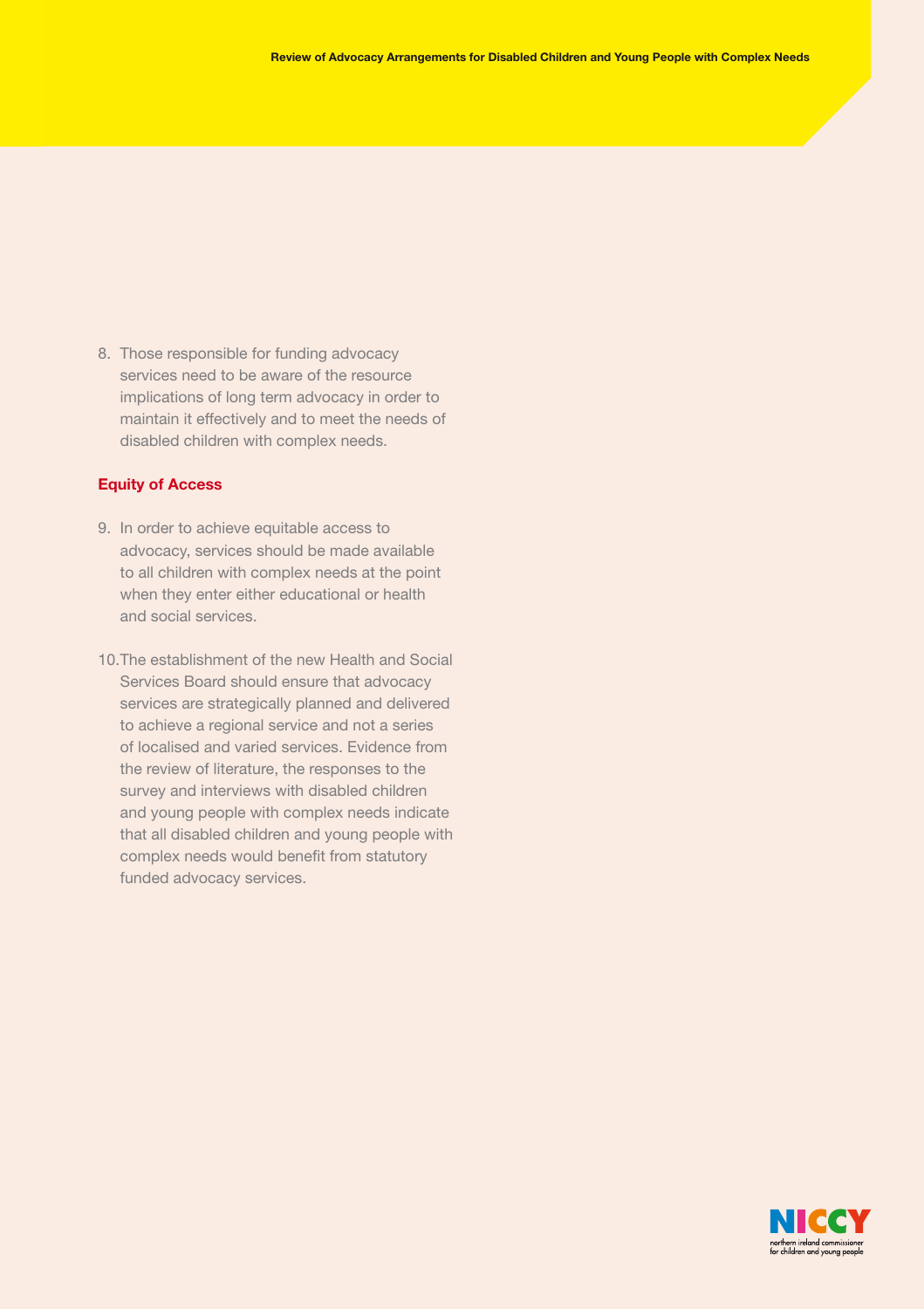## **Appendix**

## **Appendix A:**

## **Bibliography**

- 1 Prince's Trust, Reaching the Hard to Reach.
- 2 NISRA, Census data mid year estimates 2005.
- 3 Office of National Statistics, The Health of children and young people, 2004.
- 4 The Bamford Review of Mental Health and Learning Disability (Northern Ireland) 2006.
- 5 Our Children and Young People Our Pledge, A ten year strategy for children and young people in Northern Ireland 2006 – 2013. Office of the First Minister and Deputy First Minister 2006.
- 6 DHSSPS, Social Services Inspectorate, Care at its Best. 2005
- 7 The Beattie Report, Implementing Inclusiveness, Realising Potential. Scottish Executive, 1999.
- 8 www.Wrightslaw.com
- 9 Young disabled people moving into adulthood in Scotland, JRF November 2002.
- 10 Booth and Booth, 1997, Advocacy for parents with learning disabilities: developing advocacy support. Joseph Rowntree Foundation
- 11 www.ncvcco.org
- 12 Children's Service Plan Eastern Area, 2005 - 2008
- 13 Children's Service Plan, Northern Area, 2005 - 2008
- 14 Children's Service Plan, Western Area, 2005 - 2008
- 15 Children's Service Plan, Southern Area, 2005 - 2008
- 16 Transition Information Network, Council for

Disabled Children, 2006.

- 17 Disabled children and young people and those with complex health care needs, National Service Framework for children and young people and maternity services. Department of Health, 2004.
- 18 Making a Difference, Exploring the impact of multi-agency working on disabled children with complex needs, their families and the professionals who support them. Norah Fry Research Centre, 2003.
- 19 Speaking up for Advocacy, Comhailre 2005.
- 20 Advocacy Guidelines, Comhairle, 2005.
- 21 The Jigsaw of Advocacy. The Citizens Information Board, 2003.
- 22 Valuing People: A new strategy for learning disability in the 21st Century.
- 23 Social Advocacy, Volume 1, Developing an Advocacy Service for Disabled People, Comhairle, 2004.
- 24 Is anyone Listening? Childhood disability and public services in Northern Ireland, Monteith, M., McLaughlin, E., Milner, S. and Hamilton, L. Barnardos, 2002.
- 25 Advocacy Strategy. Mencap's three year plan for supporting people with a learning disability to speak up for themselves. Mencap, 2004.
- 26 Disabled Children and Young People working group. Convenors Report, Southern Area Children's Services Plan 2004.
- 27 Department of Health 2002. National Standards for the Provision of Children's Advocacy Service.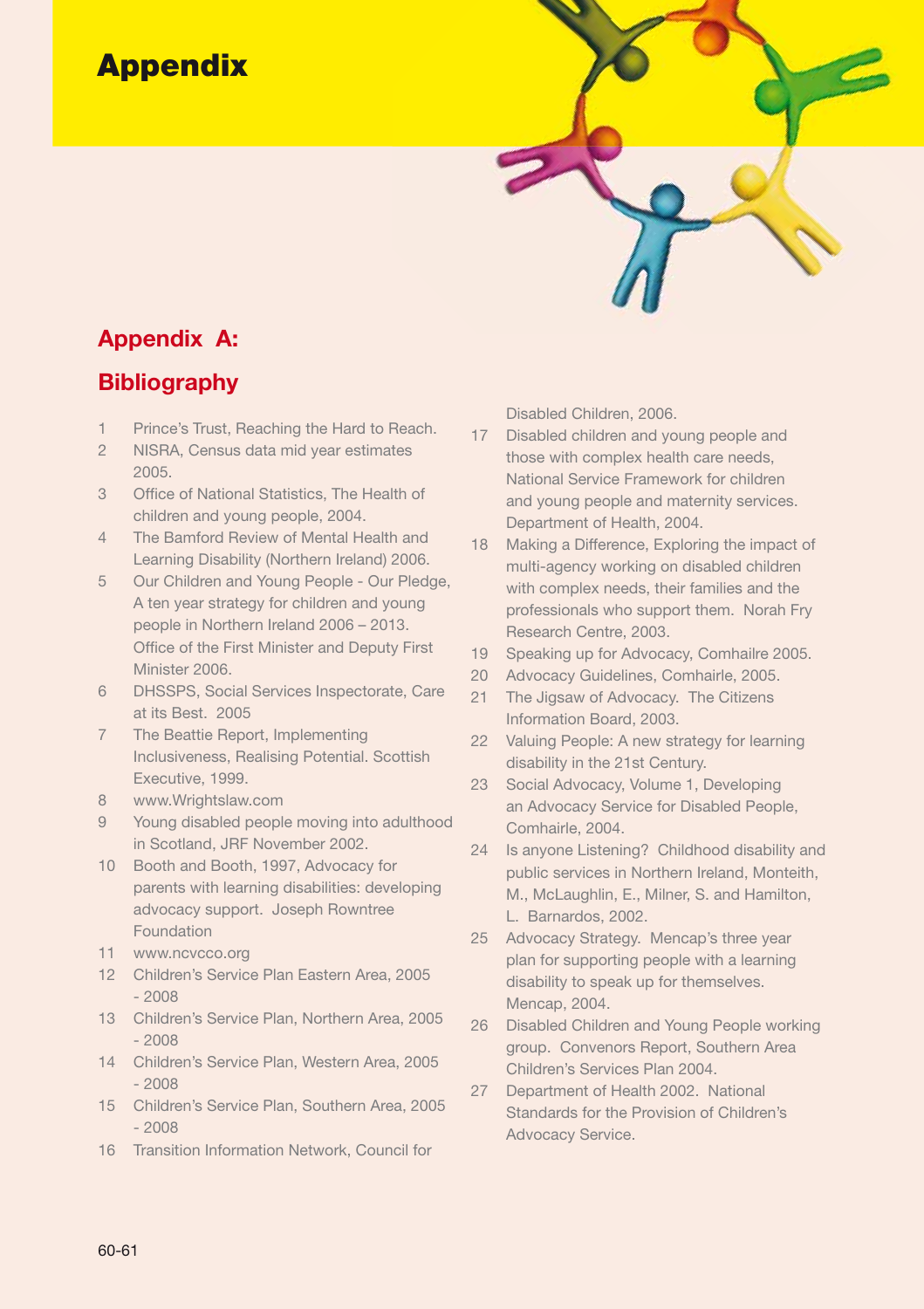## **Appendix B:**

## **Workshop Attendees**

21 Voluntary sector Bodies were invited to attend a workshop on the Review of advocacy services, attendees included representatives from:

- Disability Action
- The Cedar Foundation
- The NI Cancer Fund for Children
- Aspergers Network
- Bryson House
- The NI Children's Hospice
- Mencap
- The Parent's and Carer's Council on Disability
- NI Regional Genetics Service.

The Children's Law Centre were also consulted with.

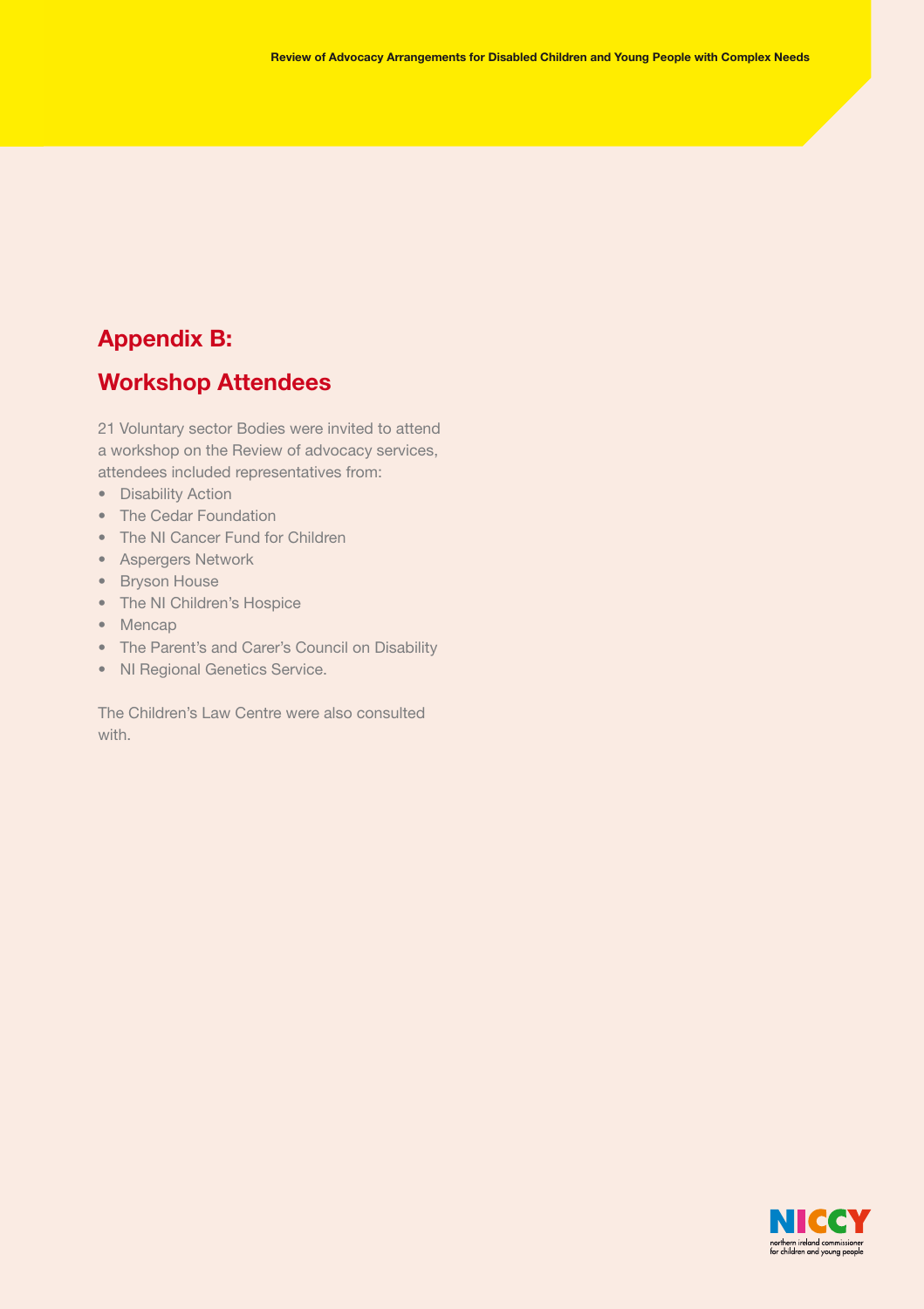# **'Who speaks for us?'**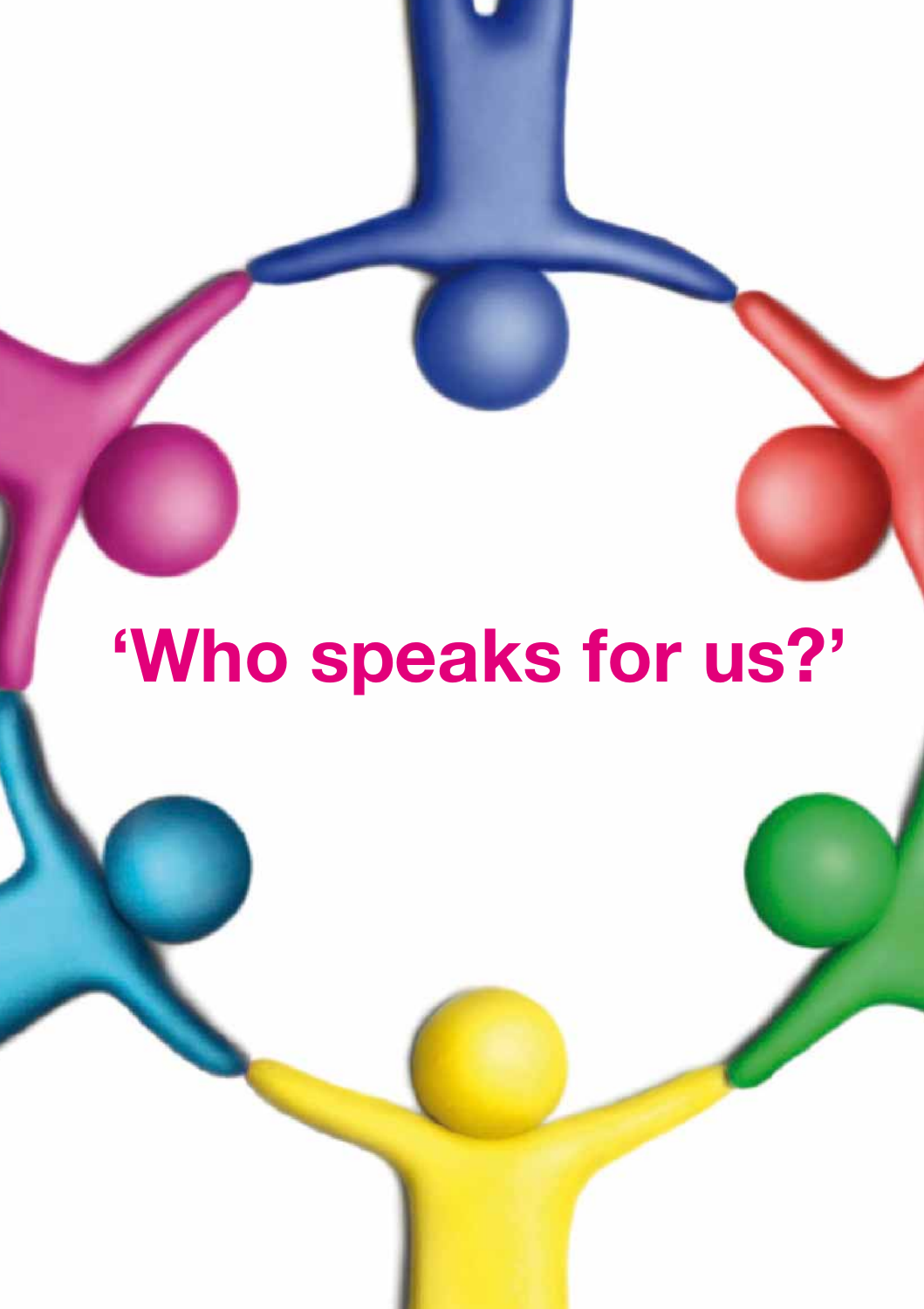